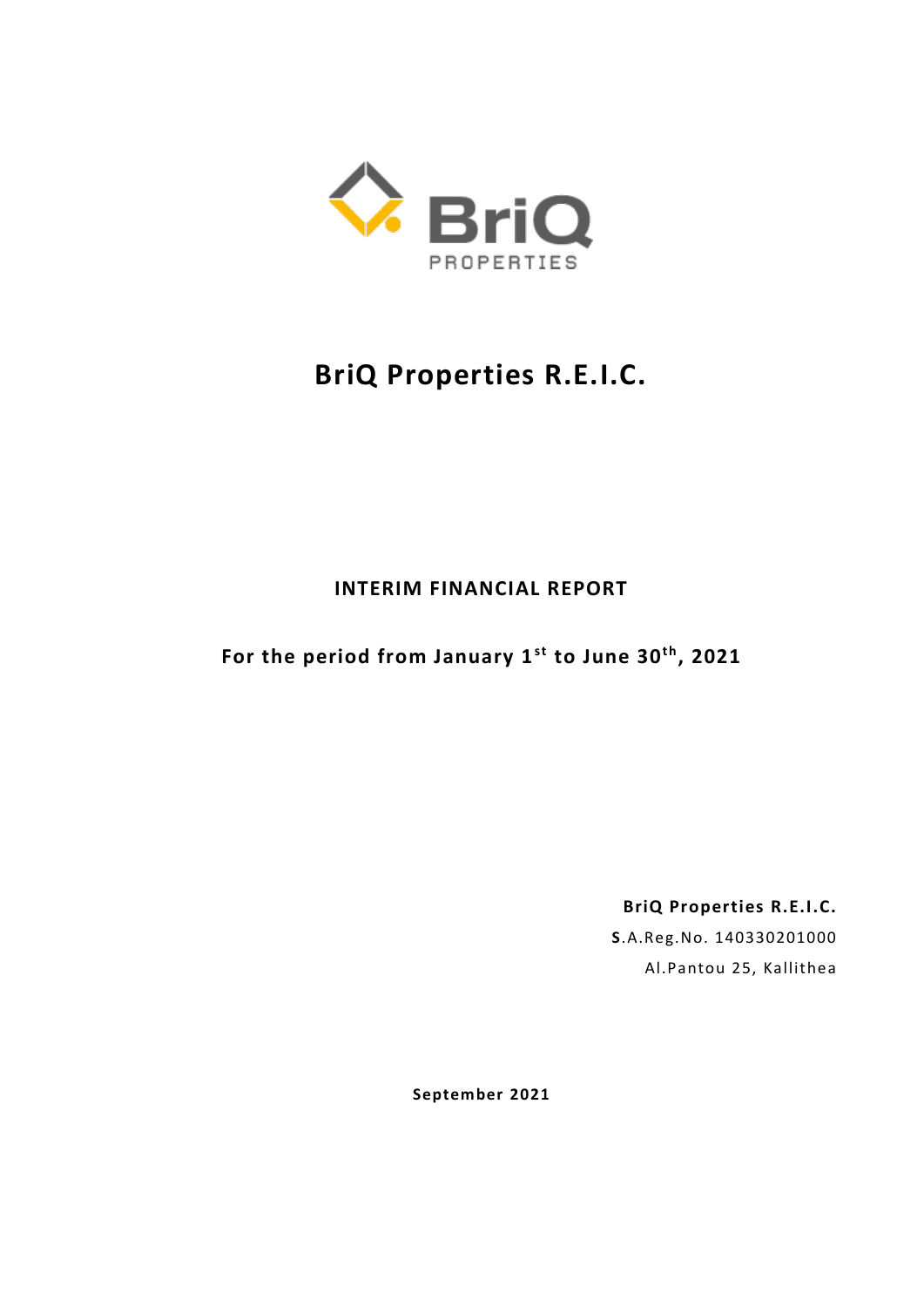

## **CONTENT**

| A. STATEMENT OF THE BOARD OF DIRECTORS OF THE COMPANY                        | 2  |
|------------------------------------------------------------------------------|----|
| <b>B. BOARD OF DIRECTORS REPORT</b>                                          | з  |
| C. REPORT ON REVIEW OF INTERIM FINANCIAL INFORMATION                         | 11 |
| D. INTERIM CONDENSED FINANCIAL INFORMATION                                   | 13 |
| COMPANY AND CONSOLIDATED STATEMENT OF FINANCIAL POSITION                     | 14 |
| <b>GROUP STATEMENT OF CHANGES IN EQUITY</b>                                  | 16 |
| <b>COMPANY STATEMENT OF CHANGES IN EQUITY</b>                                | 17 |
| <b>GROUP CASH FLOW STATEMENT</b>                                             | 18 |
| <b>GROUP CASH FLOW STATEMENT</b>                                             | 19 |
| NOTES TO INTERIM CONDENSED FINANCIAL INFORMATION                             | 20 |
| 1. GENERAL INFORMATION                                                       | 20 |
| 2. PRINCIPLES FOR THE PREPARATION OF INTERIM CONDENSED FINANCIAL INFORMATION | 21 |
| 3. FINANCIAL RISK MANAGEMENT                                                 | 23 |
| 4. SIGNIFICANT ACCOUNTING ESTIMATES AND JUDGMENTS OF THE MANAGEMENT          | 26 |
| <b>5. SEGMENT REPORTING</b>                                                  | 27 |
| <b>6. INVESTMENT PROPERTY</b>                                                | 29 |
| 7. ACQUISITION OF SUBSIDIARIES                                               | 32 |
| 8. TRADE AND OTHER RECEIVABLES                                               | 32 |
| 9. CASH AND CASH EQUIVALENTS                                                 | 33 |
| 10. SHARE CAPITAL AND PURCHASE OF TREASURY SHARES                            | 33 |
| <b>11. BORROWINGS</b>                                                        | 34 |
| 12. TRADE AND OTHER PAYABLES                                                 | 35 |
| <b>13. RENTAL INCOME</b>                                                     | 35 |
| 14. DIRECT PROPERTY RELATED EXPENSES                                         | 36 |
| 15. SINGLE PROPERTY TAX (ENFIA)                                              | 36 |
| <b>16. OTHER OPERATING EXPENSES</b>                                          | 37 |
| 17. FINANCIAL INCOME AND COSTS                                               | 37 |
| 18. TAXES                                                                    | 37 |
| <b>19. DIVIDENDS PER SHARE</b>                                               | 38 |
| 20. EARNINGS PER SHARE                                                       | 38 |
| <b>21. CONTINGENT LIABILITIES</b>                                            | 38 |
| 22. CONTINGENT LIABILITIES                                                   | 38 |
| 23. RELATED PARTY TRANSACTIONS                                               | 39 |
| 24. EVENTS AFTER THE END OF THE REPORTING PERIOD                             | 40 |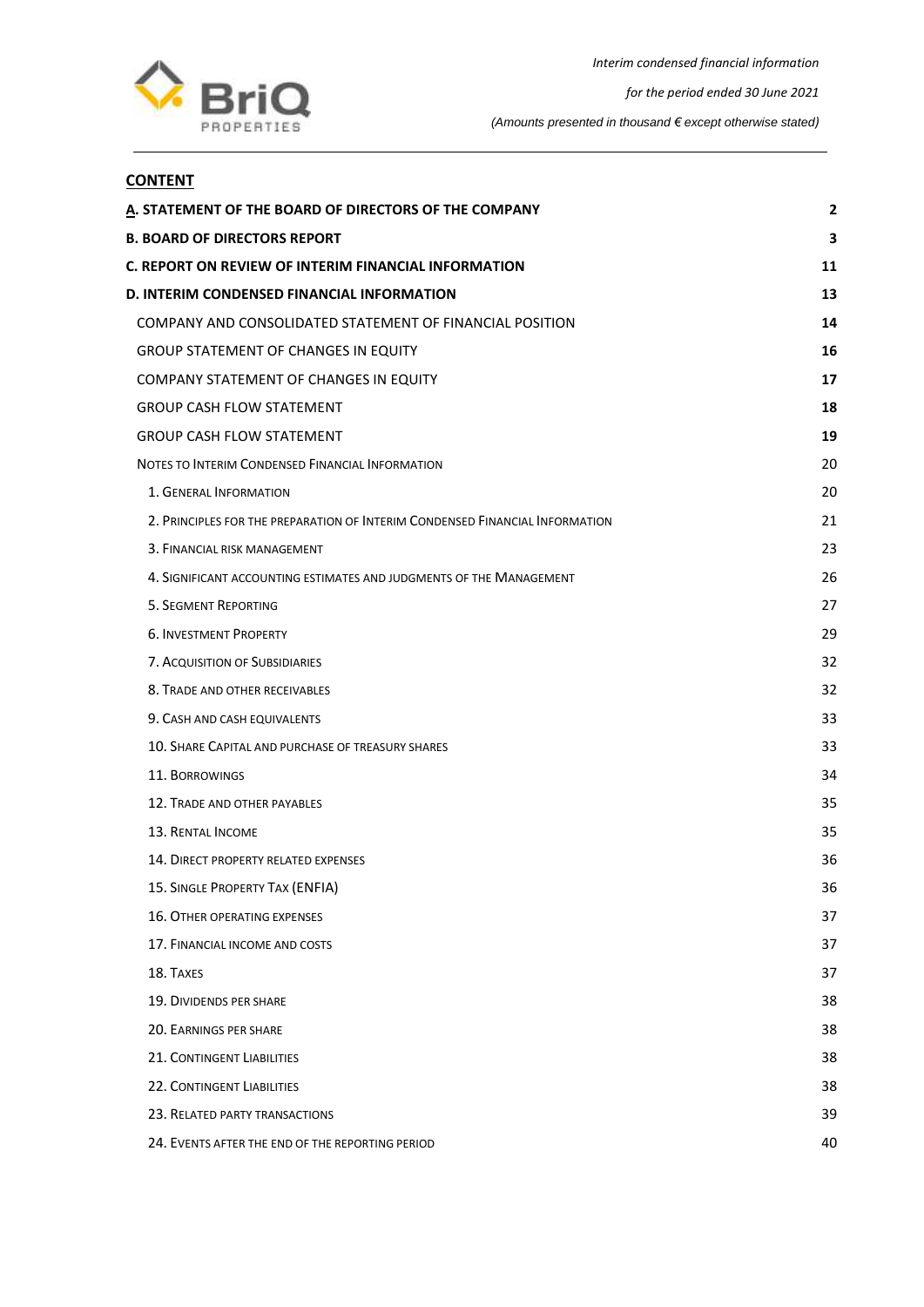

## **STATEMENT OF THE BOARD OF DIRECTORS OF THE COMPANY**

## <span id="page-2-0"></span>**«BriQ PROPERTIES REAL ESTATE INVESTMENT COMPANY» FOR THE INTERIM FINANCIAL INFORMATION FOR THE SIX MONTH PERIOD ENDED JUNE 30TH, 2021 (in accordance with article 5 par.2 of Law 3556/2007)**

The members of the Board of Directors of the company BriQ Properties R.E.I.C. certify that to the best of our knowledge the Interim Condensed Financial Information of the Company "BriQ Properties" for the six-month period ended June 30<sup>th</sup>, 2021, were prepared according to the applicable accounting standards, and present fairly the financial position and the results of the Company according to paragraphs 3 to 5 of article 5 of Law 3556/2007.

Furthermore, to the best of our knowledge the Report of the Board of Directors for the period presents fairly the information required by paragraph 6 of article 5 of Law 3556/2007.

 **Kallithea, 23 September 2021**

**Chairman of the BoD Chief Executive Officer Executive member of the BoD**

**ID AΕ106909 ID AΜ540378 ID F090096**

**Theodoros Fessas Anna Apostolidou Apostolos Georgantzis**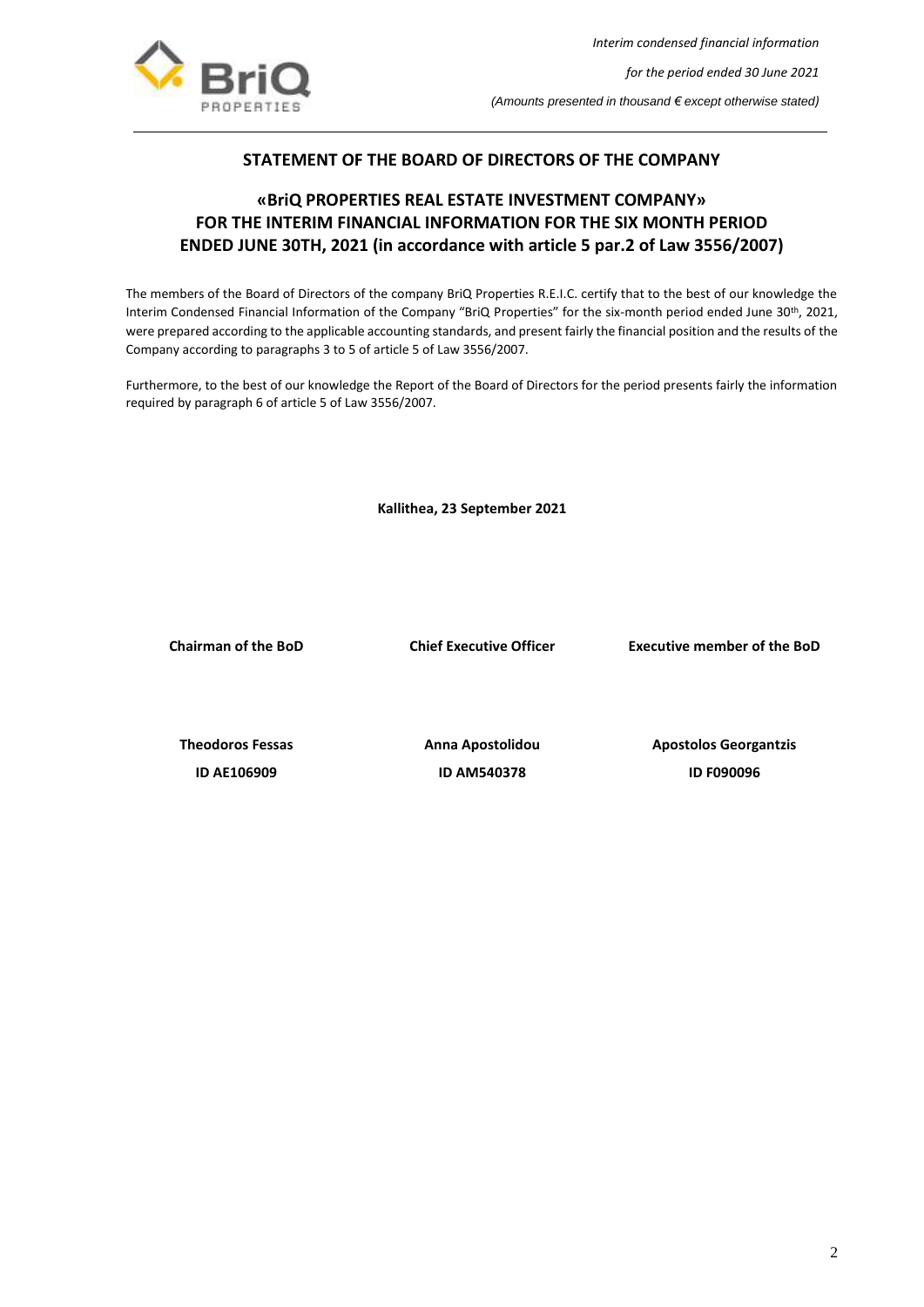

## <span id="page-3-0"></span>**Board of Directors Report «BRIQ PROPERTIES Real Estate Investment Company» on the Interim Financial Statements for the six-month period ended 30.06.2021**

#### **Dear Shareholders,**

According to the law 3556/2007 and the relevant provisions of the Hellenic Capital Market Commission, we present below the Board of Directors Report of the Company «BriQ Properties REIC» on the Interim Financial Statements for the period from January  $1^{st}$  to June  $30^{th}$ , 2021. The aim of the report is to provide information that gives the reader the opportunity to develop a comprehensive opinion of the company's development during the first semester of 2021 and to identify the potential risks and challenges that the Company may face in the second half of 2021.

According to the legislation, this report includes the following:

- 1) Report for the period from January  $1<sup>st</sup>$  to June 30<sup>th</sup> 2021
- 2) Significant events on the first semester of 2021
- 3) Prospects and significant risks for the second half of the year 2021
- 4) Significant transactions with related parties

These consolidated and corporate Financial Statements have been prepared in accordance with International Financial Reporting Standards (IFRS), have been approved by the Board of Directors of the Company on September 23, 2021, are posted together with the auditor's review report and the semi-annual report of the Board of Directors at the web address www.briqproperties.gr.

During the period in question, the Company continued the active management of the portfolio of its real estate, conducted investigation on new investments and prepared investments in real estate, which, either were made, or will be made within the financial year 2021.

The Board of Directors, attempting a consultation of the works of the Company, of the details of the Statement of Financial Position and Income Statement of the period in question, notifies you of the following:

#### **1. REPORT FOR THE PERIOD FROM 1 JANUARY 2021 TO 30 JUNE 2021**

At the beginning of 2021, there was uncertainty about the course of the economy due to the spread of the COVID-19 coronavirus pandemic, which has created pressures on the world economy. Due to the spread of the pandemic, companies active in tourism and retail trade have been particularly affected financially.

During the first half of 2021 the lifting of travel restrictions as well as the vaccination program boosted economic activity and consumption and tourism recovered creating optimism for the rest of 2021.

According to the announcement of ELSTAT, the GDP of the second quarter increased by 3,4% compared to the immediately preceding quarter and recorded an increase of 16,2% compared to the second quarter of 2020, resulting in the overall increase for the second quarter. in the first half of 2021 to rise to 7%.

During the first half of 2021, the Company proceeded to new investments totaling € 6.151 thousand, of which € 2.146 thousand related to the purchase of 1 new office building in Piraeus, € 1.054 thousand related to the acquisition of land in its area Aspropyrgos and € 2.950 thousand related to capital expenditures mainly for the under-construction of a Storage and Distribution Building (KAD) in Aspropyrgos.

The real estate portfolio of the Group on 30.06.2021, based on the Investment Statement of 30.06.2021 includes 28 properties. The structure of the portfolio in terms of property value is as follows: 47% warehouses - logistics, 30% office buildings, office space and mixed buildings, 17% hotels and 6% other uses.

Considering the long-term lease agreements concluded by the Company, the dispersion and solvency of its tenants, the dispersion of its real estate portfolio, the sufficient liquidity and the available lines of financing, there is a reasonable expectation that the Company has sufficient resources to continue seamlessly run its business soon.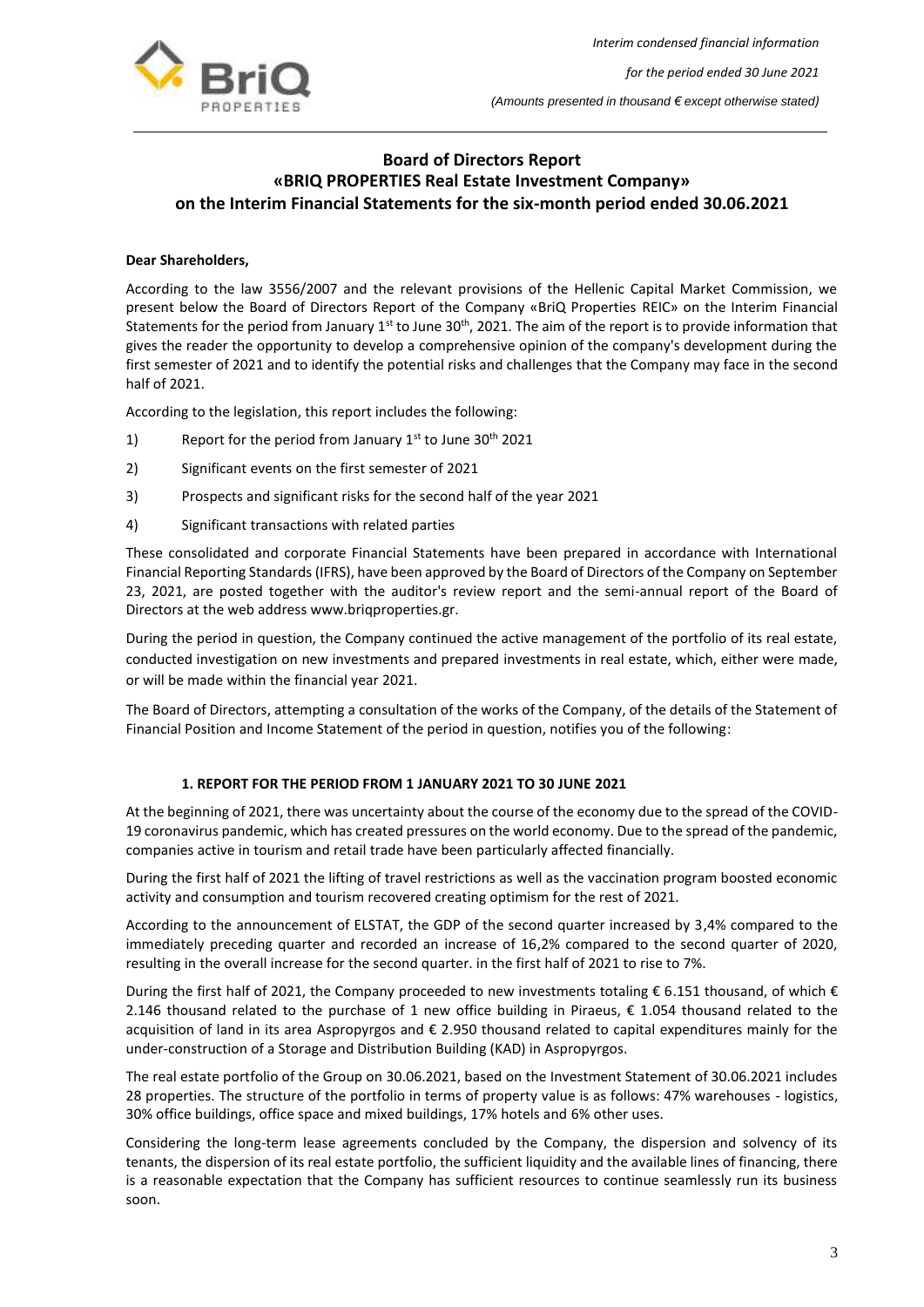

## **Impact of the Coronavirus pandemic COVID-19**

The COVID-19 coronavirus pandemic started affecting the Group in mid-March 2020, when the first government measures were taken to deal with the crisis.

According to government measures, the affected companies were exempted from the obligation to pay 40% of the total rent for the months in which they are affected. These reductions concerned almost all the tenants of the Group for the months from January to June 2021.

In addition to the above, hotel companies were exempted from paying 100% of the rent for the months from January to June 2021, while the owner received a state subsidy for 60% of the loss.

The above measures resulted in the total reduction of the Group's rental income for the first half of 2021 due to the Covid-19 pandemic by € 951 thousand, an amount that corresponds to approximately 17% of the expected rental income of the first half of the year. year, while for the corresponding period last year the reduction amounted to € 374 thousand.

The Company estimates that the effects of the pandemic appear to be gradually receding in 2021 and there will be no further measures to reduce rents. The increasing percentage of vaccination and the lifting of travel restrictions and the opening of the market are expected to lead to a recovery in economic activity and tourism.

#### **Investments in Real Estate**

On June 30<sup>th</sup>, 2021, the portfolio of the Group included 28 properties, two of which belong to subsidiaries, with a total area of 125.696 sq.m.

The fair value of the Group's investment properties, as assessed by the independent appraisers of the companies "ATHENS ECONOMIC LTD", "HVS HOSPITALITY CONSULTING SERVICES SA". and "Cushman & Wakefield Proprius Ltd." amounted to € 114.244 thousand against a value of € 106,001 thousand on 31.12.2020. The increase in the value of real estate as of June 30, 2021 amounted to € 8.243 thousand (+ 7,8%) compared to December 31, 2020.

This increase of € 8.243 thousand is analyzed in a) amount € 2.146 thousand from the purchase of office building in Piraeus that took place within the first half of 2021, b) 1.054 thousand related to the acquisition of land in the Aspropyrgos, c) amount € 2.950 thousand mainly for the development of a storage and distribution center in Aspropyrgos and amount  $d \in 2.092$  thousand from revaluation of the existing portfolio.

The real estate portfolio consists of 10 office properties which include two office buildings with ground floor stores (mixed use), 6 storage buildings (logistics) which includes a sub-construction storage and distribution building, 5 hotels, 3 stores, 2 properties special purpose and 2 plots.

The valuations of the Group's properties were made according to the Discounted Cash Flow Method and the Real Estate Comparative Data Method (see Note 6).

The total investments of the Company in Real Estate and participations in subsidiaries for 30.06.2021 were valued at € 110.212 thousand against € 101.566 thousand on 31.12.2020 according to the published Investment Statements of the Company.

#### **Rental Income**

The rental income of the Company for the semester ended on June 30<sup>th</sup>, 2021, amounted to  $\epsilon$  2.574 thousand compared to  $\epsilon$  1.766 thousand for the respective last year semester, an increase by 45,7%. This increase is mainly due to the incorporation of revenue from the new property investments of the Company.

The Group's Rental Income for the six months ended June 30, 2021, arises after the reduction of € 951 thousand regarding the reduction of rent in the affected companies due to the measures against the spread of Covid-19, while for the corresponding period last year the reduction amounted to  $\epsilon$  374 thousand.

The percentage of annual rental income that comes from companies of the Quest Holdings Group SA. amounted to 27,7% on 30.06.2021 compared to 45,1% on 30.06.2020. On June 30, 2021, the total occupancy rate (the total leased space by the total rentable area not including plots, buildings under construction and privately owned property) of the Group's properties was 98,7% while on 31.12.2020 it was 98,8%.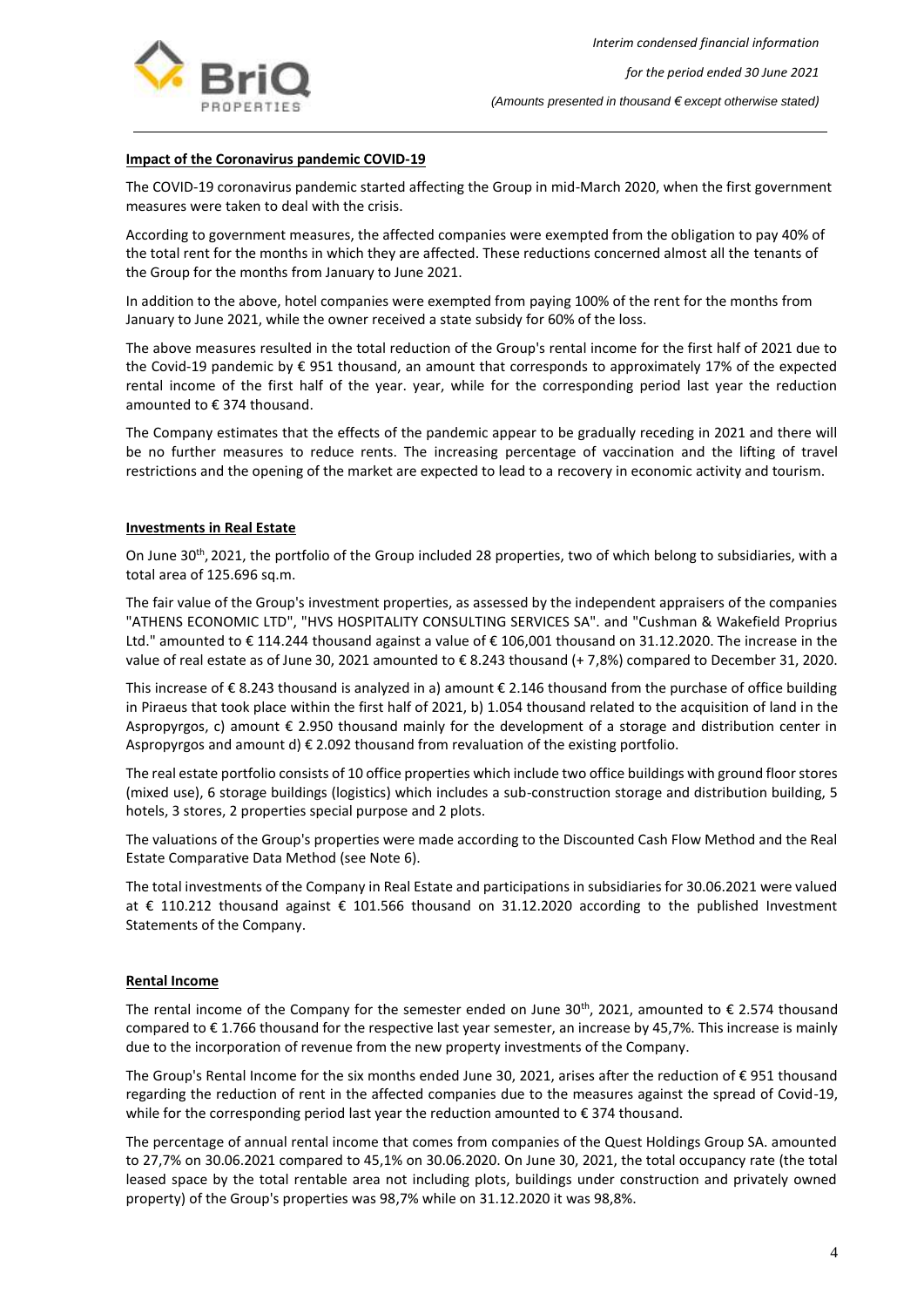

## **Net gain/(loss) from fair value adjustments on investment properties**

The Group's profits from revaluation of investments in real estate at fair value for the first half of 2021 amounted to € 2.092 thousand compared to € 495 thousand for the corresponding period last year.

#### **Operating expenses**

**Direct Property related Expenses** (see Note 14) for the six months ended June 30, 2021, amounted to € 158 thousand compared to € 76 thousand for the corresponding period last year. The expenses of the first half of 2021 include a non-recurring expense of  $\epsilon$  70 thousand that concerns compensation given to a tenant for early termination of the lease in view of the intended renovation of an office building. The annual forecast of the Single Property Tax (ENFIA, see Note 15) for the whole year 2021 is included in the results of the period of the first half and corresponds to an amount of € 664 thousand compared to € 369 thousand for the corresponding period last year, increase due to the increase in the number of properties on 01.01.2021 (28 properties) compared to 01.01.2020 (22 properties).

**Other Operating Expenses** (see Note 16) amounted to € 254 thousand compared to € 174 thousand in the corresponding period last year, ie they increased by  $\epsilon$  80 thousand.

#### **Financial expenses**

**Financial expenses** amounted to € 336 thousand compared to € 379 thousand for the corresponding period last year.

#### **Operating profits – Earnings before Taxes**

The Group's **operating profit** for the first half of 2021 amounted to  $\epsilon$  3.406 thousand compared to  $\epsilon$  1,455 thousand in the corresponding period last year, while operating profit excluding profits from the revaluation of investments in real estate at fair value amounted to € 1.314 thousand against the amount of € 960 thousand of the corresponding period last year, showing an increase of € 354 thousand or 36,9%.

**Earnings before taxes** amounted to profit of € 3.070 thousand compared to € 1.119 thousand in the corresponding period last year. The results before taxes, not including the profit from the revaluation of investments in real estate at fair value, amounted to € 978 thousand compared to € 624 thousand in the previous year, showing an increase of € 354 thousand or 56,7%.

#### **Alternative Performance Measurement Indicators (EBITDA and Adjusted EBITDA**)

The Group uses alternative performance measures (ΑΡΜs) to better assess its financial performance. "Profit before Interest, Tax and Depreciation and amortization (EBITDA)" and "Adjusted EBITDA" are analyzed below. The above figures should be taken into account complementary with the financial results prepared in accordance with IFRSs and they do not replace them in any case.

Adjusted Earnings before Interest, Taxes and Depreciation amounted to € 1.661 thousand compared to € 1.152 thousand for the respective last year period, showing an increase of 44,2%, as it appears in the following table:

|                                                                    | $01.01.2021 -$ | $01.01.2020 -$ |
|--------------------------------------------------------------------|----------------|----------------|
|                                                                    | 30.06.2021     | 30.06.2020     |
|                                                                    |                |                |
| Earnings before taxes                                              | 3.070          | 1.119          |
| Plus: Depreciation tangible and intangible assets                  | 15             | 7              |
| Plus: Financial expenses (Note 17)                                 | 336            | 336            |
| Earnings before interest, taxes, depreciation and amortization     | 3.422          | 1.462          |
| (EBITDA)                                                           |                |                |
| Less: Net profit of fair value adjustment of investment properties | (2.092)        | (495)          |
| Plus: 50% of the annual provision for E.N.F.I.A. (1)               | 332            | 185            |
| Adjusted Earnings before interest, taxes, depreciation, and        | 1.661          | 1.152          |
| amortization (Adjusted EBITDA)                                     |                |                |

*(1) The results of the semester are burdened by 100% of the total annual obligation of payment of the property tax (ENFIA), which amounts to €664 thousand for the year 2021 and to €369 thousand for the year 2020 respectively.*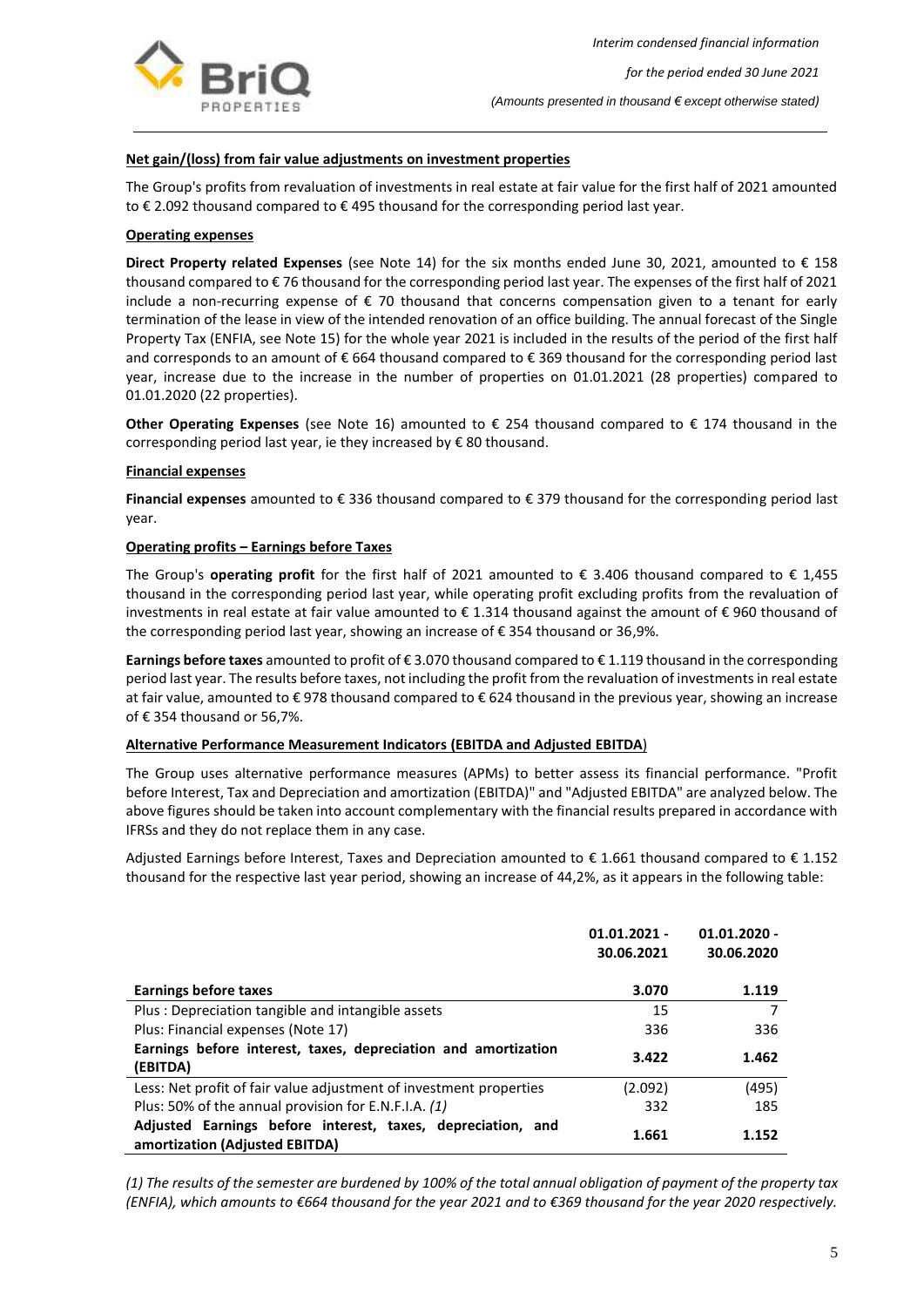

## **Taxes**

The Company's taxes for the six months ended June 30, 2021 amounted to  $\epsilon$  57 thousand compared to  $\epsilon$  46 thousand for the respective period of 2020, showing an increase by €11 thousand or 23,9% due to the increase of the Company's investments.

#### **Net profit after tax**

The net profits of the Group for the first half of 2021, based on the above amounted to  $\epsilon$  3.013 thousand against profits of € 1.073 thousand of the corresponding period last year. Net profit, not including profit from the revaluation of investments in real estate at fair value, amounted to € 921 thousand compared to € 578 thousand in the corresponding period last year, showing an increase of € 343 thousand or 59,3%.

#### **Balance Sheet Details**

The total equity of the Group corresponding to shareholders for the half year ended June 30, 2021 amounts to  $\epsilon$ 84.282 thousand from € 84.016 thousand on December 31, 2020.

The cash of the Company as at June 30<sup>th</sup>, 2021 amounted to  $\epsilon$  3.358 thousand, compared to  $\epsilon$  2.067 thousand on December 31<sup>st</sup>, 2020.

As of June 30, 2021, the Group's loan liabilities amounted to € 26.232 thousand compared to € 18.313 thousand as of December 31, 2020.

The leverage ratio of the Company (Loan / Investments in real estate) of the Group on June 30, 2021 amounted to 23,0% and Net L.T.V. ((Loans - Cash and Cash) / Real Estate Investments) at 20,0%, while on December 31, 2020 it amounted to 16,5% and 14,9% respectively.

The Company's Net Asset Value (N.A.V.) on June 30<sup>th</sup>, 2021 amounted to € 84.282 thousand and Net Asset Value (N.A.V.) per share to  $\epsilon$  2.38, while on December 31<sup>st</sup>, 2020 they amounted to  $\epsilon$  84.016 thousand and  $\epsilon$  2.37 respectively.

|                                    | 30.06.2021 |       | 31.12.2020 |       |
|------------------------------------|------------|-------|------------|-------|
| <b>Current Ratio</b>               |            |       |            |       |
| Current assets                     | 4.755      |       | 4.040      |       |
| <b>Current liabilities</b>         | 5.838      | 0,81x | 11.806     | 0,34x |
| <b>Leverage Ratios</b>             |            |       |            |       |
| Loans Liabilities                  | 26.232     |       | 18.313     |       |
| <b>Total Assets</b>                | 119.652    | 21,9% | 110.758    | 16,5% |
| Loans Liabilities                  | 26.232     |       | 18.313     |       |
| less: Cash and cash<br>equivalents | (3.358)    | 19,7% | (2.067)    | 14,9% |
| <b>Total Assets</b>                | 119.652    |       | 110.758    |       |
| less: Cash and cash<br>equivalents | (3.358)    |       | (2.067)    |       |
|                                    |            |       |            |       |
| L.T.V. (Loan to value)             |            |       |            |       |
| Loans Liabilities                  | 26.232     |       | 18.313     |       |
| <b>Investment Properties</b>       | 144.244    | 23,0% | 106.001    | 17,3% |

#### **Basic Ratios**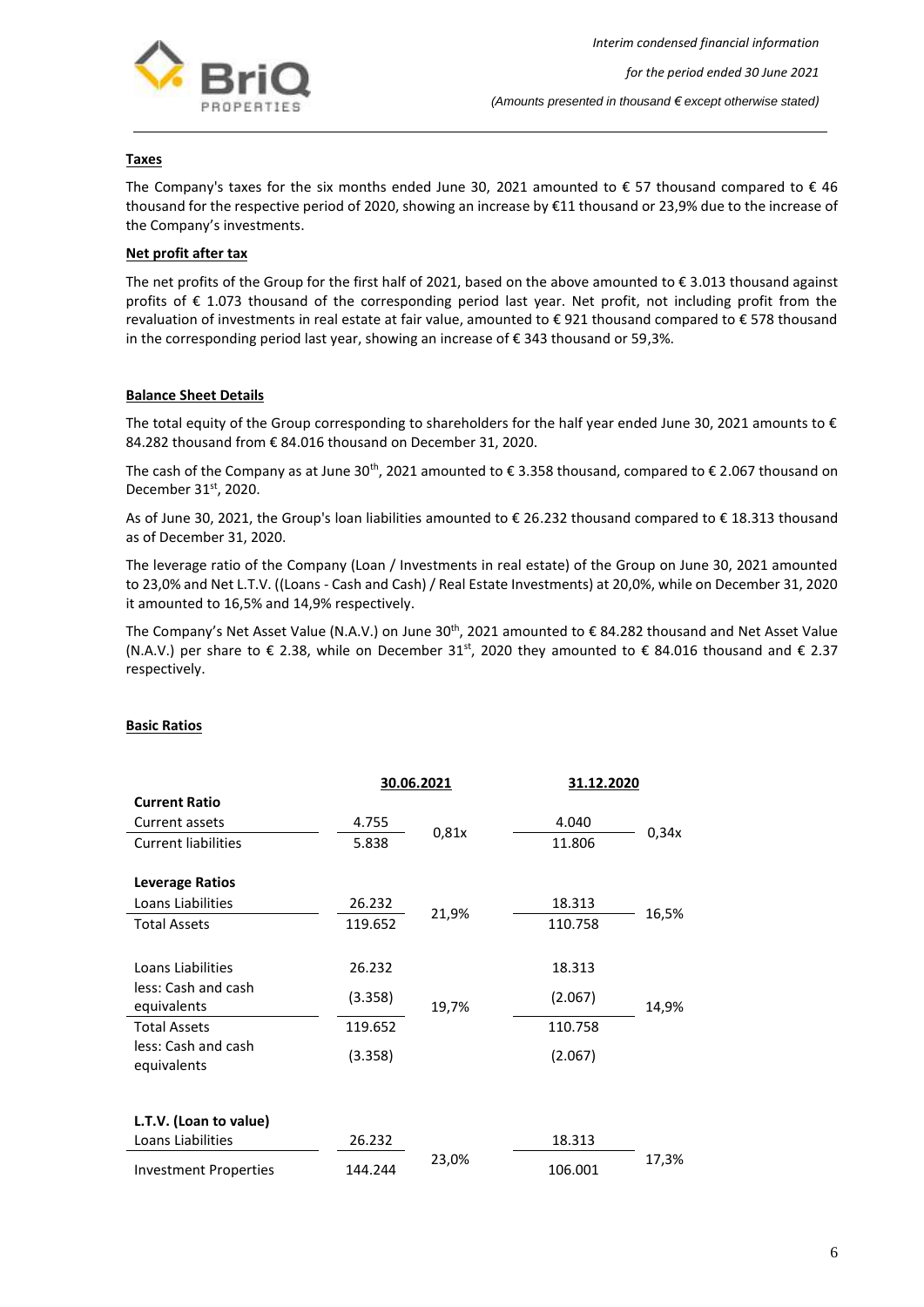

*for the period ended 30 June 2021*

*(Amounts presented in thousand € except otherwise stated)*

| Net L.T.V. (Net Loan to<br>value)                                        |         |       |         |       |
|--------------------------------------------------------------------------|---------|-------|---------|-------|
| Loans Liabilities                                                        | 26.232  |       | 18.313  |       |
| less: Cash and cash<br>equivalents                                       | (3.358) | 20,0% | (2.067) | 15,3% |
| <b>Investment Properties</b>                                             | 114.244 |       | 106.001 |       |
| <b>Equity</b><br>Total equity attributable to<br>the shareholders of the | 84.282  |       | 84.016  |       |
| parent Company                                                           |         | 2,38€ |         | 2,37€ |
| Shares outstanding at the<br>end of the year (in<br>thousands)           | 35.406  |       | 35.492  |       |

#### **Funds from Operations (F.F.O.)**

Operating capital, defined as profit or loss, excluding fair value adjustments of investment properties, results from the sale of investment properties, depreciation and amortization, impairment losses, non-recurring expenses and net financial results, are as follows:

|                                                              | 01.01.2021- | 01.01.2020- |
|--------------------------------------------------------------|-------------|-------------|
| <b>Funds from Operation</b>                                  | 30.06.2021  | 30.06.2020  |
| Net profit before taxes                                      | 3.070       | 1.119       |
| Less: Gains from the revaluation of investment<br>properties | (2.092)     | (495)       |
| Plus: Depreciation and amortization                          | 15          | 7           |
| Plus: Net financial (income) / expenses                      | 336         | 336         |
| <b>Funds from Operation (F.F.O.)</b>                         | 1.330       | 967         |

#### **SIGNIFICANT EVENTS DURING THE PERIOD**

#### **A. Corporate events**

#### 1. Dividend distribution

On April 13th, 2021, the Ordinary General Meeting of the shareholders of the Company, decided the distribution of a total dividend of € 2.124 thousand or € 0,060 per share (net), from the profits of the year 2020 and previous years, which was paid to the shareholders on April 28, 2021.

#### 2. Purchase of own shares

In the first half of 2021 the Company proceeded to the purchase of 86,206 own shares. The Company on 30.06.2021 owned a total of 358,618 own shares with a total nominal value of € 753 thousand and a hold of € 624 thousand. The own shares held on 30.06.2021 correspond to 1,0% of the Company's share capital.

#### 3. Election of a new Board of Directors and its composition

Αfter the resignation of Mr. Faidonas Tamvakakis, Vice Chairman of the Board of Directors of the Company, due to non-fulfillment of the independence criteria of article 9 of Law 4706/2020, the Board of Directors of the Company in its meeting of 14.07.2021 and following the recommendation of the Remuneration Committee and Nominations of the Company, elected Mr. Efstratios Papaefstratiou, until recently Independent Non - Executive Member of the Board of Directors, as its Vice President.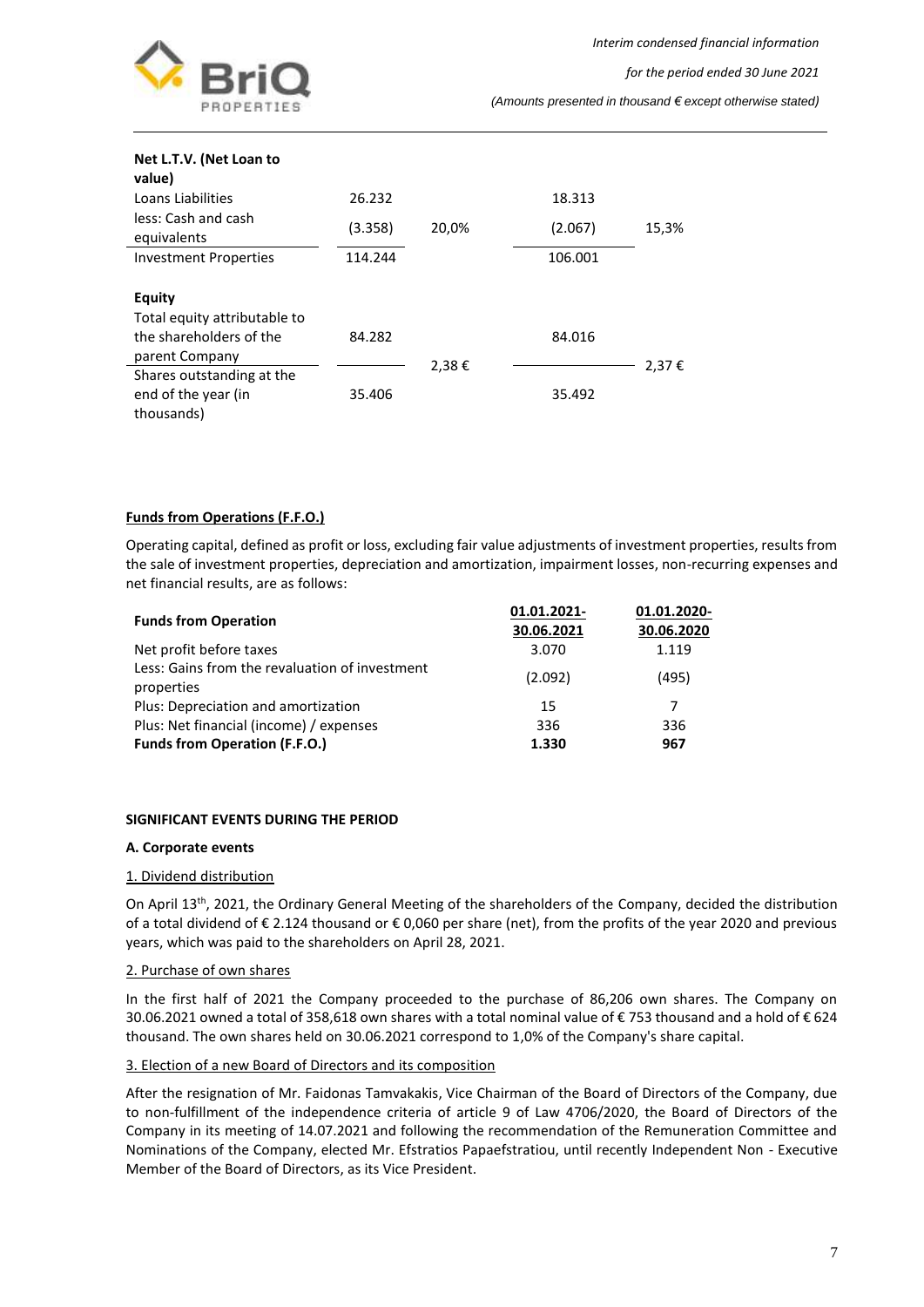

Following the above, the Board of Directors, with its composition remaining unchanged, was reorganized into a body for the remainder of its four-year term, ie until April 1, 2024, which may be automatically extended until the first Ordinary General Meeting of the shareholders of the Company after its expiration, as follows:

- 1. Theodoros, Dimitriou, Fessas, Chairman of the Board, Non-Executive Member
- 2. Efstratios, Dimitriou, Papaefstratiou, Independent Non-Executive Member
- 3. Anna, Georgiou, Apostolidou, CEO, Executive Member
- 4. Apostolos, Miltiadi, Georgantzis, Executive Member
- 5. Eftychia, Sophocles, Koutsoureli,, Non-Executive Member
- 6. Markos, Grigoriou, Bitsakos,, Non-Executive Member
- 7. Eleni, Dimitriou, Linardou, Independent Non-Executive Member

The above change in the composition of the Board of Directors will be announced at the next General Assembly in accordance with art. 7 of the Company's Articles of Association, art. 82 of Law 4548/2018 and art. 9 par. 4 of law 4706/2020.

#### **Β. Investments**

1. On February 11, 2021, the Company proceeded with the purchase of an independent office building with a ground floor store located at 3 Dimitriou Gounari Street in Piraeus. The building consists of a ground floor store, five office floors and underground storage spaces, has a total area of 2.428 sq.m. and is fully leased. The price for the above purchase amounted to € 2.100 thousand (excluding acquisition costs € 46 thousand).

2. On the 20th of May 2021 and the 29th of June 2021, the Company proceeded with the purchase of three (3) adjacent plots with a total area of 18.083 sq.m. located in Aspropyrgos, Attica at "Imeros Topos". The total price for the purchase of the three plots amounted to € 1.038 thousand, not including acquisition costs of € 16 thousand. These plots are adjacent to the existing plots of the Company on which it is already developing a modern Storage and Distribution building. As a result, today the single plot area for development in Aspropyrgos amounts to a total area of 103.001 sq.m.

#### **EVENTS AFTER THE BALANCE SHEET DATE**

- 1. On July 30, 2021, the Company was announced the highest bidder in a public auction conducted electronically via e-auction for the acquisition of a plot of land located in Naoussa, Paros and bordering the hotel property owned by MMW Paros Company, with a total area of 501 sq.m. The total price for the purchase of the plot amounted to € 203 thousand, not including acquisition costs of € 4 thousand. The property will be used by the Company initially as a parking space for the hotel.
- 2. On August 30, 2021 the Company signed a preliminary agreement for the purchase of property office of 258,13 sq.m. located at 3 Mitropoleos Street in Syntagma. The total price for the purchase of the above property will amount to € 1.050 thousand, not including acquisition costs and is expected to be completed within September 2021.

No further significant events after the Balance Sheet date have occurred that affect the present financial statements.

#### **PROSPECTS FOR THE SECOND HALF OF 2021**

The forecasts for the domestic economy are quite positive, while the Bank of Greece's forecast for the development of the Greek Economy amounts to 4,2%.

The Company having a long-term horizon in its investments, having sufficient liquidity and having a low exposure to borrowing (30.06.2021 Net L.T.V.: 20,0%) has the ability to cope with the current conditions and to continue its investment program responsibly.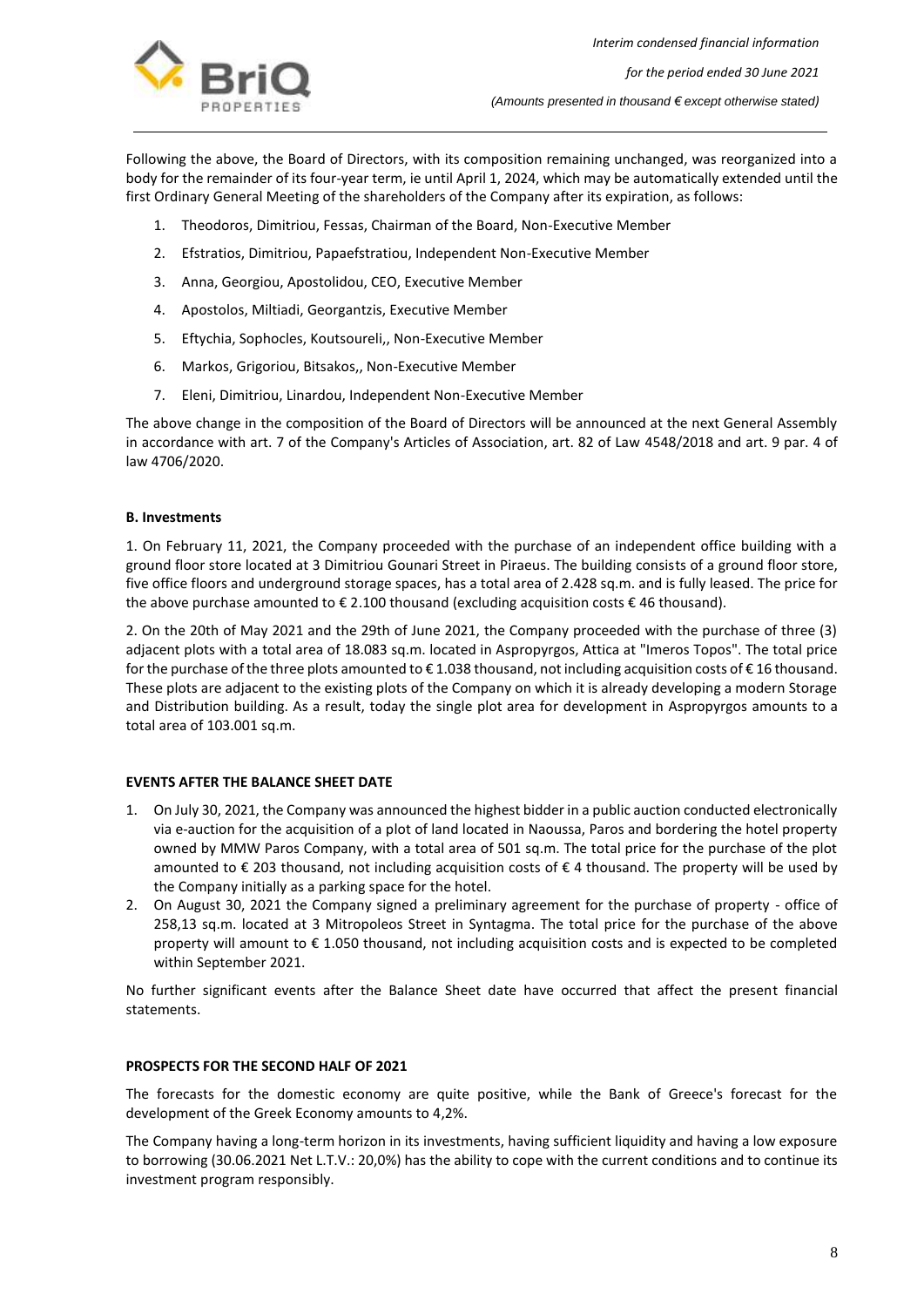

The Company now manages its investment portfolio of real estate, the construction of a modern warehouse and distribution center, fire protection specifications of category Z3 and a total area of 20.764 sq.m. in Aspropyrgos, Attica, which is expected to be completed at the end of 2021 and to offer significantly to the future results of the Company. Also, with the purchase of three (3) adjacent plots with a total area of 18.083 sq.m. in Aspropyrgos, Attica, at the location "Imeros Topos", the Company has a total area of 103.001 sq.m. in which it intends to develop as a Logistics Center.

The main priority of the Company for the second half of 2021 is the completion of the construction of the first Storage and Distribution Building in Aspropyrgos and in general the further development of its real estate portfolio through investments in commercial income properties that offer attractive returns and have attractive returns that have attractive returns. to shareholders in conjunction with the payment of income to shareholders through dividend distribution.

#### **SIGNIFICANT RISKS**

#### **A) Market Risk**

#### **i) Foreign exchange risk**

The Group operates in Greece, its transactions are carried out in (€) Euros and therefore it is not exposed to risks from foreign currency.

#### **ii) Fluctuations in Property Values**

The Group is exposed to risk from the change in the value of real estate that has an impact on the income statement and the statement of financial position. To reduce this risk, the Group has entered into long-term leases with trusted tenants and has increased the spread of the real estate portfolio in more categories of real estate. In the current year, the Group recorded profits from the revaluation of investments in real estate at fair value.

#### **iii) Inflation Risk**

The Group's exposure to inflation risk is minimized, as most lease agreements provide for annual rent adjustments linked to the Consumer Price Index. In addition, most leases provide that in the event of negative inflation there is no negative impact on rents. The rental income of the Group is not subject to seasonal fluctuations, except for some individual leases where there is a percentage of turnover in addition to the monthly rent which is calculated at the beginning of each year and relates to the previous calendar year.

#### **iv) Cash flow and fair value risk due to the interest rate changes**

The Group's exposure to interest rate risk arises from current deposits (see Note 9) held at banks, as well as from floating rate bank loans (see Note 11) which expose the Group to cash flow risk due to a possible change. of interest rates.

The Group is exposed to fluctuations in market interest rates that affect its financial position, as borrowing costs may increase because of such changes.

The Group's exposure to interest rate risk is not significant due to the Group's low exposure to borrowing (30.06.2021: Net Loan to Value Ratio 20,0%).

#### **B) Credit Risk**

The Company has credit risk concentrations with respect to revenue received from tenants under property operating lease contracts and cash and cash equivalents. Credit risk of lease contracts refers to the risk that counterparties fail to meet their contractual obligations

A significant part of the Group's exposure to credit risk comes from related party transactions, as a portion of the Company's real estate portfolio is leased to Quest Group companies. The Group has managed to increase the spread of its portfolio to different tenants. As a result, the percentage of annual rental income derived from companies of the Quest Holdings SA group. on 30.06.2021 amounted to 27,7% from 45,1% on 30.06.2020.

No significant losses are expected, as real estate lease agreements are made with tenants who have sufficient creditworthiness. In addition, the Group for the reduction of credit risk receives collateral such as guarantees of an amount ranging between 2 and 12 leases.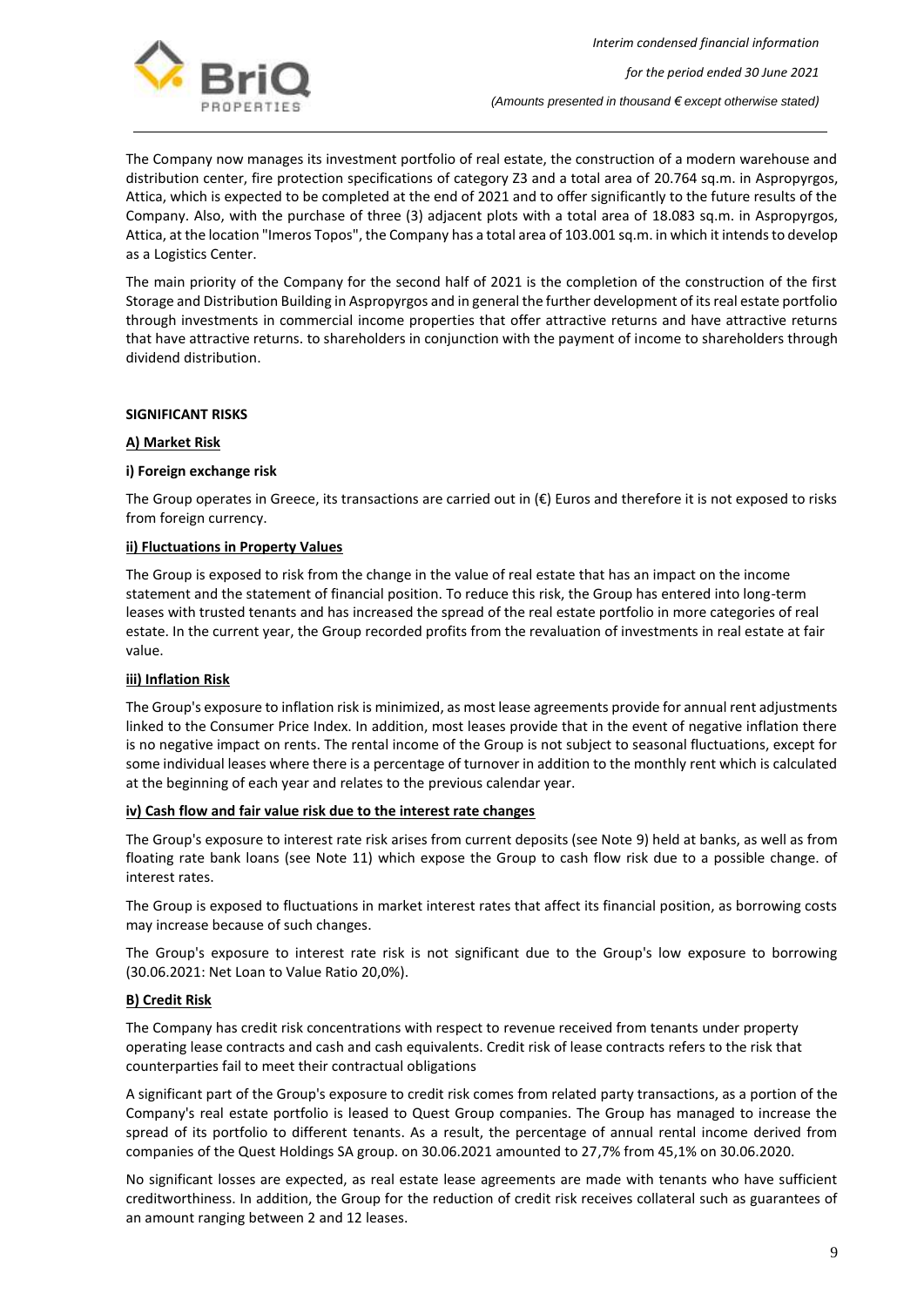

## **C) Liquidity Risk**

The current or prospective risk to earnings and capital arising from the inability of the Company to collect outstanding receivables without incurring significant losses. The Company ensures timely the required liquidity in order to meet its obligations on time, through the regular monitoring of liquidity needs and collection of amounts due to from tenants and though prudent cash management. The Company's liquidity is monitored by management on a regular basis.

#### **D) External Factors**

The Group invests only in Greek territory. The Group may be affected by factors such as financial instability, political turmoil, tourism, tax changes and health crises such as the COVID-19 pandemic.

The outlook for the real estate market is affected by the wider economic environment and the attraction of investment. The prices of "prime" real estate are not expected to decrease, while the reduction of the "country risk" as reflected in the recent announcement for the issuance of a 10-year bond in June 2021 with an interest rate of 0,9%, contribute to attracting foreign investment. which will support the real estate sectors where the Group operates.

The developments that could negatively affect the Greek economy are beyond the control of the Group and the Management is not able to predict or anticipate any consequences. Nevertheless, the Management constantly evaluates the situation and its possible effects, in order to ensure that all necessary and possible measures and actions are taken in time to minimize any impact on the Group's activities.

#### **RELATED PARTIES TRANSACTIONS**

Although the Company is not a member of the Quest Holding S.A. Group of Companies, it is an associated party to the Group due to the existence of common controlling shareholders in the Company and this Group.

All transactions from and with related parties are carried out under prevailing market terms. All significant related party transactions, as defined by IAS 24, are fully disclosed in note 23 in the current Interim Financial Information for the six-month period ended June 30 $^{\text{th}}$ , 2021

For the Board of Directors

Kallithea, 23 September 2021

The undersigned

The Chairman The Chief Executive Officer Theodoros Fessas **Anna Apostolidou Anna Apostolidou** ID No. AΕ106909 ID No. AΜ540378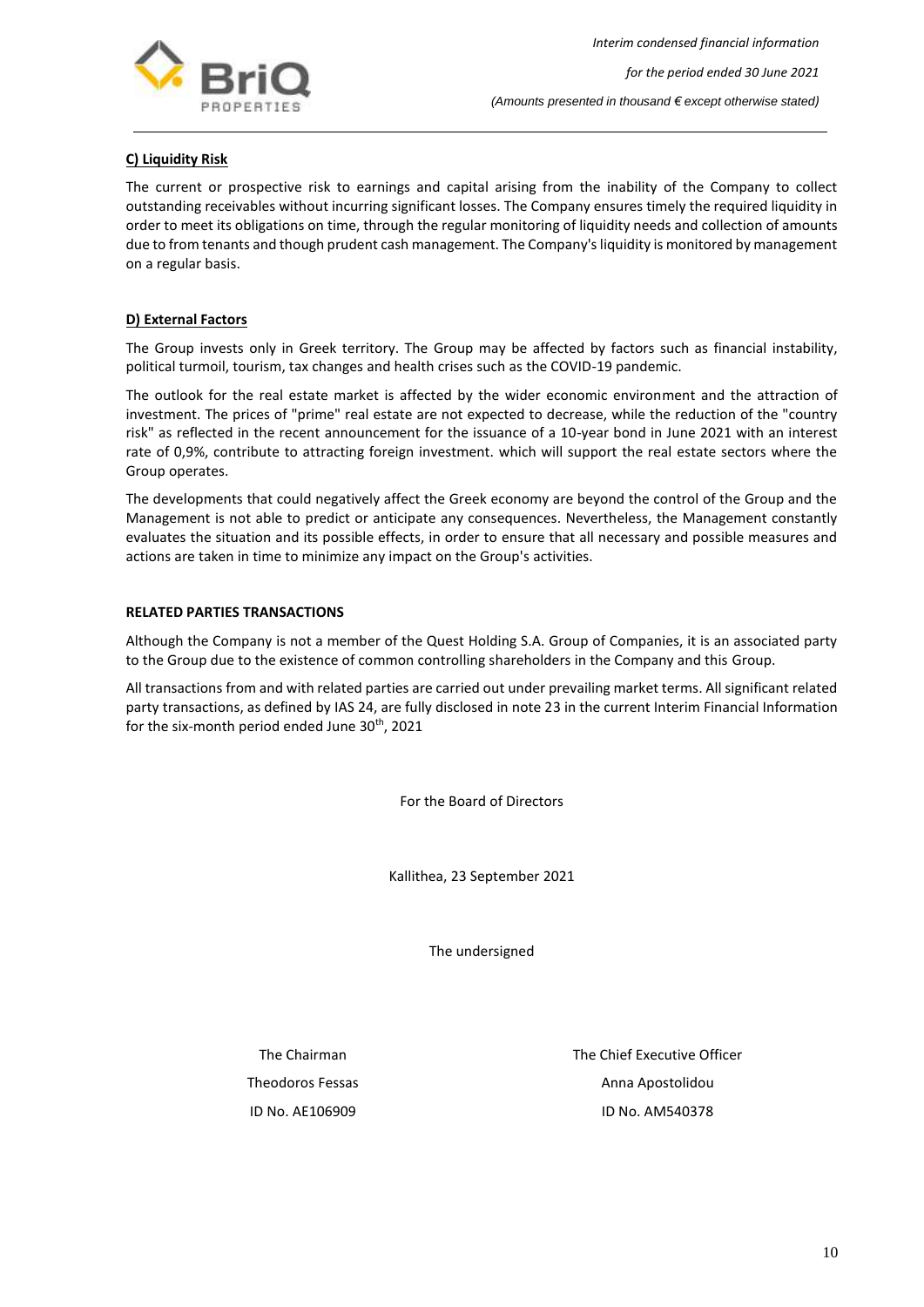

[Translation from the original text in Greek]

## <span id="page-11-0"></span>**Report on Review of Interim Financial Information**

To the Board of directors of «BriQ Properties R.E.I.C.»

#### **Introduction**

We have reviewed the accompanying condensed company and consolidated statement of financial position of BriQ Properties R.E.I.C. (the "Company"), as of 30 June 2021 and the related condensed company and consolidated statements of profit or loss and other comprehensive income, changes in equity and cash flow statements for the six-month period then ended, and the selected explanatory notes that comprise the interim condensed financial information and which form an integral part of the six-month financial report as required by Law 3556/2007.

Management is responsible for the preparation and presentation of this interim condensed company and consolidated financial information in accordance with International Financial Reporting Standards as they have been adopted by the European Union and applied to interim financial reporting (International Accounting Standard "IAS 34"). Our responsibility is to express a conclusion on this interim condensed company and consolidated financial information based on our review.

### **Scope of Review**

We conducted our review in accordance with International Standard on Review Engagements 2410, "Review of Interim Financial Information Performed by the Independent Auditor of the Entity". A review of interim financial information consists of making inquiries, primarily of persons responsible for financial and accounting matters, and applying analytical and other review procedures. A review is substantially less in scope than an audit conducted in accordance with International Standards on Auditing, as they have been transposed into Greek Law and consequently does not enable us to obtain assurance that we would become aware of all significant matters that might be identified in an audit. Accordingly, we do not express an audit opinion.

#### **Conclusion**

Based on our review, nothing has come to our attention that causes us to believe that the accompanying condensed interim financial information is not prepared, in all material respects, in accordance with IAS 34.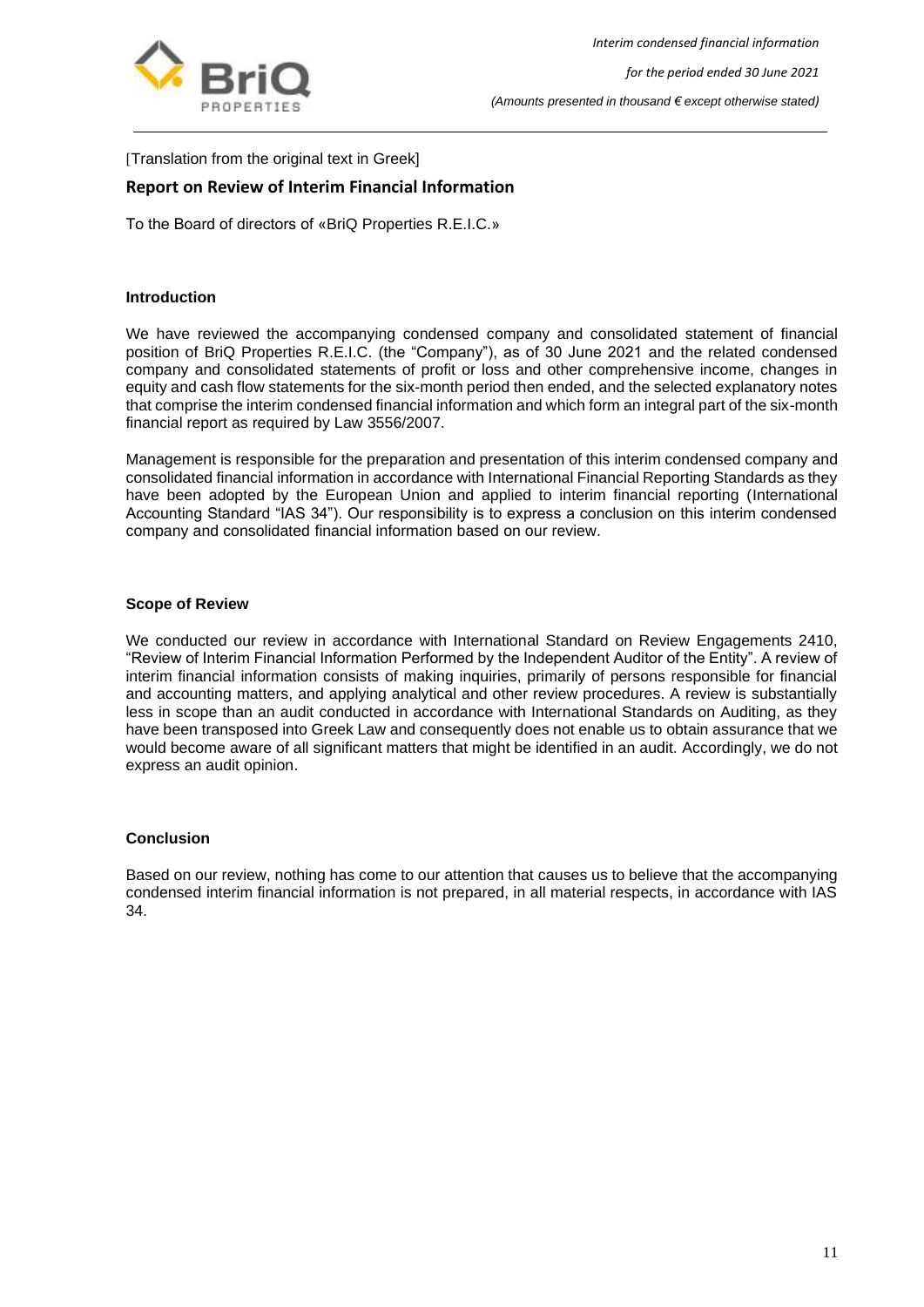

*Interim condensed financial information*

*for the period ended 30 June 2021*

*(Amounts presented in thousand € except otherwise stated)*

## **Report on other legal and regulatory requirements**

Our review has not revealed any material inconsistency or misstatement in the statements of the members of the Board of Directors and the information of the six-month Board of Directors Report, as defined in articles 5 and 5a of Law 3556/2007, in relation to the accompanying interim condensed company and consolidated financial information.

Athens, 27 September 2021

The Certified Auditor



SOEL Reg. No. 39891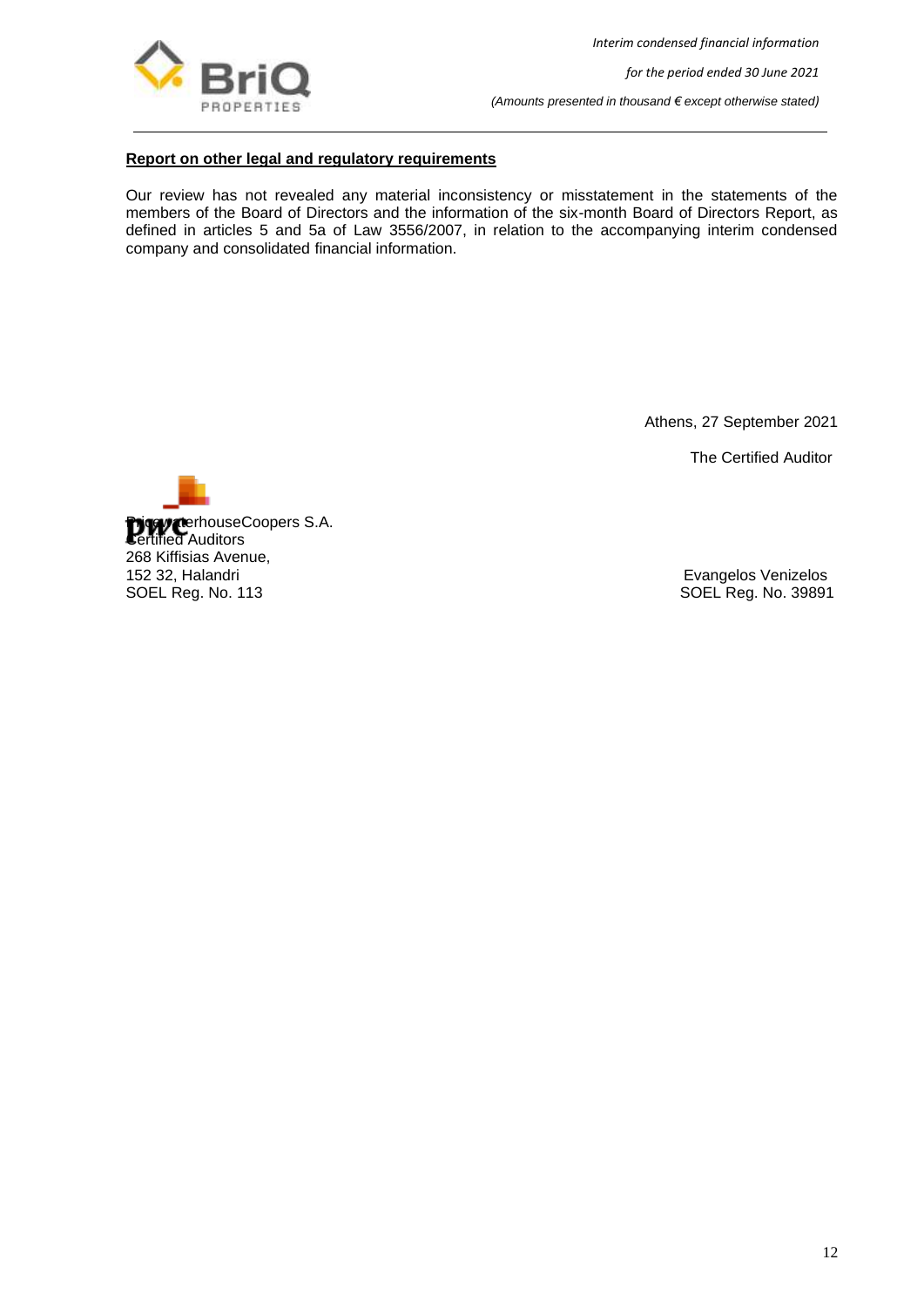

*Interim condensed financial information for the period ended 30 June 2021 (Amounts presented in thousand € except otherwise stated)*



# **BriQ Properties R.E.I.C.**

**Interim Condensed Financial Information**

<span id="page-13-0"></span>**for the six-month period ended June 30th , 2021**

**in accordance with International Financial Reporting Standards**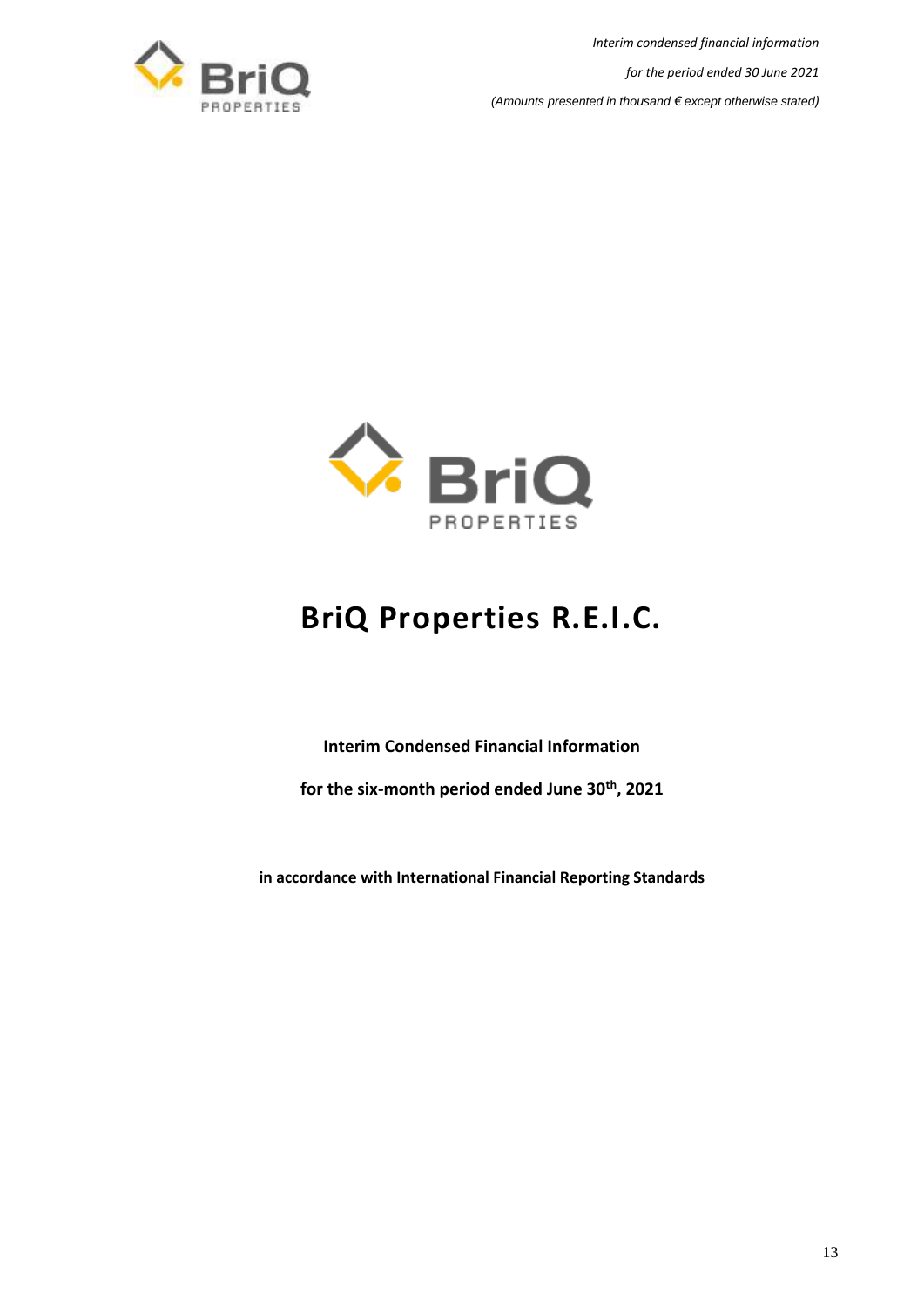

*for the period ended 30 June 2021*

*(Amounts presented in thousand € except otherwise stated)*

## <span id="page-14-0"></span>**Company and Consolidated Statement of Financial Position**

|                                                      |                | Group          |            | Company    |            |  |
|------------------------------------------------------|----------------|----------------|------------|------------|------------|--|
|                                                      | <b>Note</b>    | 30.06.2021     | 31.12.2020 | 30.06.2021 | 31.12.2020 |  |
| <b>ASSETS</b>                                        |                |                |            |            |            |  |
| <b>Non-current assets</b>                            |                |                |            |            |            |  |
| <b>Investment Property</b>                           | 6              | 114.244        | 106.001    | 80.613     | 72.860     |  |
| Investment in subsidiaries                           | $\overline{7}$ |                |            | 27.690     | 27.425     |  |
| Property Plant and equipment                         |                | 304            | 312        | 160        | 161        |  |
| <b>Right of Use Assets</b>                           |                | 32             | 75         | 25         | 29         |  |
| Intangible assets                                    |                | 1              | 1          | 1          | 1          |  |
| Trade and other receivables                          | 8              | 316            | 329        | 316        | 329        |  |
|                                                      |                | 114.897        | 106.718    | 108.805    | 100.805    |  |
| <b>Current assets</b>                                |                |                |            |            |            |  |
| Trade and other receivables                          | 8              | 1.397          | 1.973      | 978        | 1.233      |  |
| Cash and cash equivalents                            | 9              | 3.358          | 2.067      | 966        | 899        |  |
|                                                      |                | 4.755          | 4.040      | 1.944      | 2.132      |  |
| <b>Total assets</b>                                  |                | 119.652        | 110.758    | 110.749    | 102.937    |  |
| <b>SHAREHOLDERS' EQUITY AND</b>                      |                |                |            |            |            |  |
| <b>LIABILITIES</b>                                   |                |                |            |            |            |  |
| Shareholders' equity                                 |                |                |            |            |            |  |
| Share capital                                        | 10             | 75.106         | 75.106     | 75.106     | 75.106     |  |
| Treasury shares                                      |                | (624)          | (455)      | (624)      | (455)      |  |
| Reserves                                             |                | 1.323          | 1.307      | 1.323      | 1.307      |  |
| Retained earnings                                    |                | 8.477          | 8.058      | 6.748      | 6.846      |  |
| Total equity attributable to the                     |                |                |            |            |            |  |
| shareholders of the Parent                           |                | 84.282         | 84.016     | 82.553     | 82.804     |  |
| company                                              |                |                |            |            |            |  |
| Non-controlling interests                            |                | 6.307          | 6.118      |            |            |  |
| <b>Total Equity</b>                                  |                | 90.589         | 90.134     | 82.553     | 82.804     |  |
| <b>LIABILITIES</b>                                   |                |                |            |            |            |  |
| <b>Non-current liabilities</b>                       |                |                |            |            |            |  |
| <b>Borrowings</b>                                    | 11             | 22.095         | 7.979      | 22.028     | 7.924      |  |
| Retirement benefit obligations                       |                | 17             | 17         | 17         | 17         |  |
| Government grants                                    |                | $\overline{4}$ | 5          |            |            |  |
| Lease liability                                      |                | 24             | 46         | 20         | 23         |  |
| Trade and other payables                             | 12             | 1.085          | 771        | 1.071      | 771        |  |
|                                                      |                | 23.225         | 8.818      | 23.136     | 8.735      |  |
| <b>Current liabilities</b>                           |                |                |            |            |            |  |
| Trade and other payables                             | 12             | 1.468          | 1.243      | 990        | 1.139      |  |
| <b>Current tax liabilities</b>                       | 18             | 225            | 199        | 50         | 39         |  |
| Lease liabilities                                    |                | 7              | 30         | 6          | 6          |  |
| <b>Borrowings</b>                                    | 11             | 4.137          | 10.334     | 4.014      | 10.214     |  |
|                                                      |                | 5.838          | 11.806     | 5.060      | 11.398     |  |
| <b>Total liabilities</b>                             |                | 29.063         | 20.624     | 28.196     | 20.133     |  |
| Total shareholders' equity and<br><b>liabilities</b> |                | 119.652        | 110.758    | 110.749    | 102.937    |  |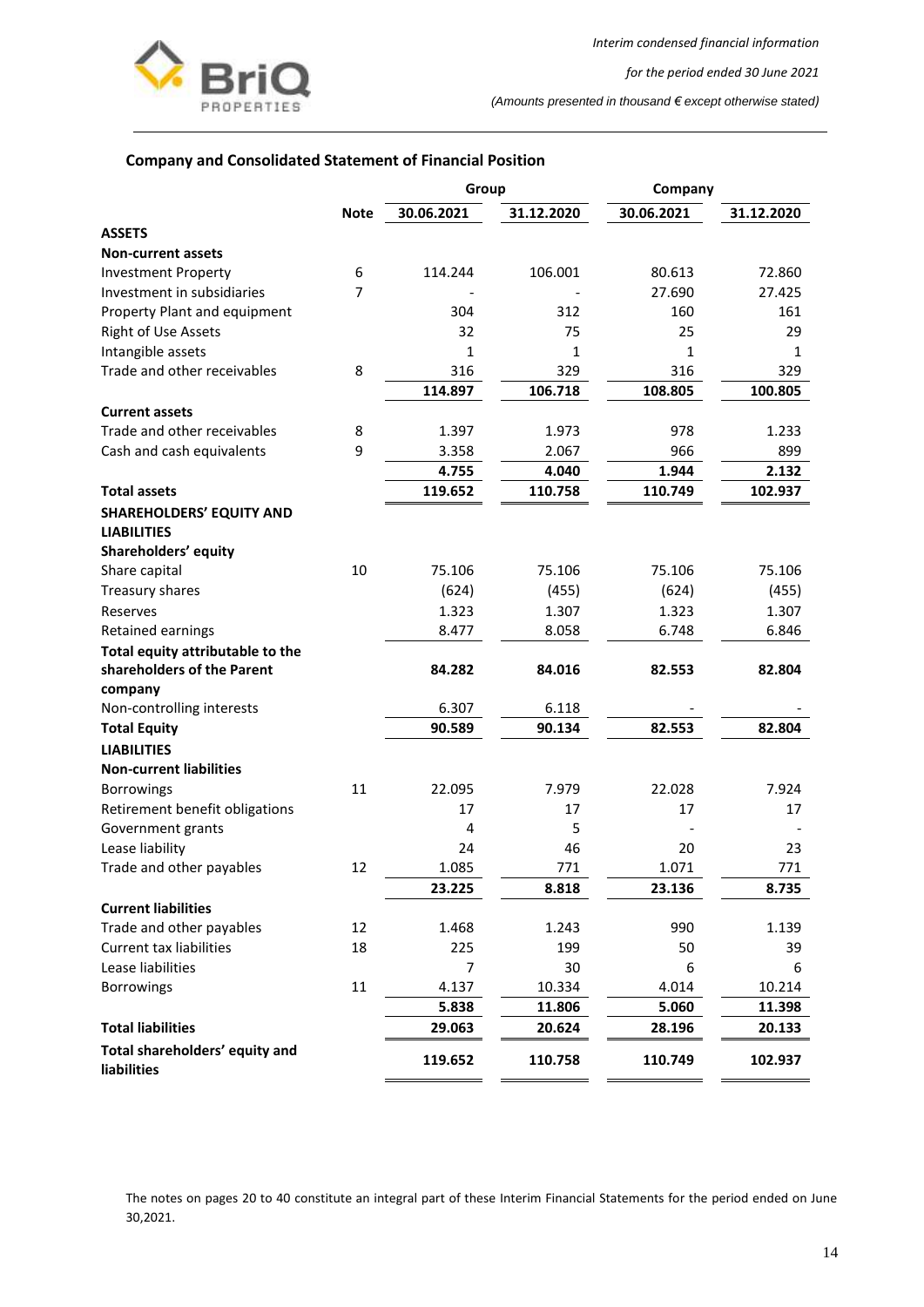

## **Company and Consolidated Statements of Profit or Loss and other Comprehensive Income**

|                                                    |             | Group      |            |            | Company    |  |
|----------------------------------------------------|-------------|------------|------------|------------|------------|--|
|                                                    |             | 01.01.2021 | 01.01.2020 | 01.01.2021 | 01.01.2020 |  |
|                                                    | <b>Note</b> | to         | to         | to         | to         |  |
|                                                    |             | 30.06.2021 | 30.06.2020 | 30.06.2021 | 30.06.2020 |  |
| Rental Income                                      | 13          | 2.574      | 1.766      | 1.544      | 1.686      |  |
|                                                    |             | 2.574      | 1.766      | 1.544      | 1.686      |  |
| Net gain/(loss) from fair value                    |             |            |            |            |            |  |
| adjustments on investment<br>property              | 6           | 2.092      | 495        | 1.801      | (25)       |  |
| Direct property related expenses                   | 14          | (158)      | (76)       | (136)      | (70)       |  |
| Property Tax                                       | 15          | (664)      | (369)      | (388)      | (369)      |  |
| Employee benefit expenses                          |             | (171)      | (173)      | (171)      | (173)      |  |
| Other operating expenses                           | 16          | (254)      | (174)      | (227)      | (171)      |  |
| Depreciation and amortization                      |             | (15)       | (7)        | (8)        | (7)        |  |
| Other profit / (loss) net                          |             | 2          | (7)        |            | (7)        |  |
| <b>Operating profit</b>                            |             | 3.406      | 1.455      | 2.415      | 864        |  |
| Finance income                                     |             |            | 43         |            | 43         |  |
| Finance expenses                                   |             | (336)      | (379)      | (332)      | (379)      |  |
| Financial income - net                             | 17          | (336)      | (336)      | (332)      | (336)      |  |
| Profit/ (Loss) before tax                          |             | 3.070      | 1.119      | 2.083      | 528        |  |
| Corporate tax                                      | 18          | (57)       | (46)       | (40)       | (44)       |  |
| Profit/ (Loss) for the year                        |             | 3.013      | 1.073      | 2.043      | 483        |  |
| Attributable to the:                               |             |            |            |            |            |  |
| Shareholders of the Company                        |             | 2.824      | 1.073      | 2.043      | 483        |  |
| Shareholders of non-controlling<br>interests       |             | 189        |            |            |            |  |
|                                                    |             | 3.013      | 1.073      | 2.043      | 483        |  |
| <b>Other Comprehensive Income:</b>                 |             |            |            |            |            |  |
| Items that may be reclassified to<br>profit / loss | 20          | 0,0798     | 0,0301     | 0,0577     | 0,0136     |  |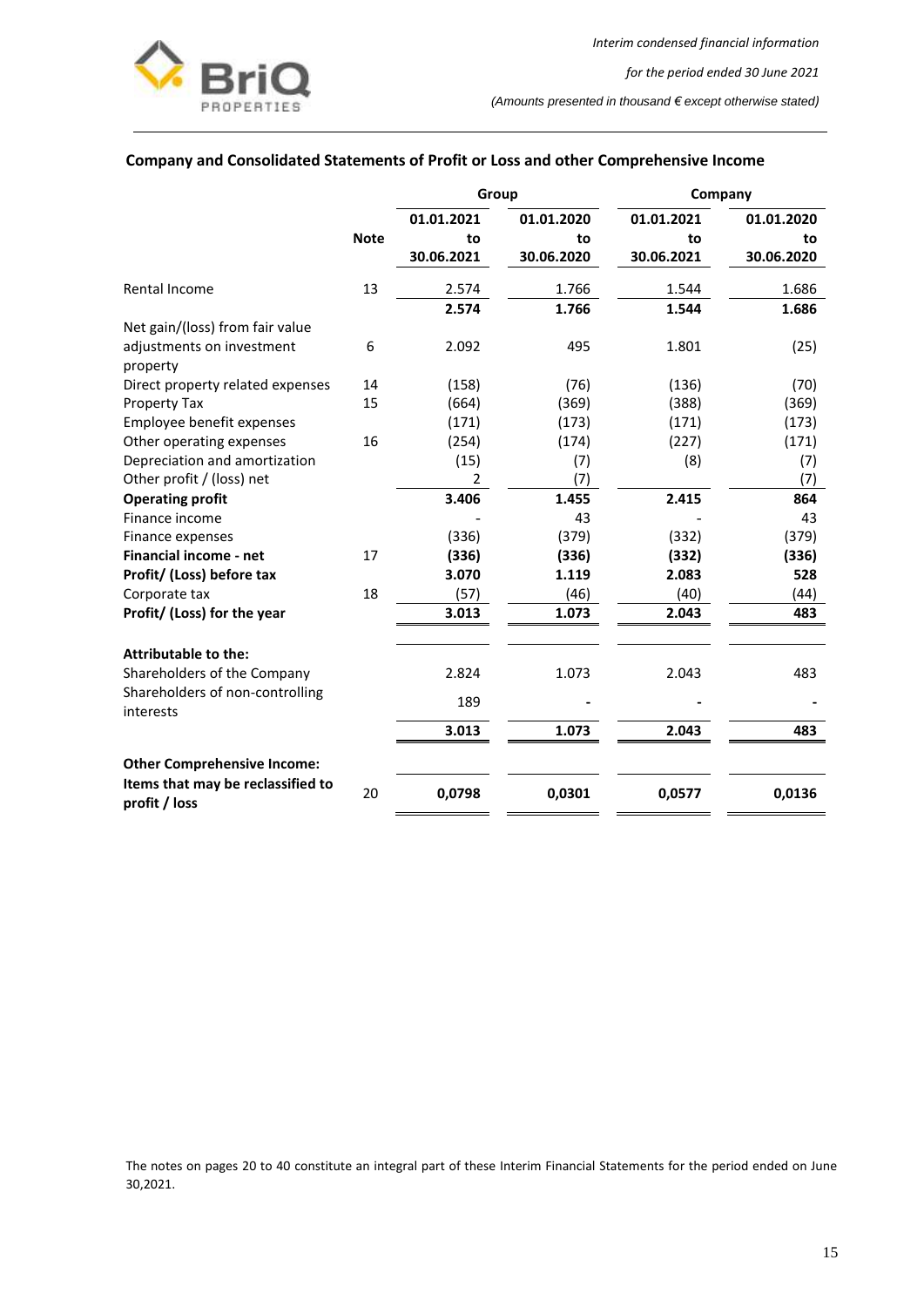

*Interim condensed financial information*

*for the period ended 30 June 2021*

*(Amounts presented in thousand € except otherwise stated)*

## <span id="page-16-0"></span>**Group Statement of changes in Equity**

|                                                                 |             |                         |                           | Group           |                                    |                                 |                               |
|-----------------------------------------------------------------|-------------|-------------------------|---------------------------|-----------------|------------------------------------|---------------------------------|-------------------------------|
|                                                                 |             | <b>Share</b><br>capital | <b>Treasury</b><br>shares | <b>Reserves</b> | <b>Retained</b><br><b>Earnings</b> | Non-<br>controlling<br>interest | <b>Total</b><br><b>Equity</b> |
|                                                                 | <b>Note</b> |                         |                           |                 |                                    |                                 |                               |
| Balance January 01, 2020                                        |             | 75.106                  |                           | 2.866           | 5.972                              |                                 | 83.944                        |
| Profit/(Losses) for the<br>period                               |             |                         |                           |                 | 1.922                              | 148                             | 2.070                         |
| <b>Total comprehensive</b><br>income for the year               |             |                         |                           |                 | 1.922                              | 148                             | 2.070                         |
| Share Capital decrease                                          |             |                         | (455)                     |                 |                                    | $\overline{\phantom{a}}$        | (455)                         |
| <b>Share Capital increase</b>                                   | 19          |                         |                           |                 | (1.395)                            | $\qquad \qquad \blacksquare$    | (1.395)                       |
| Share Capital increase<br>expenses<br>Dividend relating to 2018 |             |                         |                           | (1.583)         | 1.583                              |                                 |                               |
| approved by<br>the shareholders                                 |             |                         |                           |                 |                                    | 5.970                           | 5.970                         |
| Legal reserve                                                   |             |                         |                           | 24              | (24)                               |                                 |                               |
| <b>Balance December 31, 2020</b>                                |             | 75.106                  | (455)                     | 1.307           | 8.058                              | 6.118                           | 90.134                        |
| Balance January 01, 2021                                        |             | 75.106                  | (455)                     | 1.307           | 8.058                              | 6.118                           | 90.134                        |
| Profit/(Losses) for the<br>period                               |             |                         |                           |                 | 2.824                              | 189                             | 3.013                         |
| <b>Total comprehensive</b><br>income for the year               |             |                         |                           |                 | 2.824                              | 189                             | 3.013                         |
| Purchase of treasury shares<br>Dividend relating to 2020        |             |                         | (169)                     |                 |                                    |                                 | (169)                         |
| approved by<br>the shareholders                                 | 19          |                         |                           |                 | (2.124)                            | $\blacksquare$                  | (2.124)                       |
| Transfers Acquisition of<br>subsidiary                          |             |                         |                           |                 | (265)                              |                                 | (265)                         |
| Legal reserve                                                   |             |                         |                           | 16              | (16)                               |                                 |                               |
| <b>Balance December 31, 2021</b>                                |             | 75.106                  | (624)                     | 1.323           | 8.477                              | 6.307                           | 90.589                        |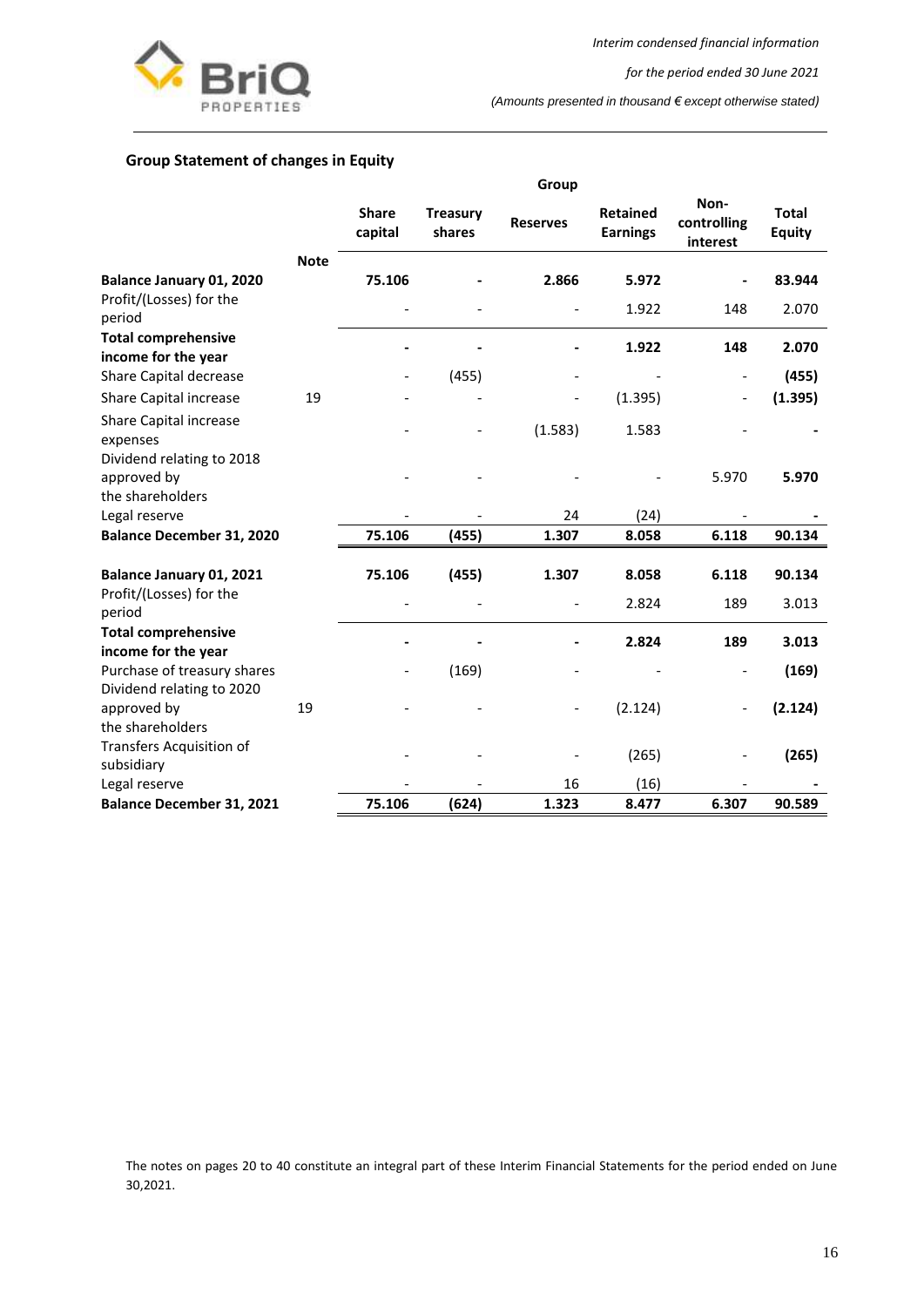

*Interim condensed financial information*

*for the period ended 30 June 2021*

*(Amounts presented in thousand € except otherwise stated)*

## <span id="page-17-0"></span>**Company Statement of changes in Equity**

|                                                              |      | Company                 |                           |                 |                                    |                                 |
|--------------------------------------------------------------|------|-------------------------|---------------------------|-----------------|------------------------------------|---------------------------------|
|                                                              |      | <b>Share</b><br>capital | <b>Treasury</b><br>shares | <b>Reserves</b> | <b>Retained</b><br><b>Earnings</b> | Non-<br>controlling<br>interest |
|                                                              | Σημ. |                         |                           |                 |                                    |                                 |
| Balance January 01, 2020                                     |      | 75.106                  |                           | 2.866           | 5.972                              | 83.944                          |
| Profit/(Losses) for the period                               |      |                         |                           |                 | 709                                | 709                             |
| Total comprehensive income for the<br>year                   |      |                         |                           |                 | 709                                | 709                             |
| Share Capital decrease                                       |      |                         | (455)                     |                 |                                    | (455)                           |
| Share Capital increase                                       | 19   |                         |                           |                 | (1.395)                            | (1.395)                         |
| Share Capital increase expenses                              |      |                         | $\overline{\phantom{a}}$  | (1.583)         | 1.583                              |                                 |
| Dividend relating to 2018 approved<br>by<br>the shareholders |      |                         |                           | 24              | (24)                               |                                 |
| Legal reserve                                                |      | 75.106                  | (455)                     | 1.307           | 6.845                              | 82.804                          |
| <b>Balance December 31, 2020</b>                             |      |                         |                           |                 |                                    |                                 |
|                                                              |      | 75.106                  | (455)                     | 1.307           | 6.845                              | 82.804                          |
| Balance January 01, 2021                                     |      |                         |                           |                 | 2.043                              | 2.043                           |
| Profit/(Losses) for the period                               |      |                         |                           |                 | 2.043                              | 2.043                           |
| Total comprehensive income for the<br>year                   |      |                         | (169)                     |                 |                                    | (169)                           |
| Purchase of treasury shares                                  | 19   |                         |                           |                 | (2.124)                            | (2.124)                         |
| Dividend relating to 2020 approved<br>bv<br>the shareholders |      |                         |                           | 16              | (16)                               |                                 |
| Transfers Acquisition of subsidiary                          |      | 75.106                  | (624)                     | 1.323           | 6.748                              | 82.553                          |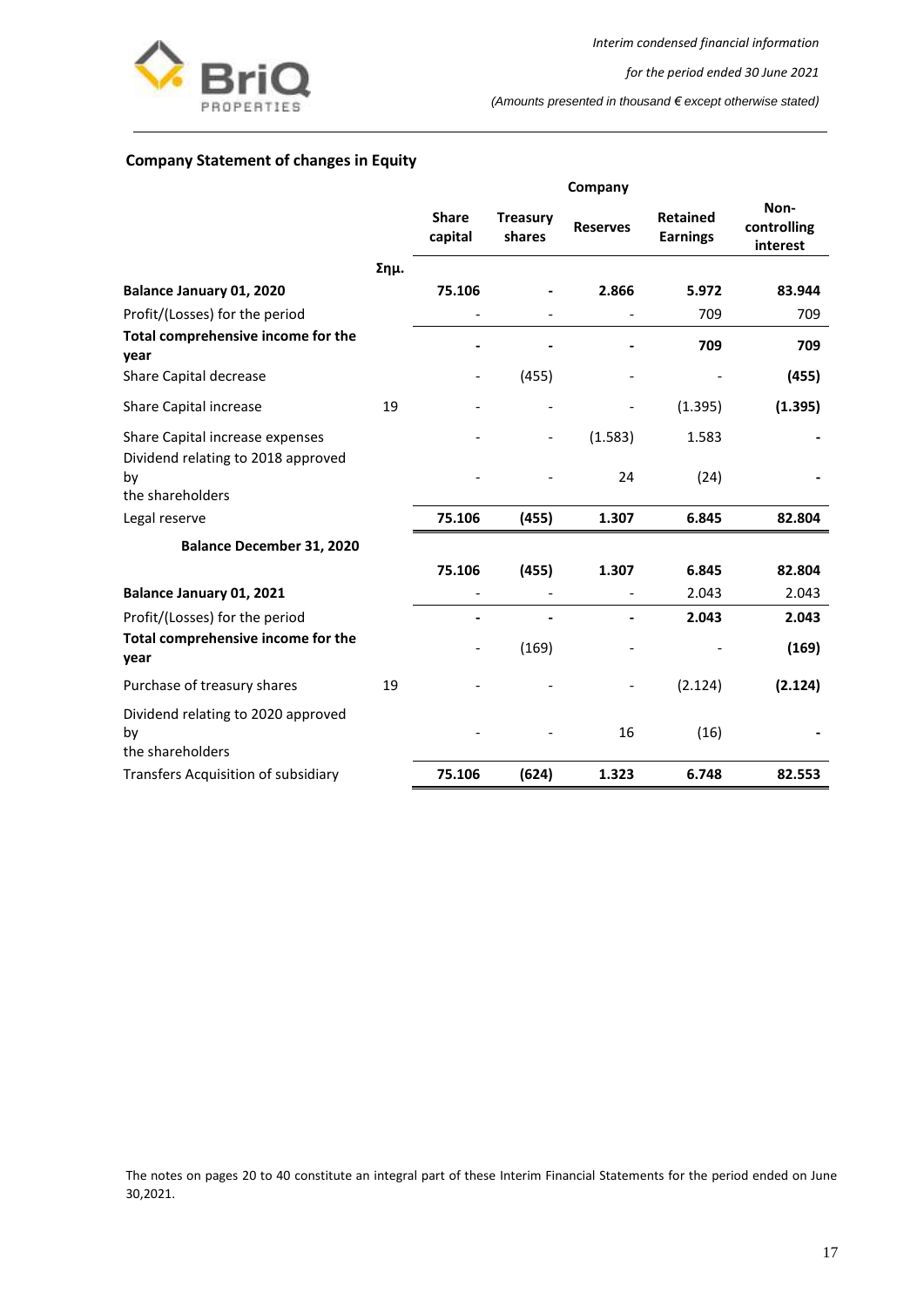

*for the period ended 30 June 2021*

*(Amounts presented in thousand € except otherwise stated)*

## <span id="page-18-0"></span>**Group Cash Flow Statement**

|                                                             |      | Group      |            |
|-------------------------------------------------------------|------|------------|------------|
|                                                             |      | 01.01.2021 | 01.01.2020 |
|                                                             | Σημ. | to         | to         |
| Cash flows from operating activities                        |      | 30.06.2021 | 31.06.2020 |
| Profit / (loss) before tax                                  |      | 3.070      | 1.119      |
| <b>Adjustments for:</b>                                     |      |            |            |
| Depreciation                                                |      | 16         | 7          |
| (Increase)/ Decrease of fair value of investment properties | 6    | (2.092)    | (495)      |
| Provisions for retirement benefits obligations              |      | 1          | 2          |
| Finance (income) / exprense                                 |      | 336        | 336        |
| <b>Changes in working capital</b>                           |      |            |            |
| (Increase) / Decrease in receivables                        |      | 589        | (553)      |
| Increase / (Decrease) in payables                           |      | 523        | (412)      |
| Interest paid                                               |      | (309)      | (153)      |
| Tax paid                                                    |      | (42)       | (35)       |
| Net cash flows from operating activities                    |      | 2.092      | (184)      |
| Cash flows from investing activities                        |      |            |            |
| Purchases of Property Plant and equipment                   |      | (9)        | (2)        |
| Purchases of investment property                            | 6    | (3.200)    | (7.795)    |
| Subsequent capital expenditure on investment properties     | 6    | (202)      | (102)      |
| Advances and charges related to real estate under           |      |            |            |
| construction                                                | 6    | (2.749)    |            |
| Acquisition of a subsidiary (excluding cash and cash        |      |            |            |
| equivalents acquired)                                       |      | (265)      | (3.496)    |
| Net cash used in investing activities                       |      | (6.425)    | (11.395)   |
| Cash flows from financing activities                        |      |            |            |
| Purchase of treasury shares                                 |      | (169)      | (206)      |
| Loans repayments                                            | 11   | (10.026)   | (12.588)   |
| Proceeds short term borrowings                              |      | 3.304      |            |
| Proceeds from bond issue                                    |      | 14.628     |            |
| Proceeds from government loan - grant                       |      | 11         |            |
| Lease payments - capital                                    |      | (1)        | (2)        |
| Dividends paid                                              | 19   | (2.123)    | (1.395)    |
| Net cash from financing activities                          |      | 5.624      | (14.193)   |
| Net increase / (decrease) in cash and cash equivalents      |      | 1.291      | (25.772)   |
| Cash and cash equivalents at the beginning of the year      |      | 2.067      | 37.568     |
|                                                             |      |            |            |
| Cash and cash equivalents at the end of the year            | 9    | 3.358      | 11.796     |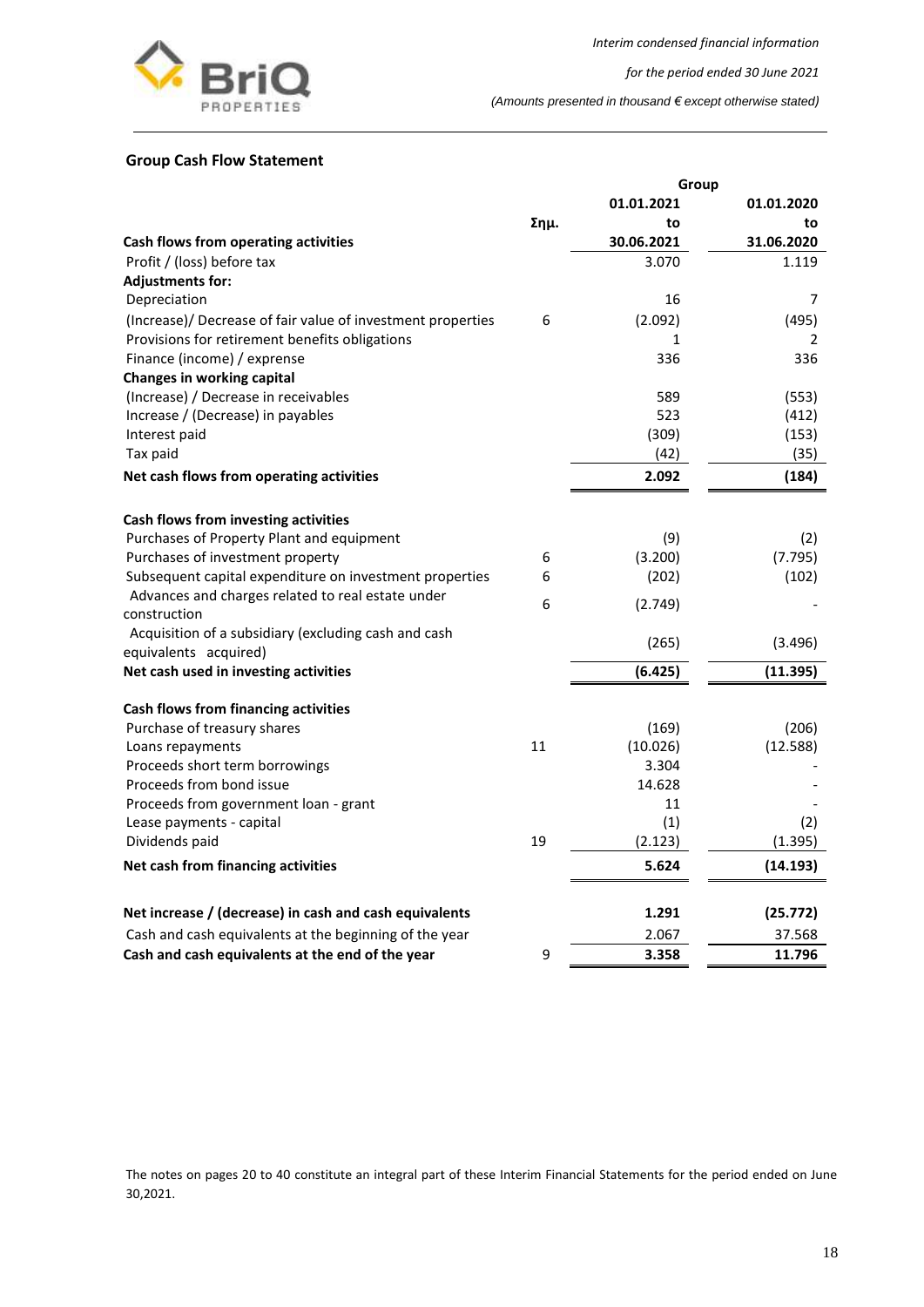

*for the period ended 30 June 2021*

*(Amounts presented in thousand € except otherwise stated)*

### <span id="page-19-0"></span>**Group Cash Flow Statement**

|                                                             |             | 01.01.2021 | 01.01.2021 |
|-------------------------------------------------------------|-------------|------------|------------|
|                                                             | <b>Note</b> | to         | to         |
|                                                             |             | 30.06.2021 | 30.06.2020 |
| Cash flows from operating activities                        |             |            |            |
| Profit / (loss) before tax                                  |             | 2.083      | 528        |
| <b>Adjustments for:</b>                                     |             |            |            |
| Depreciation                                                |             | 8          | 7          |
| (Increase)/ Decrease of fair value of investment properties | 6           | (1.801)    | 25         |
| Provisions for retirement benefits obligations              |             | 1          | 2          |
| Finance (income) / exprense                                 |             | 332        | 336        |
| Changes in working capital                                  |             |            |            |
| (Increase) / Decrease in receivables                        |             | 266        | (489)      |
| (Increase) / Decrease in obligations                        |             | 137        | (396)      |
| Interest paid                                               |             | (307)      | (153)      |
| Tax paid                                                    |             | (40)       | (36)       |
| Net cash flows from operating activities                    |             | 678        | (176)      |
| Cash flows from investing activities                        |             |            |            |
| Purchases of Property Plant and equipment                   |             | (2)        | (2)        |
| Purchases of investment property                            | 6           | (3.200)    | (7.795)    |
| Acquisition of a subsidiaries                               |             | (265)      | (3.522)    |
| Advances and charges related to real estate under           | 6           | (2.749)    |            |
| construction                                                |             |            |            |
| Subsequent capital expenditure on investment properties     | 6           | (4)        | (102)      |
| Net cash used in investing activities                       |             | (6.220)    | (11.421)   |
| Cash flows from financing activities                        |             |            |            |
| Purchase of treasury shares                                 |             | (169)      | (206)      |
| Loans repayments                                            | 11          | (10.026)   | (12.588)   |
| Proceeds short term borrowings                              | 11          | 3.302      |            |
| Proceeds from bond issue                                    | 11          | 14.628     |            |
| Lease payments - capital                                    |             | (3)        | (2)        |
| Dividends paid                                              | 19          | (2.123)    | (1.395)    |
| Net cash from financing activities                          |             | 5.609      | (14.191)   |
| Net increase / (decrease) in cash and cash equivalents      |             | 67         | (25.789)   |
| Cash and cash equivalents at the beginning of the year      |             | 899        | 37.568     |
| Cash and cash equivalents at the end of the year            | 9           | 966        | 11.778     |
|                                                             |             |            |            |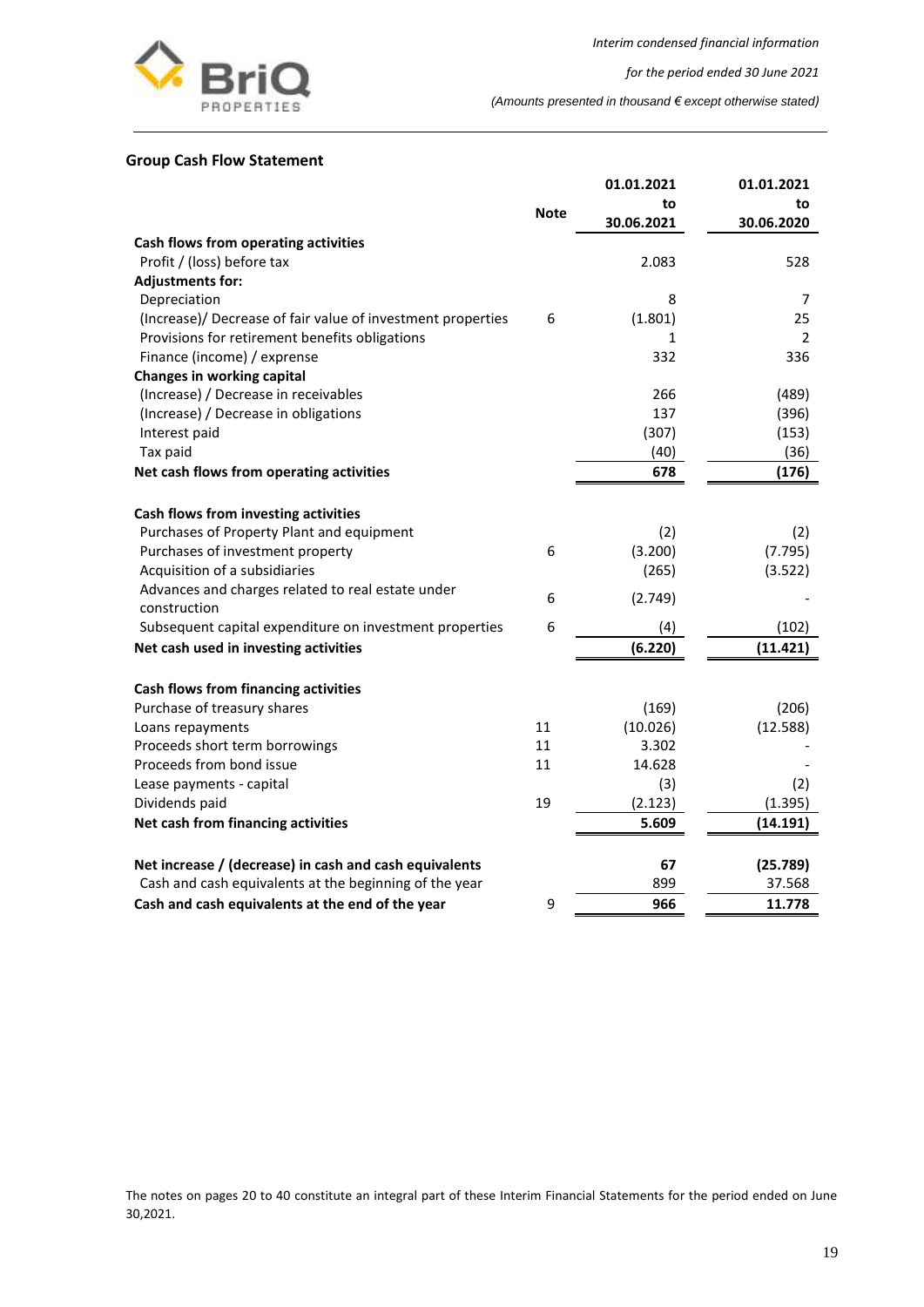

## <span id="page-20-0"></span>**Notes to Interim Condensed Financial Information**

## <span id="page-20-1"></span>**1. General Information**

The Separate and Consolidated Financial Statements for the year from 01 January 2021 to 30 June 2021 include the separate financial statements of "BriQ Properties Real Estate Investment Company (the" Company ") and the consolidated financial statements of the Company and its subsidiaries "Plaza Hotel Skiathos M.S.A." and "Sarmed Warehouses SA", (together "the Group").

"BriQ Properties REIC" (the "Company") was established on 21 October 2016 under the name "BriQ Properties Real Estate Investment Company" and the distinctive title "BriQ Properties REIC" has been registered in the General Commercial Registry (G.E.MI). with the Number 140330201000 and Tax Registration Number 997521479 in accordance with law 4548/2018, law 2778 / 1999 and law 4209 / 2013 as amended and in force.

The Company is a Real Estate Investment Company (REIC), licensed by the Hellenic Capital Market Commission under number 757 / 31.05.2016. Its operation is in accordance with Law 2778/1993, Law 4209/2013 and Law 4548/2018, as well as by regulatory decisions and circulars of the Hellenic Capital Market Commission and the Ministries of Economy and Finance. The exclusive purpose of the Company is the acquisition and management of real estate and investing according to Article 22 of Law 2778/1999, as in force. Also, since its establishment, the Company has been supervised and controlled by the Hellenic Capital Market Commission regarding its obligations as REIC, as well as for the compliance of the Hellenic Capital Market legislation and the corporate governance rules, and further, is supervised by the competent Attica Region as a societe anonyme and by the Athens Stock Exchange as a listed company.

From 31.07.2017 the shares of the Company are traded on the Main Market of the Athens Stock Exchange.

On March 30, 2020 the Board of Directors of the Company was reconstituted in accordance with the decision of the Ordinary General Meeting of Shareholders of March 30, 2020 with the addition of Mrs. Eleni Linardou. The eight-member Board of Directors elected by the Ordinary General Meeting of Shareholders of March 30, 2020, which appointed its independent non-executive members in accordance with article 87 par. 5 of Law 4548/2018 and article 3 of Law 3016 / 2002, was formed on the same day in a body, has a four-year term, ie until April 1, 2024, and its term will be automatically extended until the first Ordinary General Meeting of the Company's shareholders after its expiration.

Following the resignation of Mr. Tamvakakis, Vice Chairman of the Board of Directors of the Company, the Board of Directors of the Company in its meeting of 14.07.2021 and following a proposal of the Remuneration and Nominations Committee of the Company, elected Mr. Papaefstratiou - until recently of the Board of Directors, as its Vice President.

Following the above, the new seven-member Board of Directors, with its composition remaining unchanged, was reorganized into a body for the remainder of its four-year term, ie until April 1, 2024, which may be automatically extended until the first Ordinary General Meeting of the Company's shareholders after its expiration, as follows:

- 1. Theodoros, Dimitriou, Fessas, Chairman of the Board, Non-Executive Member
- 2. Efstratios, Dimitriou, Papaefstratiou, Independent Non-Executive Member
- 3. Anna, Georgiou, Apostolidou, CEO, Executive Member
- 4. Apostolos, Miltiadi, Georgantzis, Executive Member
- 5. Eftychia, Sophocles, Koutsoureli,, Non-Executive Member
- 6. Markos, Grigoriou, Bitsakos,, Non-Executive Member
- 7. Eleni, Dimitriou, Linardou, Independent Non-Executive Member

The above change in the composition of the Board of Directors will be announced at the next General Assembly in accordance with art. 7 of the Company's Articles of Association, art. 82 of Law 4548/2018 and art. 9 par. 4 of law 4706/2020.

The headquarters of Company are on 25<sup>th</sup> Alexandrou Pantou Street, 176 71 Kallithea, Attica. The Company's website is: www.brigproperties.gr.

Τhe total number of employees of the Company as at June 30, 2021 was 7 (30.06.2020: 4).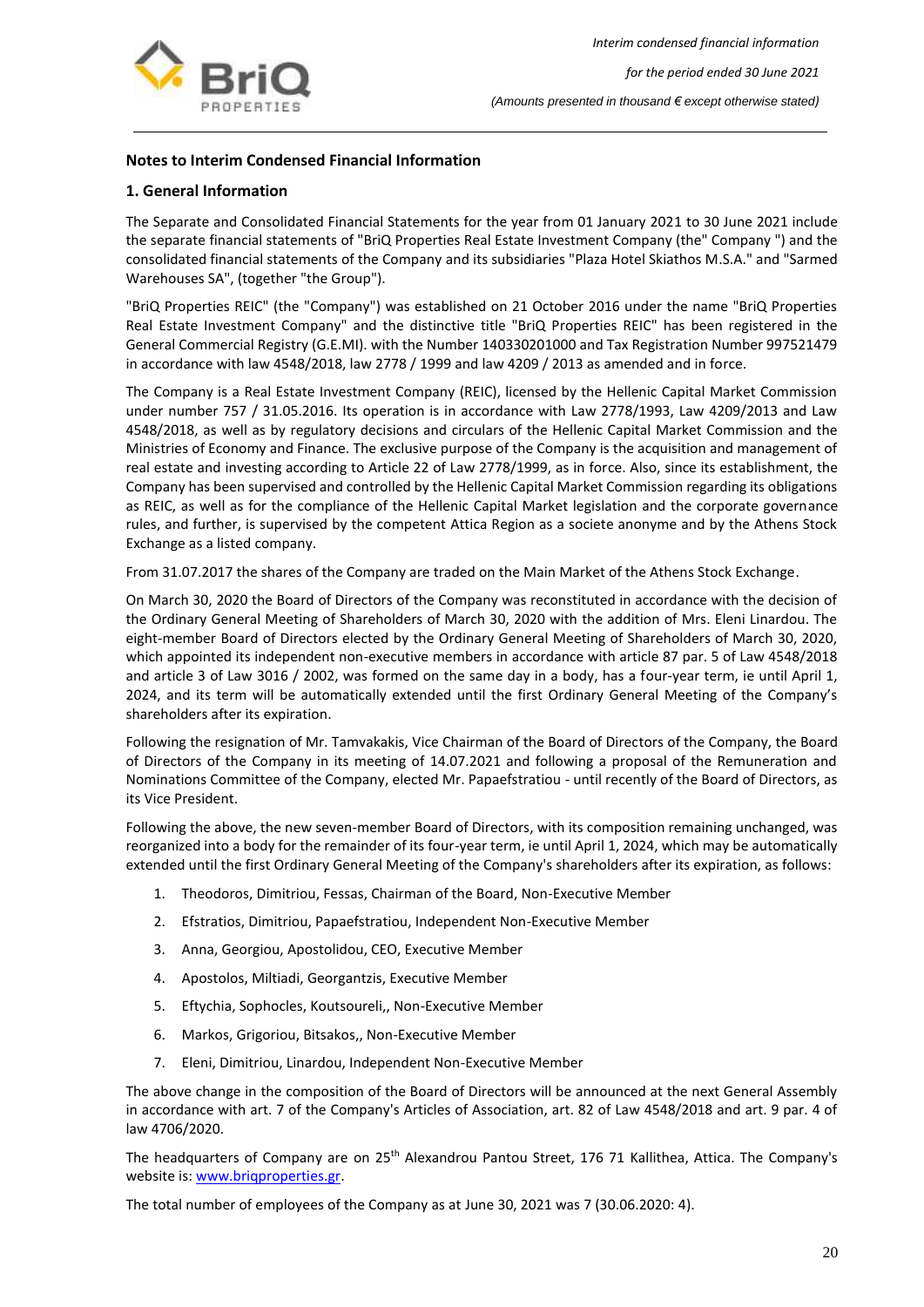

This Interim Condensed Corporate and Consolidated Financial Information has been prepared in accordance with International Financial Reporting Standards (IFRS) as adopted by the European Union, approved by the Board of Directors at its meeting of 23.09.2021.

## <span id="page-21-0"></span>**2. Principles for the preparation of Interim Condensed Financial Information**

This Interim Condensed and Consolidated Financial Information for the six-month period from 1 January 2021 to 30 June 2021 includes the financial data of the Company and its subsidiaries "Plaza Hotel Skiathos M.A.E" and "Sarmed Warehouses SA", ("Subsidiaries" jointly with the Company "the Group").

The basic accounting policies applied for the preparation of the Interim Condensed Corporate and Consolidated Financial Information are presented below.

### **2.1 Framework for the preparation of Interim Condensed Financial Information**

The interim condensed consolidated financial information of the Group dated 30 June 2021 covers the half year from 1 January to 30 June 2021 and has been prepared in accordance with International Accounting Standard (IAS) 34 "Interim Financial Statements".

The accounting principles used to prepare and present the condensed interim financial information are consistent with the accounting principles used to prepare the Company's annual financial statements for the year ended 31 December 2020, excluding the adoption of new and modified standards as set out below and the consolidation principles.

The condensed interim financial information must be read in conjunction with the annual financial statements of December 31, 2020 of the Company that are available on the Company's website: www.brigproperties.gr.

Amounts are shown rounded to thousands of Euros (unless otherwise stated) to facilitate presentation.

### **Continuity of operations**

The Company meets its daily working capital requirements through cash generated and related resources at its disposal.

The spread of coronavirus (COVID-19) creates pressures and restrictions on the level of leases of the Group and the Company, as well as on their liquidity for the foreseeable future. The effects of COVID-19 coronavirus on the value of the properties and the income of the Group, as well as the measures taken by the Group are mentioned in Note 4.1.

However, taking into account the long-term lease agreements concluded by the Company, the dispersion and the solvency of its tenants, the dispersion of the real estate portfolio based on the real estate estimates of 30.06.2021 in warehouses - logistics (47,1%), offices (30,0%), hotels (16,9%), special purpose properties (3,0%), shops (2,6%) and plots (0,4%) and the sufficient liquidity it has, the reasonable expectation that the Company has sufficient resources to continue its business smoothly in the near future.

Therefore, the Group continues to apply the "principle of business continuity" during the preparation of the financial statements for the period ended 30 June 2021.

#### **2.2 New standards, amendments to standards and interpretations**

*New standards, amendments to standards and interpretations:* Certain new standards, amendments to standards and interpretations have been issued that are mandatory for periods beginning on or after 1 January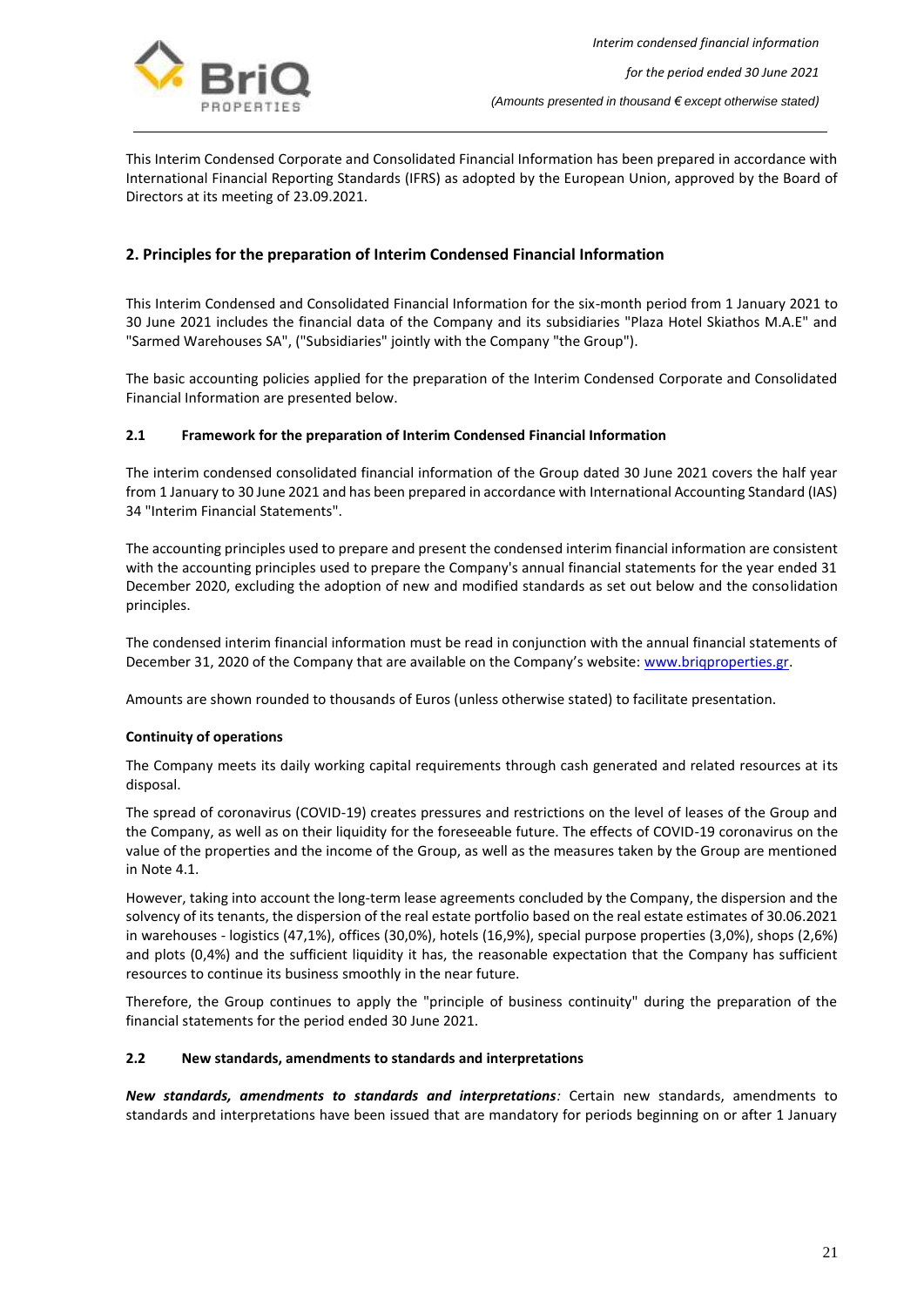

2021. The Group's evaluation of the effect of these new standards, amendments to standards and interpretations is as follows:

#### **Standards and Interpretations effective for the current financial year**

#### **IFRS 16 (Amendment) 'Covid-19-Related Rent Concessions'**

The amendment provides lessees (but not lessors) with relief in the form of an optional exemption from assessing whether a rent concession related to COVID-19 is a lease modification. Lessees can elect to account for rent concessions in the same way as they would for changes which are not considered lease modifications.

#### **IFRS 9, IAS 39, IFRS 7, IFRS 4 and IFRS 16 (Amendments) 'Interest rate benchmark reform – Phase 2'**

The amendments complement those issued in 2019 and focus on the effects on financial statements when a company replaces the old interest rate benchmark with an alternative benchmark rate as a result of the reform. More specifically, the amendments relate to how a company will account for changes in the contractual cash flows of financial instruments, how it will account for the change in its hedging relationships and the information it should disclose.

#### **Standards and Interpretations effective for subsequent periods**

### **IFRS 16 (Amendment) 'Covid-19-Related Rent Concessions'** (effective for annual periods beginning on or after 1 April 2021)

The amendment extends the application period of the practical expedient in relation to rent concessions by one year to cover rental concessions that reduce leases due only on or before 30 June 2022. The standard has not yet been endorsed by the EU.

### **IFRS 17 'Insurance contracts' and Amendments to IFRS 17** (effective for annual periods beginning on or after 1 January 2023)

IFRS 17 has been issued in May 2017 and, along with the Amendments to IFRS 17 issued in June 2020, supersedes IFRS 4. IFRS 17 establishes principles for the recognition, measurement, presentation and disclosure of insurance contracts within the scope of the Standard and its objective is to ensure that an entity provides relevant information that faithfully represents those contracts. The new standard solves the comparison problems created by IFRS 4 by requiring all insurance contracts to be accounted for in a consistent manner. Insurance obligations will be accounted for using current values instead of historical cost. The standard has not yet been endorsed by the EU.

### **IAS 16 (Amendment) 'Property, Plant and Equipment – Proceeds before Intended Use'** (effective for annual periods beginning on or after 1 January 2022)

The amendment prohibits an entity from deducting from the cost of an item of PP&E any proceeds received from selling items produced while the entity is preparing the asset for its intended use. It also requires entities to separately disclose the amounts of proceeds and costs relating to such items produced that are not an output of the entity's ordinary activities.

### **IAS 37 (Amendment) 'Onerous Contracts – Cost of Fulfilling a Contract'** (effective for annual periods beginning on or after 1 January 2022)

The amendment clarifies that 'costs to fulfil a contract' comprise the incremental costs of fulfilling that contract and an allocation of other costs that relate directly to fulfilling contracts. The amendment also clarifies that, before a separate provision for an onerous contract is established, an entity recognises any impairment loss that has occurred on assets used in fulfilling the contract, rather than on assets dedicated to that contract.

**IFRS 3 (Amendment) 'Reference to the Conceptual Framework'** (effective for annual periods beginning on or after 1 January 2022)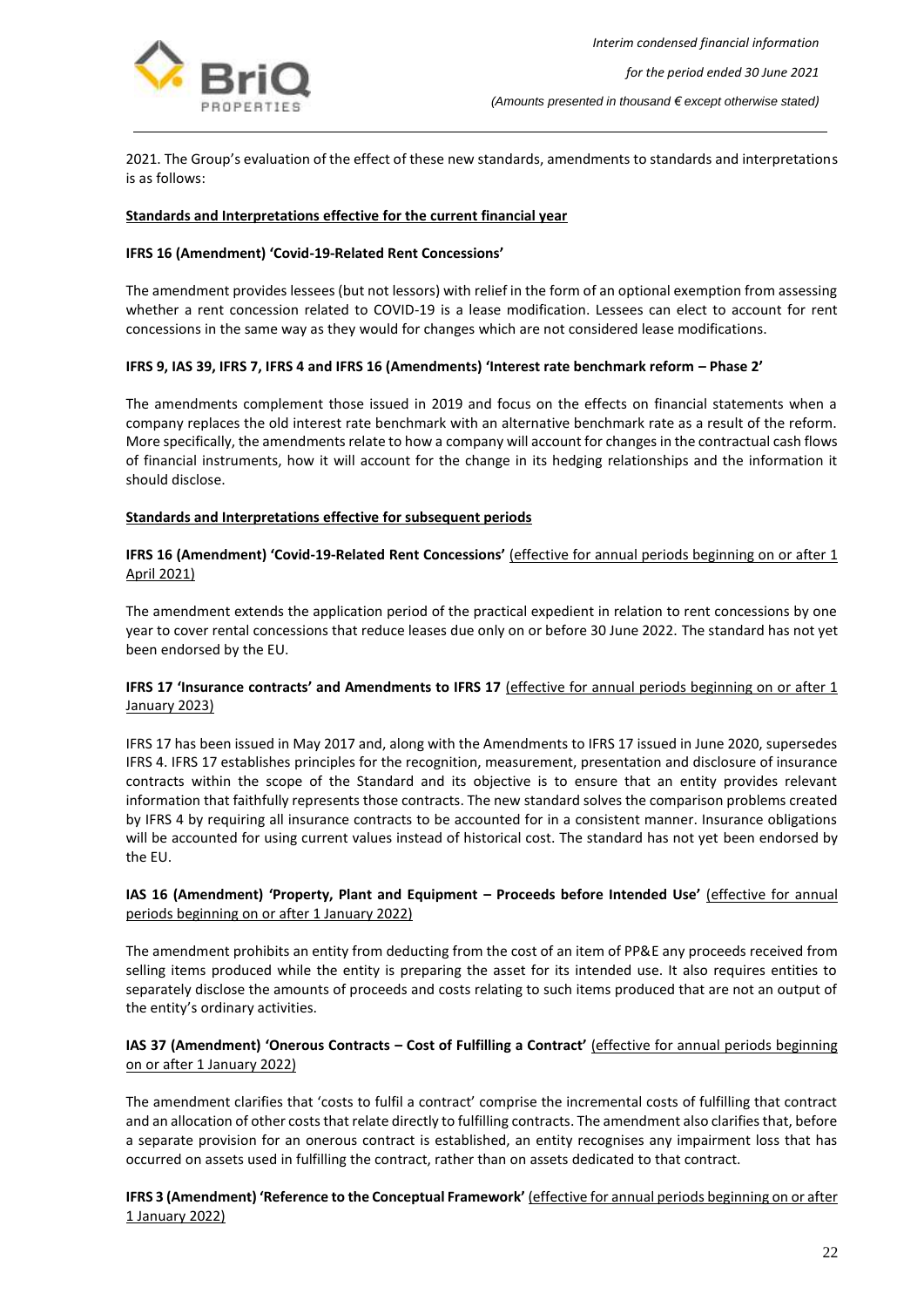

The amendment updated the standard to refer to the 2018 Conceptual Framework for Financial Reporting, in order to determine what constitutes an asset or a liability in a business combination. In addition, an exception was added for some types of liabilities and contingent liabilities acquired in a business combination. Finally, it is clarified that the acquirer should not recognise contingent assets, as defined in IAS 37, at the acquisition date.

## **IAS 1 (Amendment) 'Classification of liabilities as current or non-current'** (effective for annual periods beginning on or after 1 January 2023)

The amendment clarifies that liabilities are classified as either current or non-current depending on the rights that exist at the end of the reporting period. Classification is unaffected by the expectations of the entity or events after the reporting date. The amendment also clarifies what IAS 1 means when it refers to the 'settlement' of a liability. The amendment has not yet been endorsed by the EU.

### **IAS 1 (Amendments) 'Presentation of Financial Statements' and IFRS Practice Statement 2 'Disclosure of Accounting policies'** (effective for annual periods beginning on or after 1 January 2023)

The amendments require companies to disclose their material accounting policy information and provide guidance on how to apply the concept of materiality to accounting policy disclosures. The amendments have not yet been endorsed by the EU.

## **IAS 8 (Amendments) 'Accounting policies, Changes in Accounting Estimates and Errors: Definition of Accounting Estimates'** (effective for annual periods beginning on or after 1 January 2023)

The amendments clarify how companies should distinguish changes in accounting policies from changes in accounting estimates. The amendments have not yet been endorsed by the EU.

### **Annual Improvements to IFRS Standards 2018–2020** (effective for annual periods beginning on or after 1 January 2022)

## *IFRS 9 'Financial instruments'*

The amendment addresses which fees should be included in the 10% test for derecognition of financial liabilities. Costs or fees could be paid to either third parties or the lender. Under the amendment, costs or fees paid to third parties will not be included in the 10% test.

## *IFRS 16 'Leases*'

The amendment removed the illustration of payments from the lessor relating to leasehold improvements in Illustrative Example 13 of the standard in order to remove any potential confusion about the treatment of lease incentives.

## *IAS 41 'Agriculture'*

The amendment has removed the requirement for entities to exclude cash flows for taxation when measuring fair value under IAS 41.

## <span id="page-23-0"></span>**3. Financial risk management**

#### **3.1. Financial risk factors**

The Group is exposed to financial risks, such as market risks (changes in interest rates, market prices), credit risk and liquidity risk. The Company's general risk management program focuses on the unpredictability of financial markets and seeks to minimize their potential negative impact on the Company's financial performance.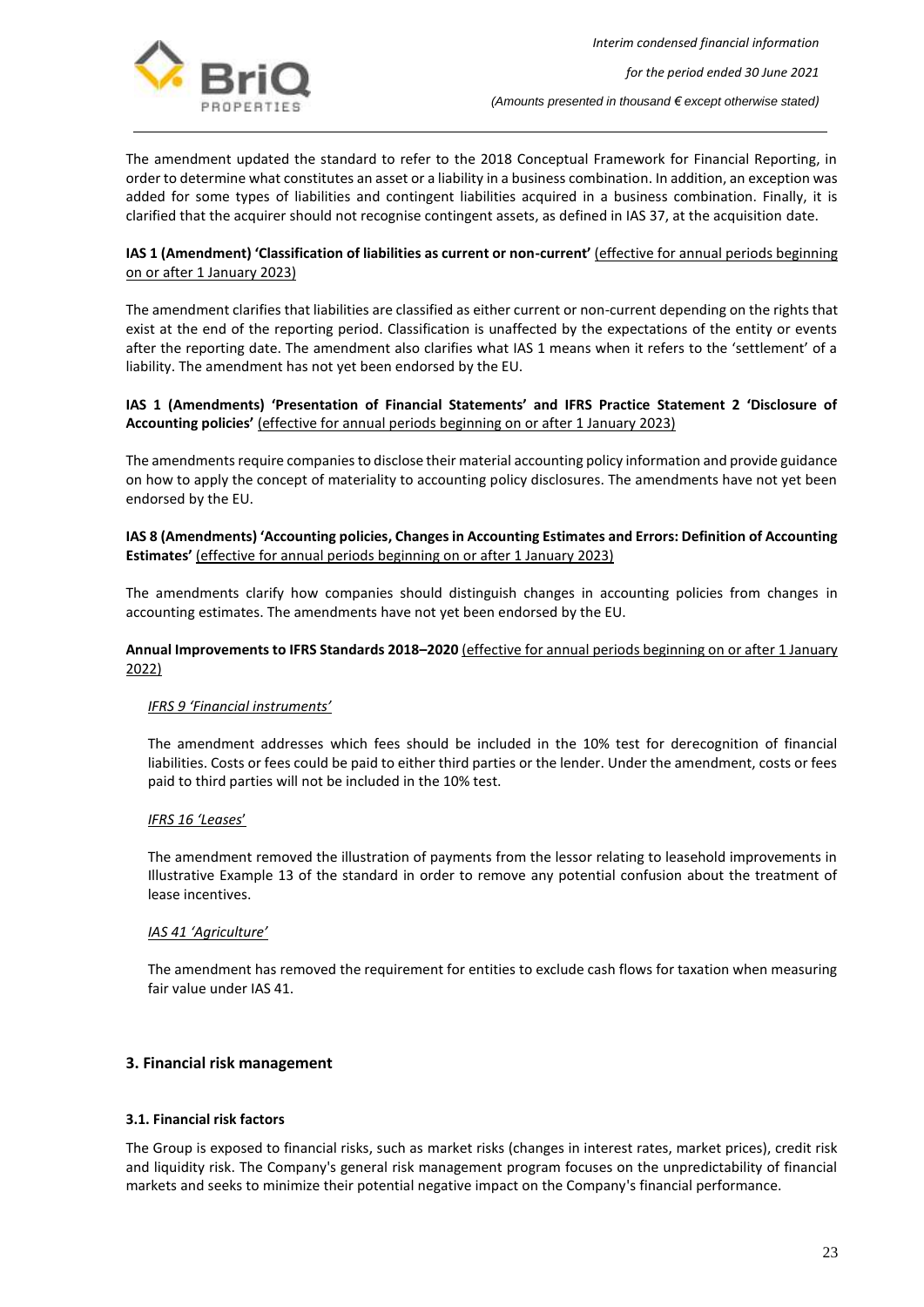

The Management implements an integrated risk management framework, which aims at the continuous monitoring of the Group's business operation, in order to identify the risk areas in time, to evaluate and categorize and then to manage through appropriate actions.

At the level of organizational structure, the Risk Management Service in collaboration with the executive members of the Management, as well as the supervisory units of the Company, are in charge of risk management, while the internal control function evaluates the adequacy and effectiveness of the risk management system.

In addition to the above, the Company's Board of Directors must regularly review the main risks faced by the Group, as well as the effectiveness of the internal control system in terms of managing these risks.

#### *(a) Market risk*

#### **(i) Foreign exchange risk**

The Group operates in Greece, its transactions are conducted in Euro and therefore is not exposed to foreign currency risks.

#### **(ii) Price risk**

The Group is not exposed to risk related to financial instruments since it does not hold equity instruments.

The Group is exposed to the risk from fluctuation in the fair value of real estate property and in lease income. In order to reduce the risk of prices not related to financial instruments, such as the risk of real estate prices, the Group leases its property under long-term operating lease agreements, which provide for annual adjustments of rents associated with the Consumer Price Index, while in case of negative inflation there is no negative impact on rents. Rental income of the Group is not subject to seasonal fluctuations, except for some individual leases where there is a percentage of turnover in addition to the monthly rent which is calculated at the beginning of each year and relates to the previous calendar year.

In addition, the Company is governed by an institutional framework of REIC, according to which:

a) periodic valuation of its investment properties by an independent appraiser is required;

b) valuation of the property is required before acquisition or pre-sale by an independent appraiser;

c) the construction, completion or repair of real estate is allowed as long as the relevant costs do not exceed, in total, forty percent (40%) of the total investment of the company in real estate, as it will have been formed after the completion of the works and,

d) the value of each property, at the time of acquisition or completion of works, is prohibited to exceed 25% of the value of all its investments.

This scheme contributes significantly to the avoidance and / or timely treatment of the relevant risks.

#### **(iii) Cash flows risk and risk of fair value changes due to interest rate changes**

The Group's exposure to interest rate risk arises from current deposits (see Note 12) in its assets as well as from floating rate bank loans (see Note 16) which expose the Group to cash flow risk due to a possible change in cash of interest rates.

The Group is exposed to fluctuations in market interest rates that affect its financial position, as borrowing cost may increase as a result of such changes.

The Group's exposure to interest rate risk is not significant due to the low exposure of the Group in borrowing presenting Net Loan to Value Ratio equal to 20,0% on 30.06.2021.

#### *(b) Credit risk*

The Group has credit risk concentrations in relation to lease receivables arising from operating leases and cash and cash equivalents. Credit risk relates to the risk of default of counterparties in meeting their financial obligations.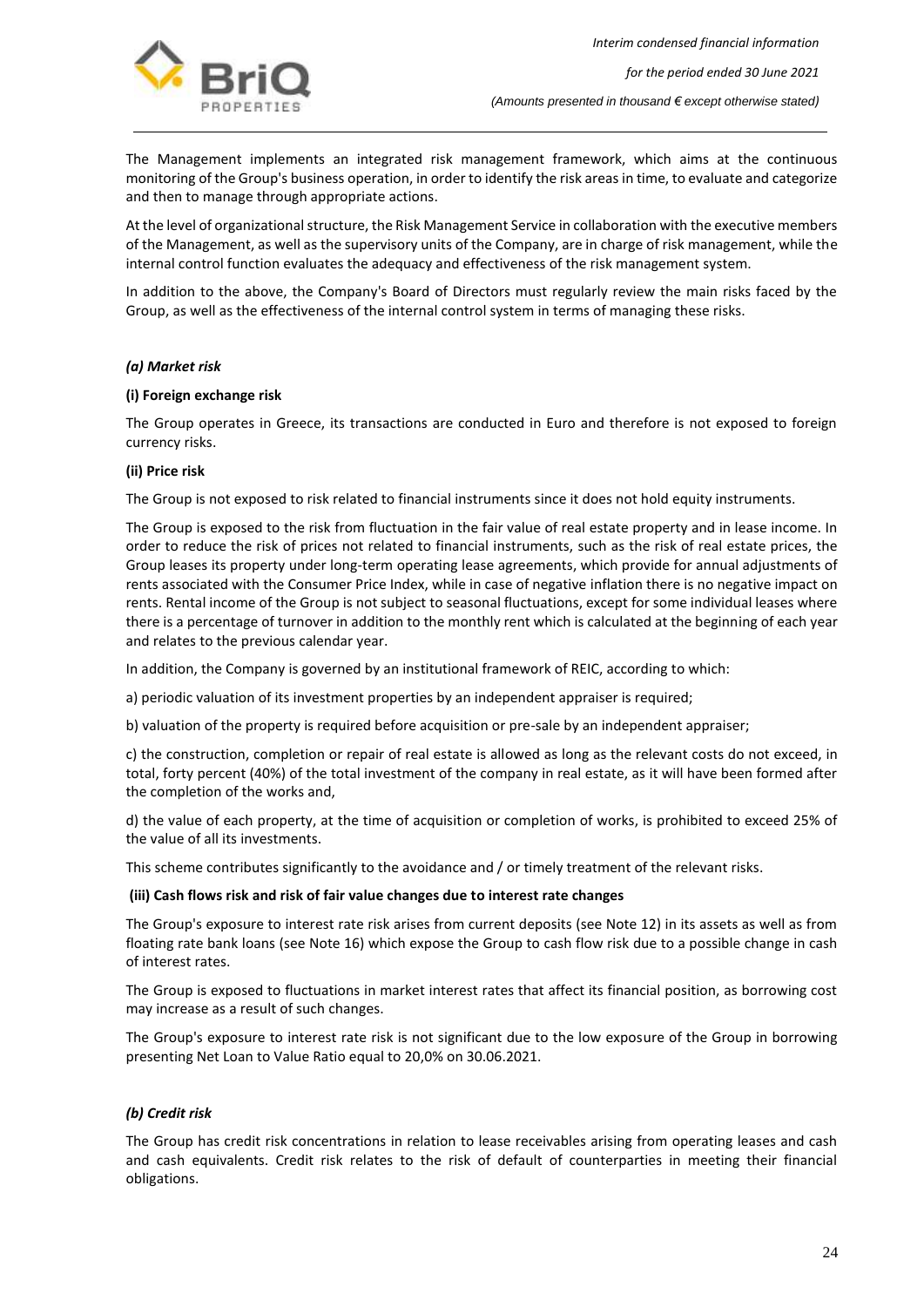

No significant losses are expected, as real estate lease agreements are made with clients - tenants who have sufficient creditworthiness. The maximum exposure of the Group to credit risk comes mainly from transactions with related parties, as a significant part of the Group's real estate portfolio is leased to Quest Group companies. The percentage of annual rental income that comes from subsidiaries and affiliates of the Quest Holdings Group SA. amounted on 30.06.2021 to 27,7% from 28,7% on 31.12.2020 of total rental income.

#### **(c) Liquidity risk**

The current or future risk for profits and capital arises from the inability of the Group to liquidate / collect overdue receivables without suffering significant losses. The Group ensures the required liquidity in a timely manner in order to meet its obligations, through the regular monitoring of liquidity needs and the collection of debts by tenants and the prudent management of cash.

The Company's liquidity is monitored by Management on a regular basis.

### **3.2 Capital risk management**

In terms of capital management, the Group's goal is to ensure its ability to remain as a going concern in order to generate profits for its shareholders and benefits for other stakeholders and to maintain the optimal capital structure to reduce its cost of capital.

The maintenance or adjustment of the capital structure can be done by adjusting the amount of dividends paid to shareholders, issuing new shares or selling assets to reduce borrowing.

The Group manages capital based on leverage ratio. This ratio is calculated as the ratio of total debt to total assets and as the ratio of net debt to total assets. Net borrowing is calculated as the total of borrowings (long-term and short-term) plus lease liabilities less cash and cash equivalents.

The legal status that governs the REICs in Greece, permits borrowing of loans and provides credits to them in amounts that in total do not exceed 75% of their assets, for the acquisition and utilization of real estate.

Below are the leverage ratios on total assets as at 30.06.2021 compared to 31.12.2020.

|                           | Group      | Group      | Company    | Company    |
|---------------------------|------------|------------|------------|------------|
|                           | 30.06.2021 | 31.12.2020 | 30.06.2021 | 31.12.2020 |
| Loans and leases          | 26.263     | 18.389     | 26.068     | 18.167     |
| <b>Total Assets</b>       | 119.652    | 110.758    | 110.484    | 102.937    |
| Cash and cash equivalents | 3.358      | 2.067      | 966        | 899        |
| <b>Debt Ratio</b>         | 21,95%     | 16,60%     | 23,59%     | 17,60%     |
| <b>Net Debt Ratio</b>     | 19,70%     | 15,00%     | 22,92%     | 16,90%     |

#### **3.3 Fair value estimation**

The Company and the Group provide the necessary disclosures regarding the measurement of fair value through a three-level hierarchy.

- Financial assets that are traded in active markets and their fair value is determined based on the published purchase prices that are valid at the reporting date for similar assets and liabilities ("Level 1").
- Financial assets that are not tradable in active markets, the fair value of which is determined using valuation techniques and assumptions based either directly or indirectly on market data at the reporting date ("Level 2").
- Financial assets that are not tradable in active markets, the fair value of which is determined using valuation techniques and assumptions that are not fundamentally based on market data ("Level 3").

The Company and the Group do not hold financial assets measured at fair value. However, the Company and the Group own investment property that is measured at fair value (note 6).

As at 30 June 2021, the carrying amount of trade and other receivables, cash and cash equivalents, loans, as well as trade and other payables, was close to fair value.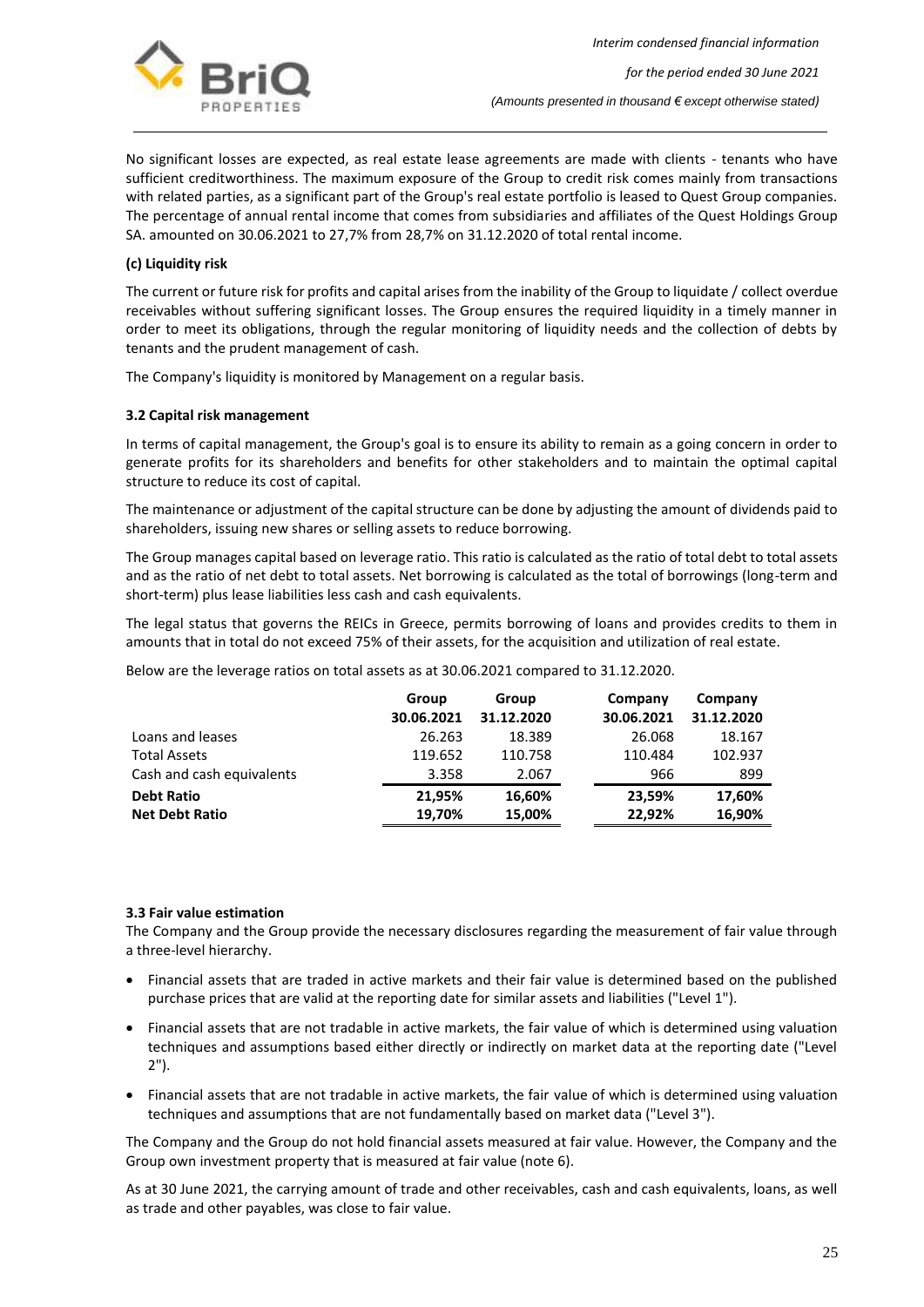

During the year no transfers were made between Levels 1 and 2, nor transfers inside and outside Level 3 to measure the fair value of investment properties.

## <span id="page-26-0"></span>**4. Significant accounting estimates and judgments of the Management**

For the preparation of the condensed interim financial information in accordance with IFRS, the significant assumptions adopted by Management and the main sources of information for the estimates made are in line with those adopted in the published annual financial statements for the year ended December 31, 2020 which are considered by management to be the most significant in applying the Company's accounting policies.

#### **4.1. Effects of coronavirus COVID-19**

The COVID-19 coronavirus pandemic started affecting the Group in mid-March 2020, when the first government measures were taken to deal with the crisis.

According to government measures, the affected companies were exempted from the obligation to pay 40% of the total rent for the months in which they are affected. These reductions concerned almost all the tenants of the Group for the months from January to June 2021.

In addition to the above hotel companies were exempted from paying 100% of the rent for the months from January to June 2021, while the owner is compensated by the state for 60% of the loss.

The total reduction of the Group's rental income for the first half of 2021 due to the Covid-19 pandemic amounted to € 951 thousand, an amount that corresponds to approximately 17% of the expected rental income of the first half of the year, while for the corresponding last year the reduction amounted to € 374 thousand.

The Company estimates that the effects of the pandemic appear to be gradually declining in 2021 and there will be no further measures to reduce rents. The rate of vaccinations is increasing and the lifting of travel restrictions and the opening of the market are expected to lead to a recovery in economic activity and tourism.

#### **4.1.1. Impact on the fair value of investment properties**

During the fiscal year 2020, due to the spread of the COVID-19 pandemic, there was an unprecedented deterioration in economic conditions. The coronavirus pandemic has put pressure on the global economy, as measures imposed to curb the spread of the pandemic have hit economic activity and markets, which was also reflected in the real estate values of the year ended 31.12. 2020.

During the first half of 2021 the effects of the pandemic gradually receded, while with the progress of the vaccination program and the removal of restrictions on movement, consumption, economic activity and tourism recovered reducing market uncertainty, which led to recovery. expectations and therefore real estate values.

The values of real estate investments of 30.06.2021 were valued by independent appraisers who have used reasonable assumptions and appropriate data to develop appropriate hypotheses to determine the fair value of real estate investments. According to the independent appraisers, given the uncertainty from the evolution of the COVID-19 pandemic and the possible future effects on the real estate markets in our country and internationally and in the absence of sufficient comparative data, conditions of "substantial valuation uncertainty" are created. . For this reason, real estate values go through a period in which they are monitored with a higher degree of attention.

The Group has also made every effort to take into account all the reasonable and sound information that was available during the assessment of the fair value of the investment properties on 30.06.2021, given the limitations set by the levels of uncertainty of the macroeconomic outlook due to the negative impact. of COVID-19 while it will continue to evaluate and review the value of its investment properties.

The net profit / (loss) from the revaluation of real estate investments at fair value as well as the breakdown of real estate investments by operating sector is shown in Note 6.

#### **4.1.2. Measures taken by the Group**

In order to mitigate the impact of the loss of its rental income due to the COVID-19 coronavirus pandemic, the Group utilizes whatever support measures the government offers to the affected companies and reconsiders its investment strategy based on the new conditions created in the real estate market.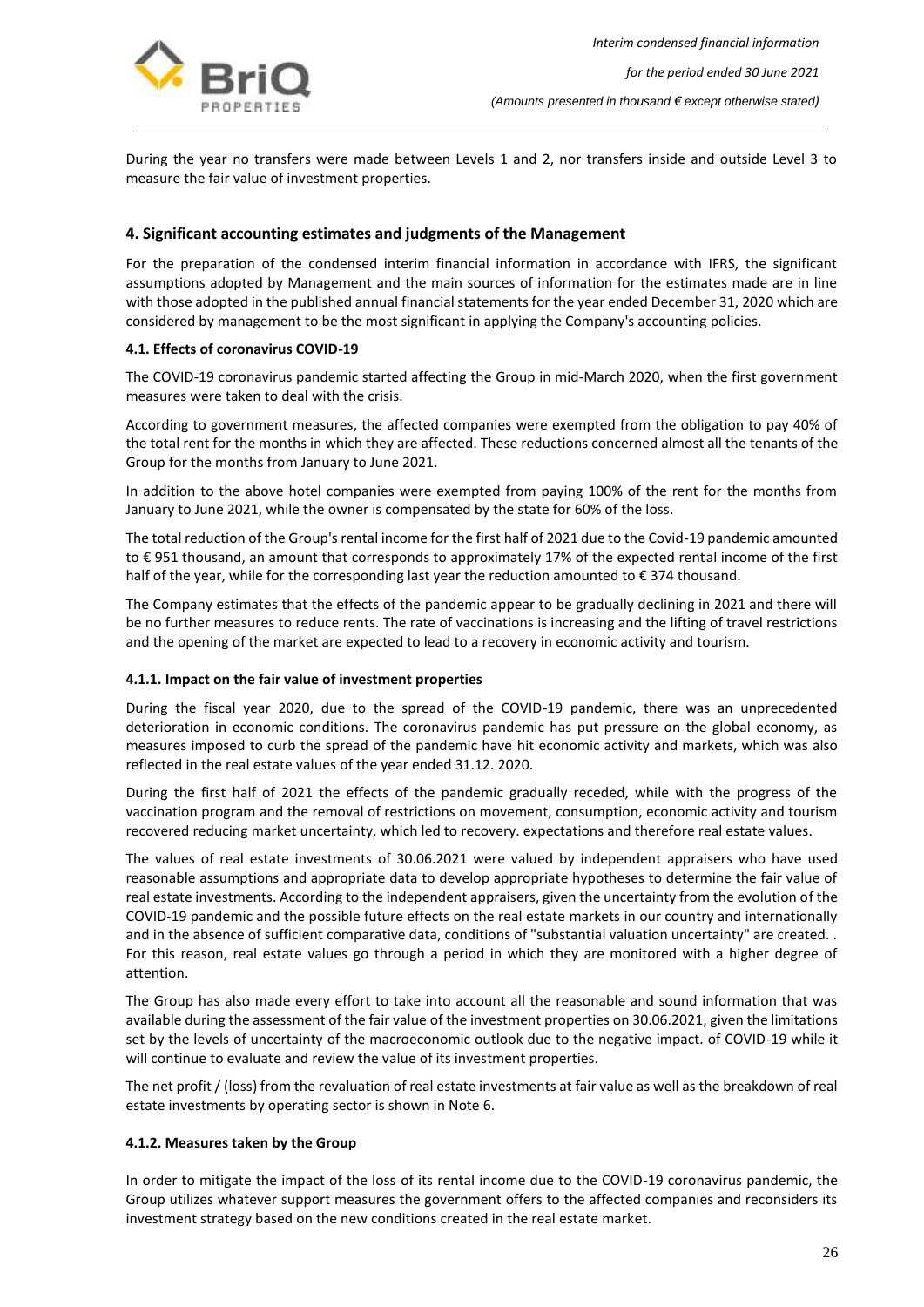

*for the period ended 30 June 2021*

*(Amounts presented in thousand € except otherwise stated)*

The Group also takes the necessary measures for the uninterrupted operation and safety of its employees and their families such as:

- ➢ Adoption of a timely and successful new model of remote work (teleworking) where possible, remote information systems support.
- ➢ Continuous information of all employees and continuous health support (COVID-19 exams).
- ➢ Regular disinfection in all workplaces, provision of appropriate personal protective equipment (PPE).

## <span id="page-27-0"></span>**5. Segment Reporting**

The operating segments of the Group and the Company are presented according to the segments of investment activity as monitored in internal reports and used for decision making and monitoring the financial results by the Company's management, in accordance with its Articles of Association and its Internal Procedures.

Operating segments relate to investment types of real estate and include income from assets belonging to different types of real estate.

On 30.06.2021 all the properties of the Group were located in Greece. Also, investment properties of the Group are divided into offices and mixed buildings (offices with ground floor stores), commercial warehouses, hotels, shops, special purpose properties and plots.

The Group's management monitors the operating results of the sectors separately in order to allocate resources and evaluate its performance. The assessment of the sector's performance is based on the Gains / (losses) related to real estate investments as presented below. The Company applies the same principles for measuring the operating results of the segments as those of the financial statements. The analysis of real estate investments by operating sector is shown in Note 6.

The COVID-19 coronavirus ("CV-19") pandemic began affecting the Group in mid-March 2020, when the first government measures were taken to address the crisis. The total reduction of the Group's rental income for the first half of 2021 due to the Covid-19 pandemic amounted to € 951 thousand, an amount that corresponds to approximately 17% of the expected rental income of the first half of the year, while for the corresponding last year the reduction amounted to  $\epsilon$  374 thousand.

The breakdown for the semester ended 30 June 2021 is as follows:

|                                                                    | 01.01.2021-30.06.2021 |           |               |               |                    |                   |              |
|--------------------------------------------------------------------|-----------------------|-----------|---------------|---------------|--------------------|-------------------|--------------|
|                                                                    | <b>Offices</b>        | Logistics | <b>Hotels</b> | <b>Retail</b> | <b>Special Use</b> | <b>Land Plots</b> | <b>Total</b> |
| <b>REVENUE</b>                                                     |                       |           |               |               |                    |                   |              |
| <b>Rental Revenue</b>                                              | 778                   | 1.196     | 480           | 67            | 36                 | 17                | 2.574        |
| <b>Total</b>                                                       | 778                   | 1.196     | 480           | 67            | 36                 | 17                | 2.574        |
| <b>RESULTS</b>                                                     |                       |           |               |               |                    |                   |              |
| Net gain / (loss) from the                                         |                       |           |               |               |                    |                   |              |
| fair value adjustment of<br>investment properties                  | 654                   | 1142      | 201           | 34            | 67                 | (6)               | 2.092        |
| Direct property related<br>expenses                                | (267)                 | (358)     | (134)         | (24)          | (34)               | (5)               | (822)        |
| Total profit/(loss) from<br>Investment properties                  | 1.165                 | 1.980     | 547           | 77            | 69                 | 6                 | 3.844        |
| Net profit / (loss) for the<br>period:<br>Total profit/(loss) from |                       |           |               |               |                    |                   |              |

property related expenses 3.844 Other expenses (438) Net financial income / (336)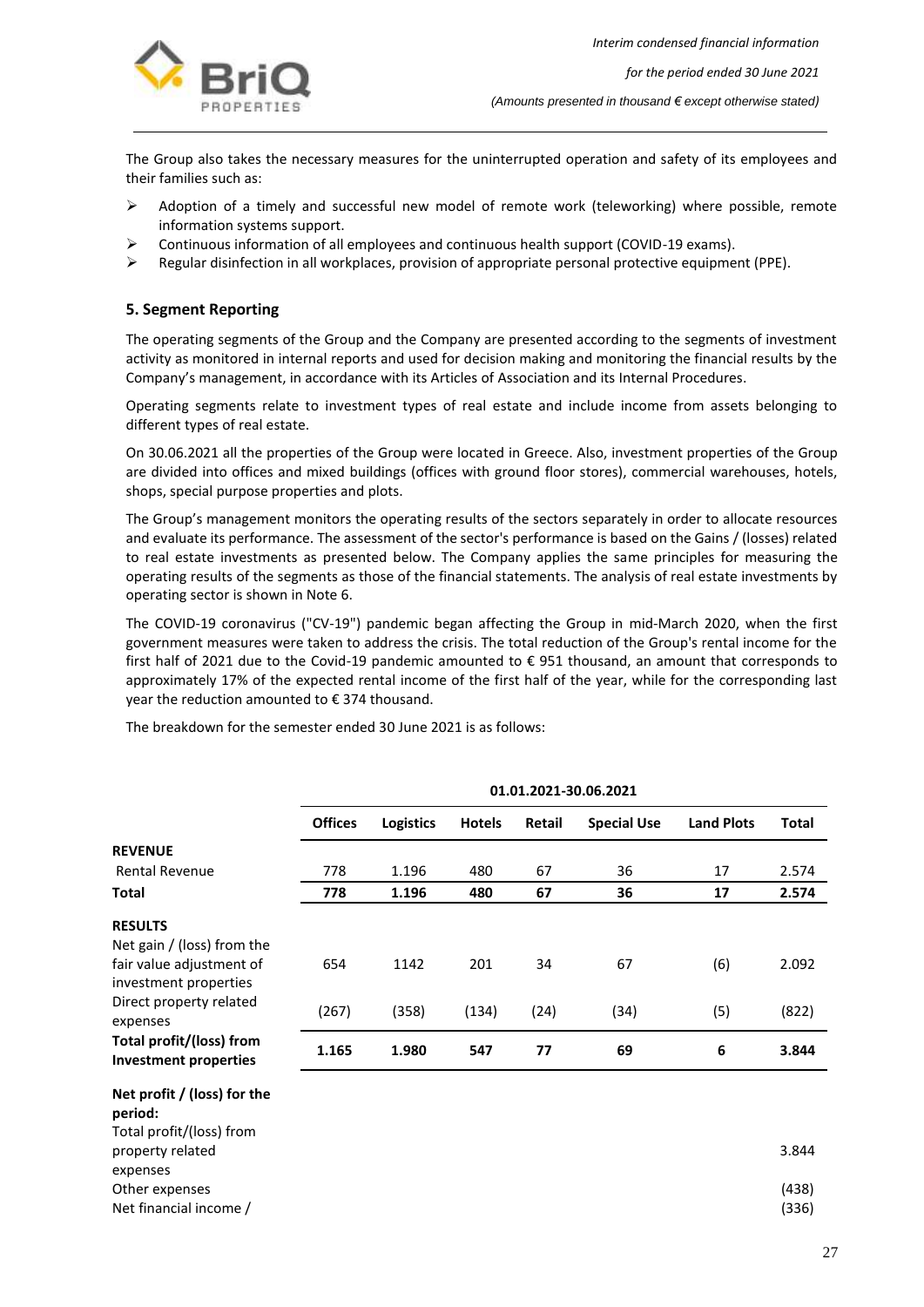

*(Amounts presented in thousand € except otherwise stated)*

| (expenses)              |       |
|-------------------------|-------|
| <b>Taxes</b>            | (57)  |
| Profit / (Loss) for the | 3.013 |
| period                  |       |

The breakdown for the semester ended 30 June 2020 is as follows:

|                                                          | 01.01.2020-30.06.2020 |                  |               |               |                    |                   |              |
|----------------------------------------------------------|-----------------------|------------------|---------------|---------------|--------------------|-------------------|--------------|
|                                                          | <b>Offices</b>        | <b>Logistics</b> | <b>Hotels</b> | <b>Retail</b> | <b>Special Use</b> | <b>Land Plots</b> | <b>Total</b> |
| <b>REVENUE</b>                                           |                       |                  |               |               |                    |                   |              |
| <b>Rental Revenue</b>                                    | 837                   | 370              | 405           | 74            | 73                 | 8                 | 1.766        |
| <b>Total</b>                                             | 837                   | 370              | 405           | 74            | 73                 | 8                 | 1.766        |
| <b>RESULTS</b>                                           |                       |                  |               |               |                    |                   |              |
| Net gain / (loss) from the                               |                       |                  |               |               |                    |                   |              |
| fair value adjustment of                                 | 250                   | 114              | (175)         | 58            | 9                  | 239               | 495          |
| investment properties                                    |                       |                  |               |               |                    |                   |              |
| Direct property related<br>expenses                      | (201)                 | (89)             | (104)         | (19)          | (30)               | (3)               | (445)        |
| Total profit/(loss) from<br><b>Investment properties</b> | 886                   | 395              | 126           | 113           | 52                 | 244               | 1.816        |
| Net profit / (loss) for the                              |                       |                  |               |               |                    |                   |              |
| period:                                                  |                       |                  |               |               |                    |                   |              |
| Total profit/(loss) from                                 |                       |                  |               |               |                    |                   |              |
| property related                                         |                       |                  |               |               |                    |                   | 1.816        |
| expenses                                                 |                       |                  |               |               |                    |                   |              |
| Other expenses                                           |                       |                  |               |               |                    |                   | (361)        |
| Net financial income /<br>(expenses)                     |                       |                  |               |               |                    |                   | (336)        |
| <b>Taxes</b>                                             |                       |                  |               |               |                    |                   | (46)         |
| Profit / (Loss) for the                                  |                       |                  |               |               |                    |                   |              |
| period                                                   |                       |                  |               |               |                    |                   | 1.073        |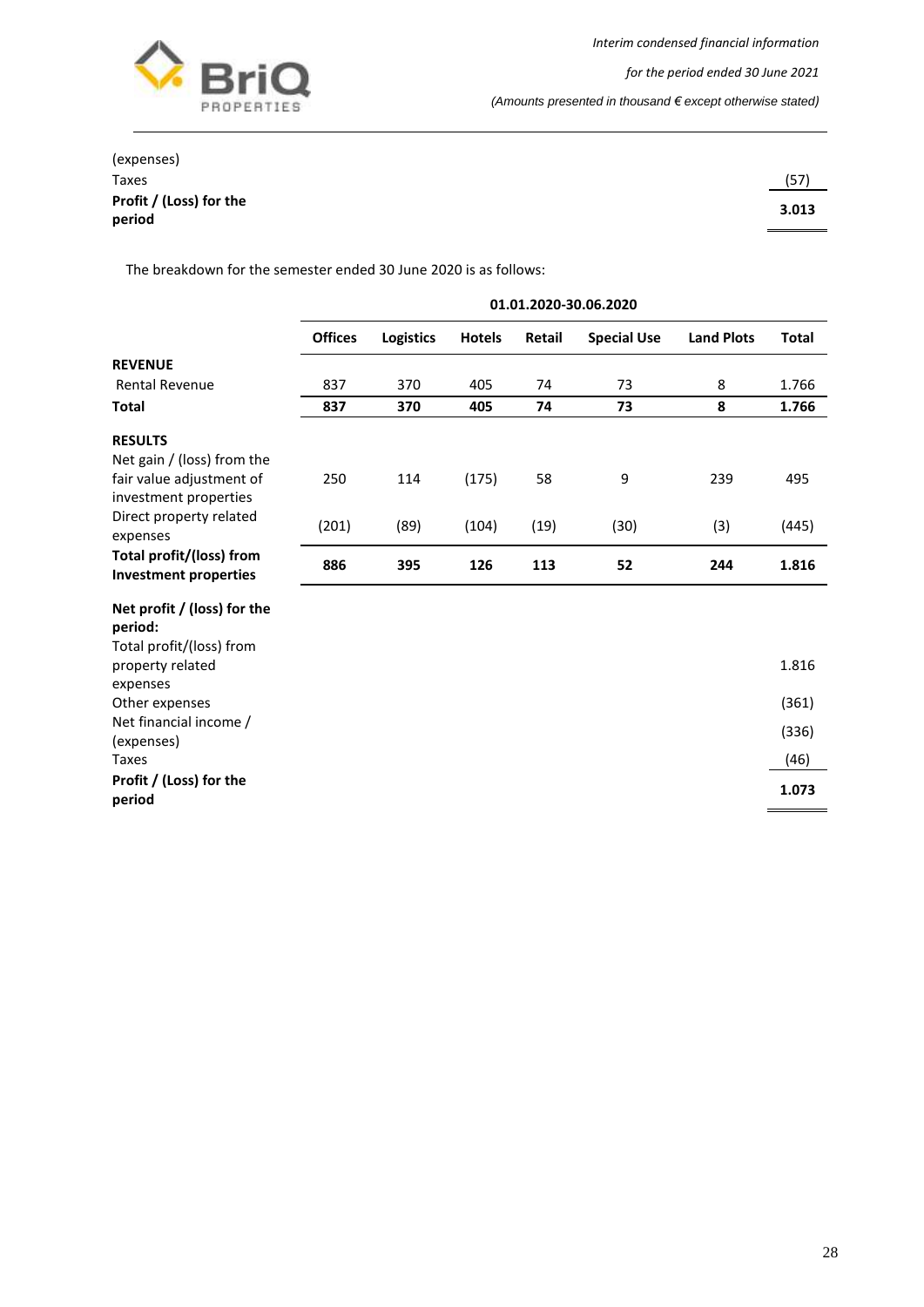

## <span id="page-29-0"></span>**6. Investment Property**

The change in investments properties by operating sector at Group level is as follows:

| Country                                                                       |                              |                  |               | Group<br>Greece |                              |                      |              |
|-------------------------------------------------------------------------------|------------------------------|------------------|---------------|-----------------|------------------------------|----------------------|--------------|
| Segment                                                                       | <b>Offices</b>               | <b>Logistics</b> | <b>Hotels</b> | <b>Retails</b>  | <b>Special</b><br><b>Use</b> | Land<br><b>Plots</b> | <b>Total</b> |
| Fair value specification                                                      | 3                            | 3                | 3             | $\overline{3}$  | 3                            | 3                    |              |
| Fair value at January<br>1,2020                                               | 30.387                       | 10.303           | 13.686        | 3.524           | 1.365                        | 528                  | 59.793       |
| Acquisition of<br>investment property<br>Acquisitions of investment           | $\qquad \qquad \blacksquare$ | 5.580            | 3.045         | 1.155           | 185                          | 68                   | 10.033       |
| real estate through the<br>purchase of subsidiaries -<br>Mechanical merger    |                              | 28.497           | 3.480         |                 |                              |                      | 31.977       |
| Subsequent capital<br>expenditures related to real<br>estate investments      | 174                          | 3.482            | 99            | 19              | 10                           |                      | 3.784        |
| Transfers between sectors                                                     | 686                          |                  | (686)         | (1.819)         | 1.819                        |                      |              |
| Net gain / (loss) from<br>the fair value adjustment of<br>investment property | 275                          | 896              | (724)         | 30              | 15                           | (76)                 | 416          |
| <b>Fair value at December</b><br>31, 2020                                     | 31.522                       | 48.756           | 18.900        | 2.909           | 3.394                        | 520                  | 106.001      |
| Fair value at January<br>1,2021                                               | 31.522                       | 48.756           | 18.900        | 2.909           | 3.394                        | 520                  | 106.001      |
| Acquisition of<br>investment property<br>Subsequent capital                   | 2.145                        | 1.054            |               |                 |                              |                      | 3.199        |
| expenditures related to real<br>estate investments                            | 3                            | 2.749            | 198           |                 |                              |                      | 2.950        |
| Transfers between sectors<br>Net gain / (loss) from                           |                              | 66               |               |                 |                              | (66)                 |              |
| the fair value adjustment of<br>investment property                           | 654                          | 1.141            | 202           | 34              | 67                           | (5)                  | 2.092        |
| <b>Fair value at June</b><br>30, 2021                                         | 34.324                       | 53.766           | 19.300        | 2.943           | 3.462                        | 449                  | 114.244      |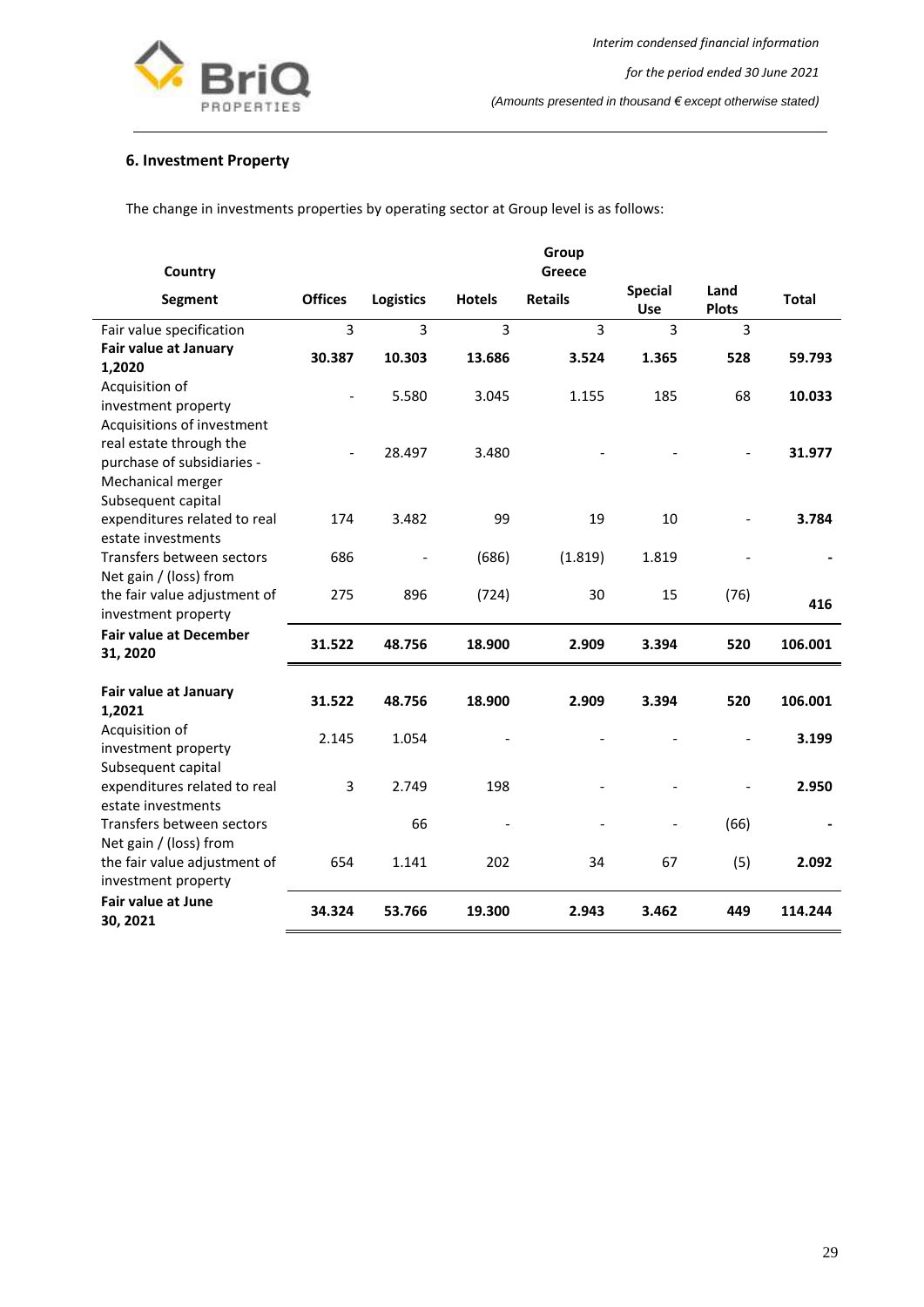

The change in investments properties per operating sector of the Company is as follows:

| Country                                                                       |                          |                  |               | Company<br>Greece |                              |                      |              |
|-------------------------------------------------------------------------------|--------------------------|------------------|---------------|-------------------|------------------------------|----------------------|--------------|
| <b>Segment</b>                                                                | <b>Offices</b>           | <b>Logistics</b> | <b>Hotels</b> | <b>Retails</b>    | <b>Special</b><br><b>Use</b> | Land<br><b>Plots</b> | <b>Total</b> |
| Fair value specification                                                      | 3                        | 3                | 3             | 3                 | 3                            | 3                    |              |
| Fair value at January<br>1,2020                                               | 30.387                   | 10.303           | 13.686        | 3.524             | 1.365                        | 528                  | 59.793       |
| Acquisition of<br>investment property<br>Subsequent capital                   | $\overline{\phantom{0}}$ | 5.580            | 3.045         | 1.155             | 185                          | 68                   | 10.033       |
| expenditures related to real<br>estate investments                            | 174                      | 3.482            | 50            | 19                | 10                           |                      | 3.735        |
| Transfers between sectors                                                     | 686                      |                  | (686)         | (1.819)           | 1.819                        |                      |              |
| Net gain / (loss) from<br>the fair value adjustment of<br>investment property | 275                      | 250              | (1.195)       | 30                | 15                           | (76)                 | (701)        |
| <b>Fair value at December</b><br>31, 2020                                     | 31.522                   | 19.615           | 14.900        | 2.909             | 3.394                        | 520                  | 72.860       |
| Fair value at January<br>1,2021                                               | 31.522                   | 19.615           | 14.900        | 2.909             | 3.394                        | 520                  | 72.860       |
| Acquisition of<br>investment property                                         | 2.145                    | 1.054            |               |                   |                              |                      | 3.199        |
| Subsequent capital<br>expenditures related to real<br>estate investments      | 3                        | 2.749            |               |                   |                              | $\overline{a}$       | 2.752        |
| Transfers between sectors<br>Net gain / (loss) from                           |                          | 66               |               |                   |                              | (66)                 |              |
| the fair value adjustment of<br>investment property                           | 654                      | 751              | 300           | 34                | 67                           | (5)                  | 1.801        |
| <b>Fair value at June</b><br>30, 2021                                         | 34.324                   | 24.235           | 15.200        | 2.943             | 3.462                        | 449                  | 80.613       |

On February 11, 2021, the Company proceeded with the purchase of an independent office building with a ground floor store located at 3 Dimitriou Gounari Street in Piraeus for a price of € 2.100 thousand (excluding acquisition costs of € 46 thousand). The building consists of a ground floor store, five office floors and underground storage spaces and has a total area of 2.428 sq.m. and is fully leased.

On the 20th of May 2021 and the 29th of June 2021, the Company proceeded with the purchase of three (3) adjacent plots with a total area of 18.083 sq.m. located in Aspropyrgos, Attica at "Imeros Topos". The total price for the purchase of the three plots amounted to € 1.038 thousand, not including acquisition costs of € 16 thousand. These plots are adjacent to the existing plots of the Company on which it is already developing a modern Storage and Distribution building. As a result, today the single plot area for development in Aspropyrgos amounts to a total area of 103.001 sq.m.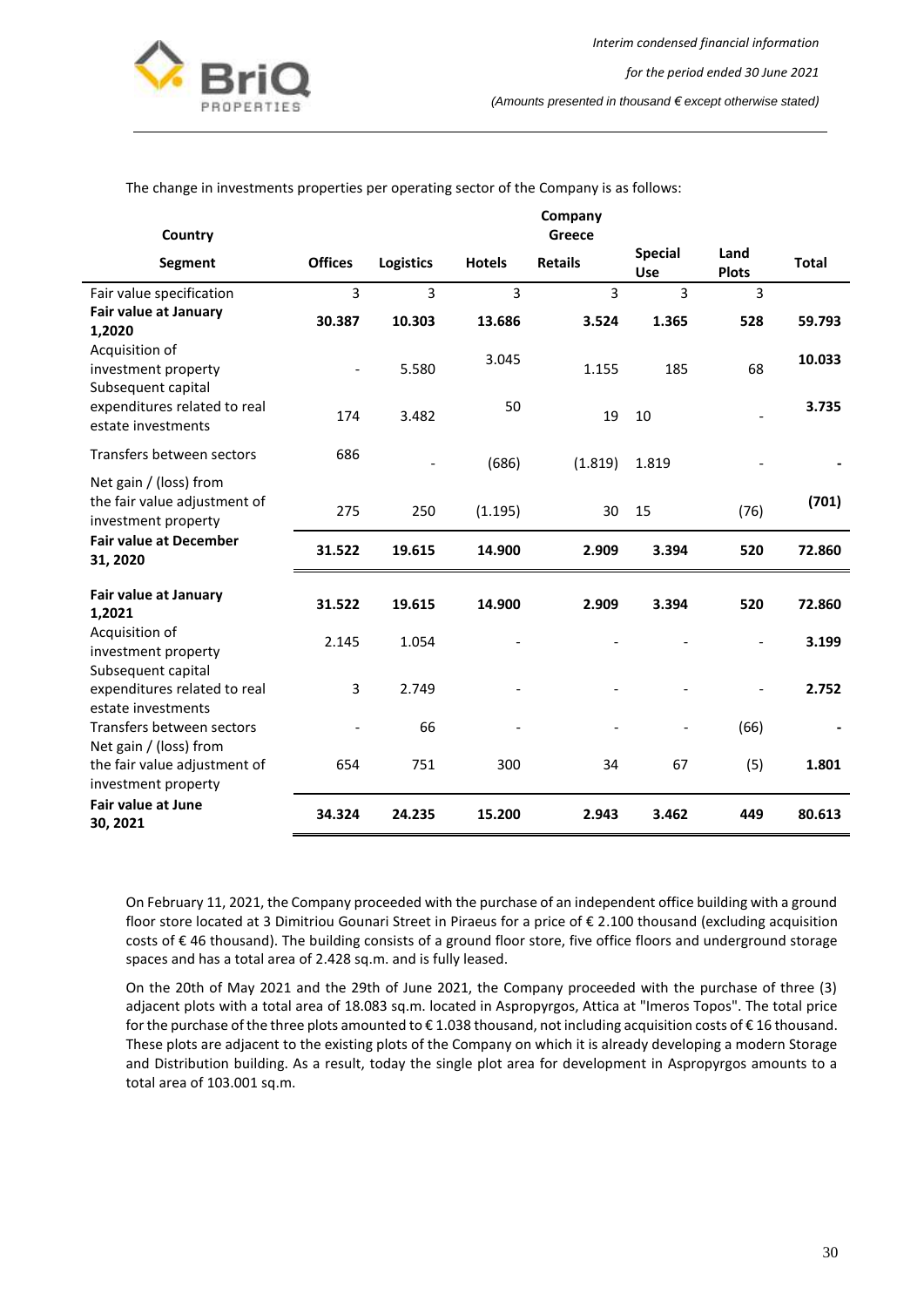

#### **Investment Property Valuation Method**

According to the current legislation for REIC, the values of investments in real estate are valued by independent appraisers, whose reports must be prepared twice a year, on June 30th and December 31st. Each report is based on two methods according to International Valuation Standards. For the estimation of the value of the Group's portfolio as at 30.06.2021, the ((a) method of comparative data or comparative method, (b) the method of capitalization of income or the method of discounted cash flows (DCF) and (c) the residual method.

All the properties of the Group are located in Greece. The following table contains information on the valuation methods of investment properties, by category of operating sector:

| Segment        | <b>Fair Value</b> | <b>Valuation Method</b>                                                        | <b>Monthly</b><br><b>Market</b><br>Rent | <b>Discount</b><br>Rate (%) | Capitalization<br>Rate $(\%)$ |
|----------------|-------------------|--------------------------------------------------------------------------------|-----------------------------------------|-----------------------------|-------------------------------|
| <b>Offices</b> | 34.325            | 80% discounted cash<br>flows<br>(DCF) & 20% comparative<br>80% discounted cash | 222                                     | 5,80%-9,19%                 | 6,25%-8,00%                   |
| Logistics      | 53.766            | flows<br>(DCF) & 10% comparative                                               | 436                                     | 9,14%-9,72%                 | 7,50%-8,25%                   |
| Hotel          | 19.300            | 80-85% discounted cash<br>flows (DCF) & 20-15%<br>comparative                  | n/a                                     | 9,20%<br>10,40%             | 7,0%-8,50%                    |
| Retail         | 2.943             | 80% discounted cash<br>flows<br>(DCF) & 20% comparative<br>80% discounted cash | 16                                      | 7,21%-7,74%                 | 6,5%-6,75%                    |
| Special Use    | 3.461             | flows<br>(DCF) & 20% comparative                                               | 22                                      | 8,47%-8,69%                 | 6,50%-7,75%                   |
| Land Plot      | 449               | 80%-10% discounted cash<br>flows (DCF) & 20%-90%<br>comparative                | 4                                       | 9,50%-9,72%                 | 8,25%                         |
|                | 114.244           |                                                                                |                                         |                             |                               |

The following table contains information regarding the valuation methods of investment properties, by category of operating sector for 31.12.2020:

| Segment        | <b>Fair Value</b> | <b>Valuation Method</b>                                                        | <b>Monthly</b><br><b>Market</b><br>Rent | <b>Discount</b><br>Rate (%) | Capitalization<br>Rate $(\%)$ |
|----------------|-------------------|--------------------------------------------------------------------------------|-----------------------------------------|-----------------------------|-------------------------------|
| <b>Offices</b> | 31.522            | 80% discounted cash<br>flows<br>(DCF) & 20% comparative<br>80% discounted cash | 203                                     | 7,35%-9,10%                 | 6,25%-7,50%                   |
| Logistics      | 48.756            | flows<br>(DCF) & 10% comparative                                               | 406                                     | 9,30%-9,70%                 | 8,0%-8,25%                    |
| Hotel          | 18.900            | 80-85% discounted cash<br>flows (DCF) & 20-15%<br>comparative                  | n/a                                     | 9,30%-<br>10,80%            | 7,0%-8,50%                    |
| Retail         | 2.909             | 80% discounted cash<br>flows<br>(DCF) & 20% comparative<br>80% discounted cash | 17                                      | 7,21%-8,60%                 | 6,75%-7,0%                    |
| Special Use    | 3.394             | flows<br>(DCF) & 20% comparative                                               | 20                                      | 7,64%-8,71%                 | 6,50%-7,25%                   |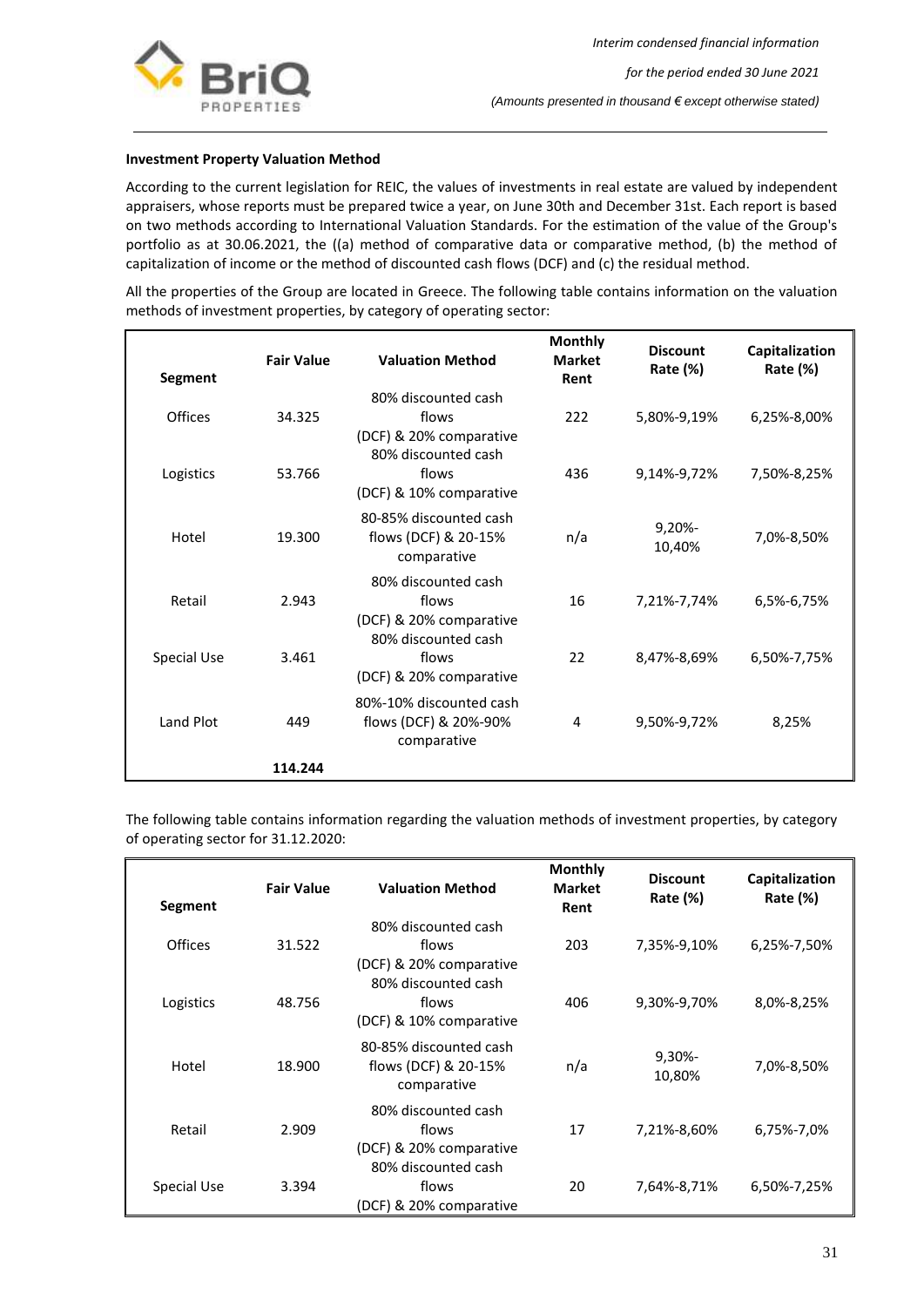*Interim condensed financial information*



*for the period ended 30 June 2021*

*(Amounts presented in thousand € except otherwise stated)*

| Land Plot | 520     | 80%-10% discounted cash<br>flows (DCF) & 20%-90%<br>comparative | 89 | 9,30%-9,71% | 8,00%-8,25% |
|-----------|---------|-----------------------------------------------------------------|----|-------------|-------------|
|           | 106.001 |                                                                 |    |             |             |

The measurement at fair value of non-financial assets was determined taking into account the Company's ability to achieve their maximum and optimal use, assessing the use of each item that is physically possible, legally permissible and economically feasible. This estimate is based on the physical characteristics, the permitted uses and the opportunity cost of the investments made.

If on 30 June 2021 the discount rate used in the cash flow discount analysis differed by +/- 5% from Management estimates, the book value of real estate investments would be estimated at € 2.345 thousand lower or € 3.806 thousand higher.

If on June 30, 2021, the capitalization rate used in the cash flow discount analysis differed by +/- 5% from Management estimates, the book value of real estate investments would be estimated at  $\epsilon$  2.215 thousand lower or € 3,479 thousand higher.

If on June 30, 2021, the monthly market rent used in the cash flow discount analysis differed by +/- 5% from the estimates of the Management, the book value of real estate investments would be estimated at € 3.446 thousand higher or € 2.206 mm lower.

## <span id="page-32-0"></span>**7. Acquisition of Subsidiaries**

The subsidiaries that are consolidated in the Group are **«Plaza Hotel Skiathos M.A.E.»** and **«Sarmed Warehouses A.E.»** based in Greece. Subsidiaries are fully consolidated (total consolidation).

The Company holds 100% of the shares of the company "Plaza Hotel Skiathos M.A.E" and 80% of the shares of the company "SARMED WAREHOUSES A.E"

|                                    | 30.06.2021 | 31.12.2020 |
|------------------------------------|------------|------------|
| <b>Plaza Hotel Skiathos S.S.A.</b> | 3.522      | 3.522      |
| Sarmed Warehouses S.A.             | 24.168     | 23.903     |
|                                    | 27.690     | 27.425     |
|                                    |            |            |

Increasing participation in the subsidiary **"Sarmed Warehouses A.E."** due to the liquidation of the purchase and sale, as stated in the contract between us.

## <span id="page-32-1"></span>**8. Trade and other receivables**

|                                               | Group      |            | Company    |            |
|-----------------------------------------------|------------|------------|------------|------------|
|                                               | 30.06.2021 | 31.12.2020 | 30.06.2021 | 31.12.2020 |
| Trade receivables                             | 341        | 315        | 292        | 262        |
| Less: Impairment provisions                   | (249)      | (249)      | (4)        | (4)        |
| <b>Trade receivables</b>                      | 92         | 66         | 288        | 258        |
| Receivables from related parties<br>(note.28) | 130        | 228        | 131        | 95         |
| Subsequent expenses and advances              | 92         | 242        | 39         | 205        |
| Accrued income                                | 502        | 345        | 209        | 174        |
| Other receivables and guarantees              | 897        | 1.421      | 627        | 830        |
| Trade and other receivables                   | 1.713      | 2.302      | 1.294      | 1.562      |
| Non-current                                   | 316        | 329        | 316        | 329        |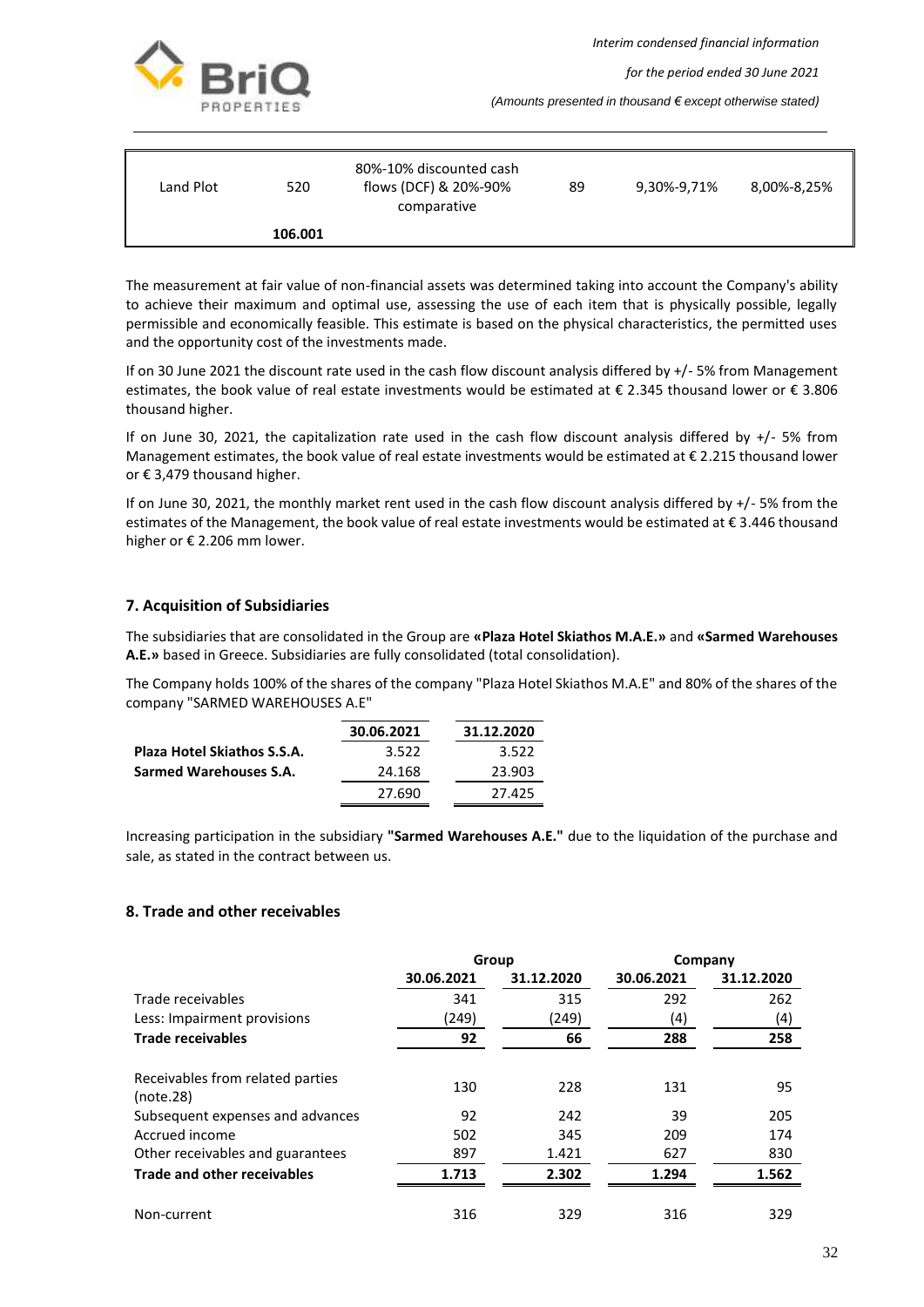*Interim condensed financial information*



*for the period ended 30 June 2021*

*(Amounts presented in thousand € except otherwise stated)*

| Current      | 1.397 | 1.973 | 978   | 1.233 |
|--------------|-------|-------|-------|-------|
| <b>Total</b> | 1.713 | 2.302 | 1.294 | 1.562 |

The trade receivables of the Company as of 30 June 2021 include an amount of € 283 thousand relating to lease incentives under a lease agreement. The accounting treatment of these incentives, in accordance with IFRS 16, provides for their partial amortization during each lease.

The ageing analysis of the current trade receivables is as follows:

|                                     |            | Group      | Company    |            |  |
|-------------------------------------|------------|------------|------------|------------|--|
|                                     | 30.06.2021 | 31.12.2020 | 30.06.2021 | 31.12.2020 |  |
| Due within due date                 |            |            |            |            |  |
| Up to 1 month                       | 1.376      | 1.973      | 957        | 1.233      |  |
| From 1 month to 3 months            | 19         |            | 19         |            |  |
| From 3 months to 12 months          | 2          |            | 2          |            |  |
| Over 12 months                      |            |            |            |            |  |
| Total                               | 1.397      | 1.973      | 978        | 1.233      |  |
| <b>Doubtful debts</b>               | 249        | 249        | 4          | 4          |  |
| Less: Provisions for bad debts      | (249)      | (249)      | (4)        | (4)        |  |
| Net receivables after<br>provisions | 1.397      | 1.973      | 978        | 1.233      |  |

## <span id="page-33-0"></span>**9. Cash and cash equivalents**

The analysis of cash and cash equivalents is as follows:

|                          | Group      |            | Company    |            |
|--------------------------|------------|------------|------------|------------|
|                          | 30.06.2021 | 31.12.2020 | 30.06.2021 | 31.12.2020 |
| Cash in hand             |            |            |            |            |
| Short term bank deposits | 3.356      | 2.066      | 964        | 898        |
| Total                    | 3.358      | 2.067      | 966        | 899        |

Short-term bank deposits consist of deposits on demand in Greece. All cash and cash equivalents relate to Euro deposits.

## <span id="page-33-1"></span>**10. Share Capital and purchase of treasury shares**

The Share Capital is analyzed as follows:

|                                  | <b>Shares</b> | Share   |
|----------------------------------|---------------|---------|
|                                  | <b>Number</b> | Capital |
| <b>Balance December 31, 2020</b> | 35.764.593    | 75.106  |
| <b>Balance June 30, 2021</b>     | 35.764.593    | 75.106  |

The Company on 30.06.2021 owned a total of 358,618 treasury shares with a total nominal value of € 753 thousand and an acquisition value of € 624 thousand. The treasury shares held on 30.06.2021 corresponded to 1,0% of the Company's share capital.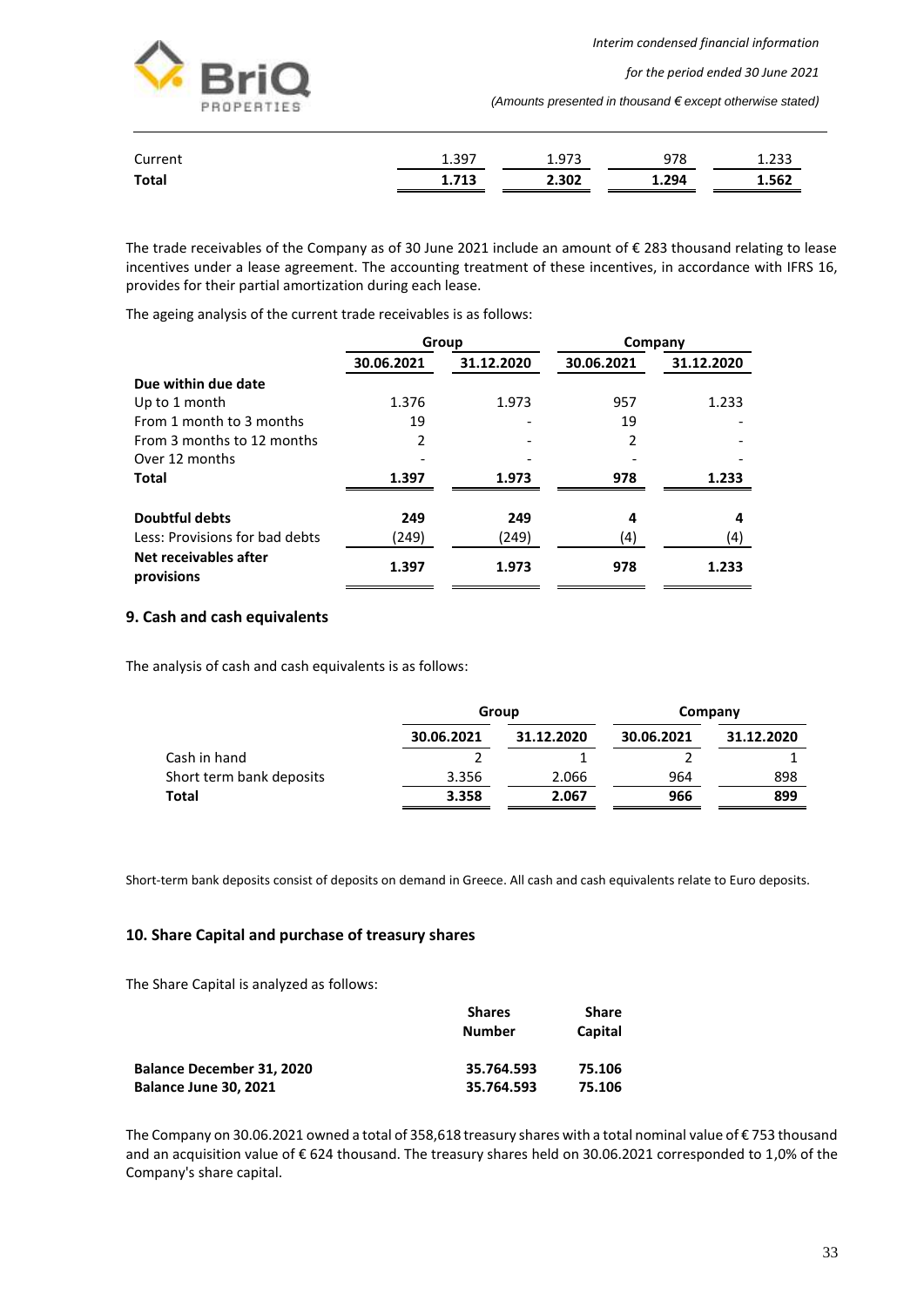

#### <span id="page-34-0"></span>**11. Borrowings**

The analysis of trade and other payables is as follows:

|                              | Group      |            | Company    |            |
|------------------------------|------------|------------|------------|------------|
|                              | 30.06.2021 | 31.12.2020 | 30.06.2021 | 31.12.2020 |
| Sort term borrowings         | 3.391      | 10.137     | 3.268      | 10.017     |
| Government loan              | 67         | 55         |            |            |
| Bond loans                   | 22.774     | 8.121      | 22.774     | 8.121      |
| <b>Total borrowings</b>      | 26.232     | 18.313     | 26.042     | 18.138     |
|                              |            |            |            |            |
|                              | 30.06.2021 | 31.12.2020 | 30.06.2021 | 31.12.2020 |
| Long-term borrowing          |            |            |            |            |
| Government loan              | 67         | 55         |            |            |
| Bond loans                   | 22.028     | 7.924      | 22.028     | 7.924      |
| Long-term borrowings         | 22.095     | 7.979      | 22.028     | 7.924      |
| <b>Short-term borrowings</b> |            |            |            |            |
| Sort term borrowings         | 3.391      | 10.137     | 3.268      | 10.017     |
| <b>Bond loans</b>            | 746        | 197        | 746        | 197        |
| <b>Short-term borrowings</b> | 4.137      | 10.334     | 4.014      | 10.214     |
| <b>Total borrowings</b>      | 26.232     | 18.313     | 26.042     | 18.138     |

The maturity of loans is as follows:

|                   |            | Group      |            | Company    |  |
|-------------------|------------|------------|------------|------------|--|
|                   | 30.06.2021 | 31.12.2020 | 30.06.2021 | 31.12.2020 |  |
| Up to 1 year      | 4.137      | 10.334     | 4.014      | 10.214     |  |
| From 1 to 5 years | 4.702      | 1.688      | 4.635      | 1.633      |  |
| Over 5 years      | 17.393     | 6.291      | 17.393     | 6.291      |  |
|                   | 26.232     | 18.313     | 26.042     | 18.138     |  |

Liabilities from the above bonds are secured by collateral on investment properties (see Note 22). Also, according to the terms of most loan agreements, the Company is required to comply with specific financial ratios. Throughout the existing borrowing, the Company covered the obligations to comply with these indicators.

On June 14, 2019, the Company entered into a program for the issuance of a joint bond loan with EUROBANK Bank SA. up to € 20.000 thousand. On December 31, 2020 the amount of outstanding bonds amounted to € 8.110 thousand, while on 21.01.2021, 18.02.2021 and 20.04.2021 new bonds were issued resulting in the balance of outstanding on 30.06.2021 bonds amounting to € 12.738 thousand.

On October 22, 2020, the Company proceeded with the modification of the above bond loan that it had concluded with Eurobank SA. reducing the interest rate margin, while on February 5, 2021 the Company proceeded to a second amendment with a further reduction.

On December 11, 2020, the Company entered into a mutual loan to finance investments amounting to € 10.000 thousand. This loan was used as bridge financing until the completion of the procedures for issuing an equivalent bond loan with Alpha A. which was signed on March 5, 2021.

From the 27th of January 2021 and the 17th of May 2021 additional operations, the Company modified the debt program with Alpha Bank A.E. and the Company on 10.02.2021, on 16.03.2021, on 20.05.21 and on 28.06.2021 was financed with a total amount of € 2.050 thousand. After the balance sheet date and until the date of publication of this financial information the Company has made additional financing of a total amount of € 900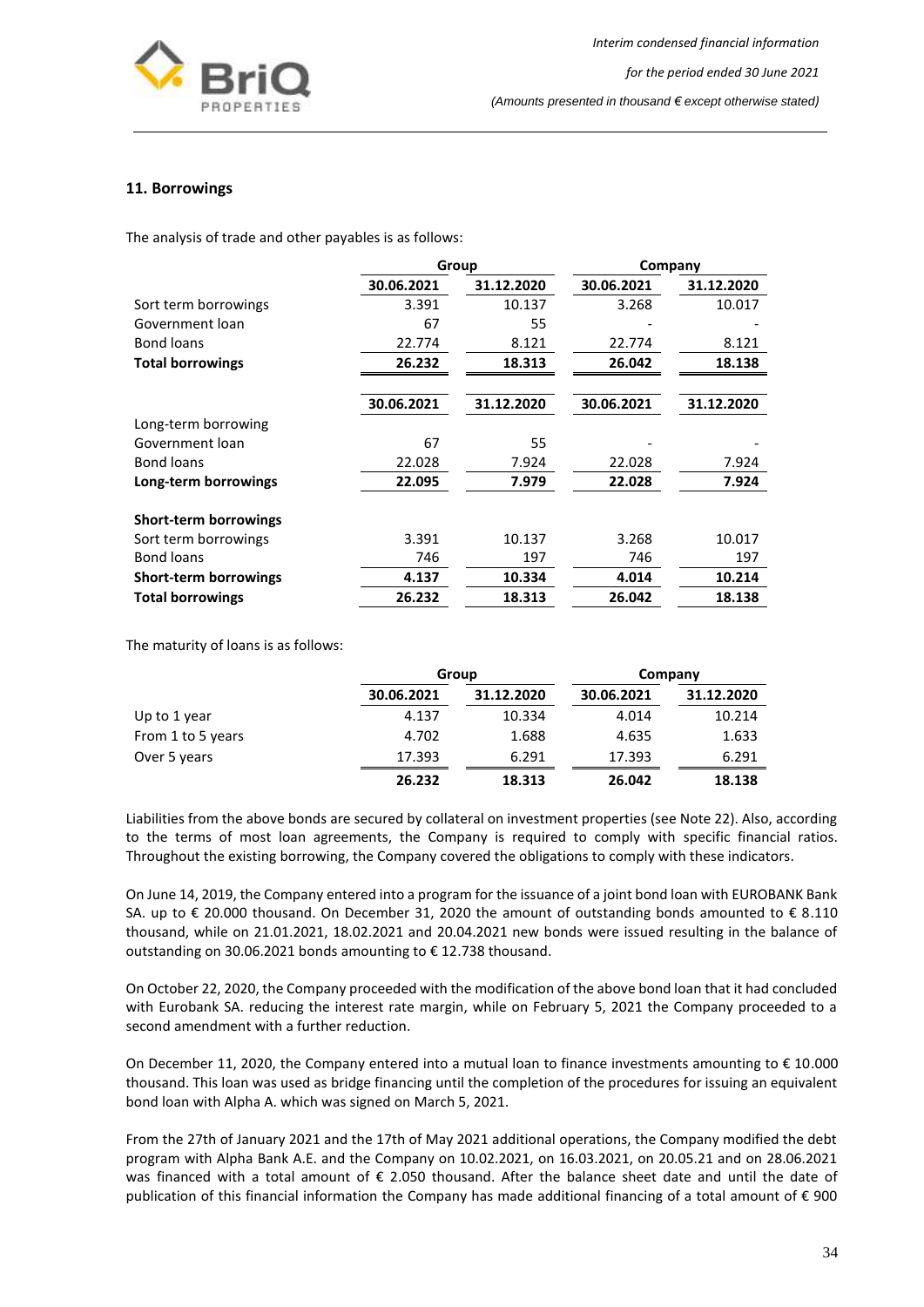

thousand. This loan is used as interim loan (bridge financing) until the completion of the procedures for issuing a new bond loan with Alpha Bank SA

From the program of the reciprocal debt from 13.04.2021 with Ε.Τ.Ε. A.E. the Company on 19.04.2021 and on 11.05.2021 was financed with a total amount of € 1.200 thousand, which was repaid on 30.07.2021.

The subsidiary "Plaza Hotel Skiathos M.A.E" has been financed through mutual loans on November 3, 2020 and December 29, 2020 with a loan of € 120 thousand maturing on May 4, 2021. On May 5, the maturity of the loan was extended until October 29, 2021. After the balance sheet date and until the date of publication of this financial information, the subsidiary has made additional financing in the total amount of € 150 thousand.

On May 14, 2021 the subsidiary "Sarmed Warehouses.AE" was subsidized with a state loan of 12 thousand through the repayable advance 7. For the period until December 31, 2021 an interest-free grace period is provided during which the subsidiary is not obliged to return any part capital or interest. Half (50%) of the amount of aid is not refundable under the condition of maintaining the level of employment until 31 August 2021, a condition met by the subsidiary.

## <span id="page-35-0"></span>**12. Trade and other payables**

The analysis of trade and other payables is as follows:

|                                             | Group      |            | Company    |            |
|---------------------------------------------|------------|------------|------------|------------|
|                                             | 30.06.2021 | 31.12.2020 | 30.06.2021 | 31.12.2020 |
| <b>Suppliers</b>                            | 211        | 868        | 69         | 847        |
| Amounts due to related parties<br>(Note 23) | 5          | 10         | 5          |            |
| Accrued expenses                            | 159        | 140        | 141        | 102        |
| Social security funds                       | 65         | 6          | 22         | (27)       |
| Customer advances                           | 15         | 25         | 15         | 25         |
| Property Tax (ENFIA)                        | 664        | 131        | 388        | 123        |
| Deferred income                             | 9          | 9          | 9          | 9          |
| Other liabilities                           | 973        | 400        | 959        | 400        |
| Rental guarantees received                  | 453        | 424        | 453        | 424        |
| <b>Total</b>                                | 2.553      | 2.014      | 2.061      | 1.910      |

| Liabilities classification: |            | Group      |            | Company    |  |  |
|-----------------------------|------------|------------|------------|------------|--|--|
|                             | 30.06.2021 | 31.12.2020 | 30.06.2021 | 31.12.2020 |  |  |
| Non-current                 | 1.085      | 771        | 1.071      | 771        |  |  |
| Current                     | 1.468      | 1.243      | 990        | 1.139      |  |  |
| Total                       | 2.553      | 2.014      | 2.061      | 1.910      |  |  |

Other liabilities include an amount of € 618 thousand which relates to a guarantee of good execution of the Company's property under construction in Aspropyrgos.

#### <span id="page-35-1"></span>**13. Rental Income**

|                                          | Group      |                          | Company    |                          |
|------------------------------------------|------------|--------------------------|------------|--------------------------|
|                                          | 30.06.2021 | 30.06.2020               | 30.06.2021 | 30.06.2020               |
| Rental income from investment properties | 2.111      | 1.766                    | 1.174      | 1.686                    |
| rent subsidy                             | 447        | ٠                        | 368        |                          |
| Other income                             | 17         | $\overline{\phantom{0}}$ |            | $\overline{\phantom{0}}$ |
| Total                                    | 2.574      | 1.766                    | 1.544      | 1.686                    |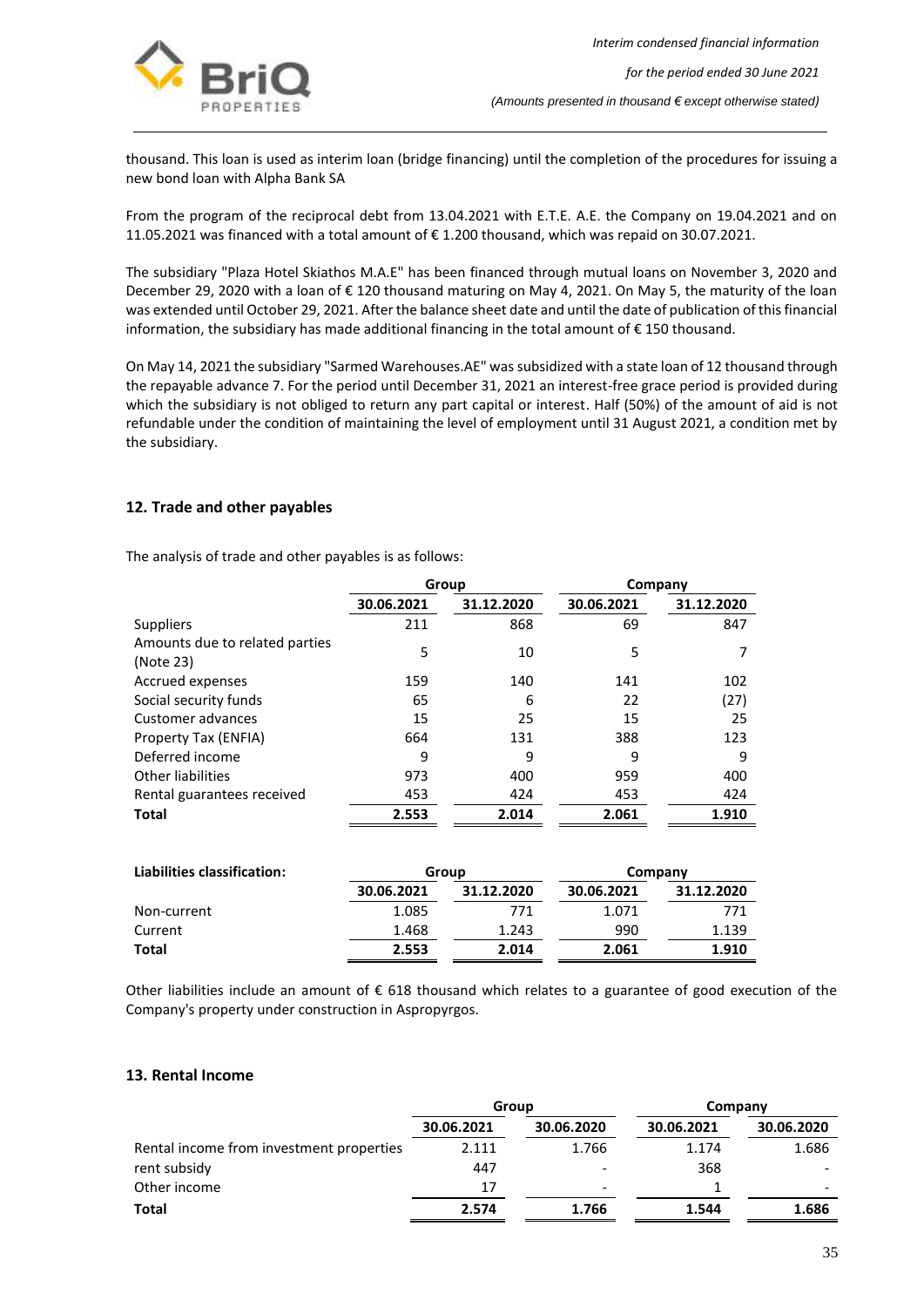

The Group leases its properties with long-term operating leases. Given that the Group's properties are located in Greece, the annual rent adjustments are linked to the Greek VAT rate, while in most leases in case of deflation there is no negative impact on the Group's revenues.

The category "Rent subsidy" refers to the compensation by the Greek government to the legal entities less than 60% of the monthly rent for the months January to June 2021, due to the mandatory reduction of 100% of the monthly rent for businesses that remained closed with state mandate due to the COVID-19 pandemic.

The rental income of the Group is not subject to seasonal fluctuations, except for some individual leases where a percentage of the turnover is provided in addition to the monthly rent which is calculated at the beginning of each year and relates to the previous calendar year.

#### <span id="page-36-0"></span>**14. Direct property related expenses**

The direct expenses related to investment properties are analyzed as follows:

|                                               | Group      |            | Company    |            |
|-----------------------------------------------|------------|------------|------------|------------|
|                                               | 01.01.2021 | 01.01.2020 | 01.01.2021 | 01.01.2020 |
|                                               |            |            |            |            |
|                                               | 30.06.2021 | 31.12.2020 | 30.06.2021 | 31.12.2020 |
| Valuation fees                                | (27)       | (20)       | (24)       | (18)       |
| Expenses for lawyers, notaries                | (1)        | (2)        | (1)        | (2)        |
| Insurance expenses                            | (49)       | (35)       | (32)       | (33)       |
| Office utilities and other service<br>charges | (8)        | (8)        | (8)        | (8)        |
| Repair and maintenance expenses               | (1)        | (10)       | (1)        | (8)        |
| <b>Other Expenses</b>                         | (73)       | (2)        | (70)       | (2)        |
| <b>Total</b>                                  | (158)      | (76)       | (136)      | (70)       |

The direct operating expenses incurred on leased and non-leased real estate were as follows:

|                   |                          | Group      |            | Company    |  |
|-------------------|--------------------------|------------|------------|------------|--|
|                   | 01.01.2021               | 01.01.2020 | 01.01.2021 | 01.01.2020 |  |
|                   | -                        | -          |            |            |  |
|                   | 30.06.2021               | 30.06.2020 | 30.06.2021 | 30.06.2020 |  |
| Leased properties | (158)                    | (70)       | (136)      | (64)       |  |
| Vacant properties | $\overline{\phantom{a}}$ | (6)        |            | (6)        |  |
| <b>Total</b>      | (158)                    | (76)       | (136)      | (70)       |  |

#### <span id="page-36-1"></span>**15. Single Property Tax (ENFIA)**

|                             | Group      |            | Company    |            |
|-----------------------------|------------|------------|------------|------------|
|                             | 01.01.2021 | 01.01.2020 | 01.01.2021 | 01.01.2020 |
|                             | -          | $\,$       |            |            |
|                             | 30.06.2021 | 30.06.2020 | 30.06.2021 | 30.06.2020 |
| Single Property Tax (ENFIA) | (663)      | (369)      | (388)      | (369)      |
| <b>Total</b>                | (663)      | (369)      | (388)      | (369)      |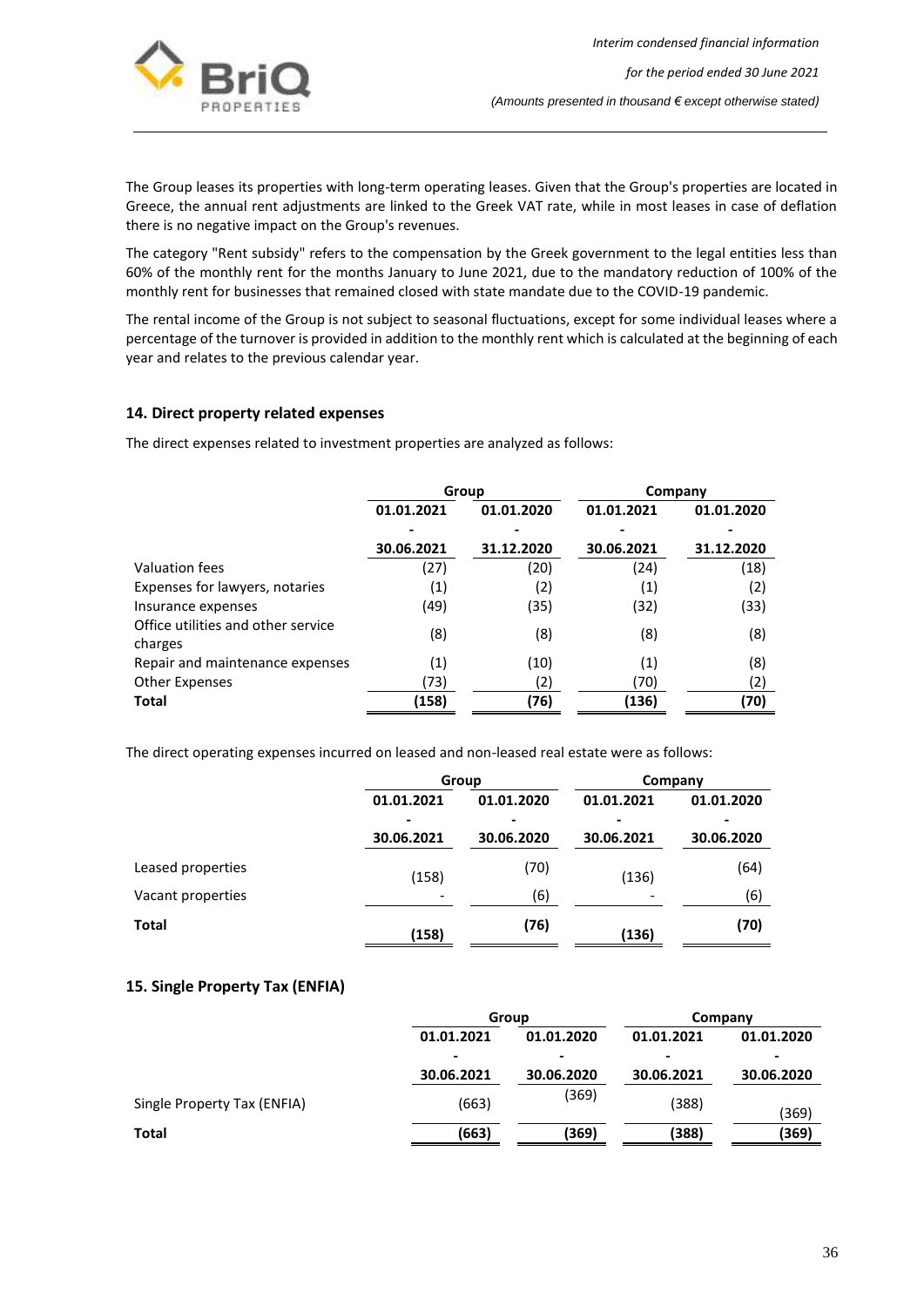

The provision of the Single Property Tax for the whole year 2021 is included in the results of the year first half and corresponds to an amount of € 663 thousand compared to 369 thousand for 2020, an increase of 79.67% due to the increase in the number of properties on 01.01.2021 (28 properties) compared to 01.01.2020 (22 real estate).

## <span id="page-37-0"></span>**16. Other operating expenses**

|                                                      | Group      |                   | Company    |            |
|------------------------------------------------------|------------|-------------------|------------|------------|
|                                                      | 01.01.2021 | 01.01.2020        | 01.01.2021 | 01.01.2020 |
|                                                      | ٠          |                   |            |            |
|                                                      | 30.06.2021 | 30.06.2020        | 30.06.2021 | 30.06.2020 |
| Remuneration of Board members                        | (46)       | (42)              | (46)       | (42)       |
| Third party expenses                                 | (10)       | (15)              | (10)       | (15)       |
| Administrative expenses                              | (97)       | (77)              | (73)       | (74)       |
| Communal expenses and utilities (owner-<br>occupied) | (3)        | (4)               | (3)        | (3)        |
| Insurance expenses (D&O)                             | (4)        | (2)               | (4)        | (2)        |
| Right-of-use assets                                  |            | $\left( 1\right)$ | (1)        | (1)        |
| Other expenses                                       | (94)       | (34)              | (90)       | (34)       |
| <b>Total</b>                                         | (254)      | (174)             | (227)      | (171)      |

The costs of administrative support of the Group amounting to € 97 thousand include € 42 thousand relating to costs of operational / administrative support services from affiliated companies (see Note 23).

The other expenses of the Group and the Company amounting to € 94 thousand and € 90 thousand respectively include € 63 thousand concerning the determination of the deductible tax (prorata) of the current period (01.01.2020-30.06.2020: € 17 thousand.).

## <span id="page-37-1"></span>**17. Financial income and costs**

The net financial income and expenses are analyzed as follows:

|                                       | Group                        |                              | Company                      |                              |
|---------------------------------------|------------------------------|------------------------------|------------------------------|------------------------------|
|                                       | $01.01.2021 -$<br>30.06.2021 | $01.01.2020 -$<br>30.06.2020 | $01.01.2021 -$<br>30.06.2021 | $01.01.2020 -$<br>30.06.2020 |
| Bond Loans interest expenses          | (192)                        | (370)                        | (192)                        | (370)                        |
| Open-end account interest<br>expenses | (140)                        |                              | (136)                        |                              |
| <b>Financial expenses</b>             | (4)                          | (9)                          | (4)                          | (9)                          |
| Other interest income                 |                              | 43                           |                              | 43                           |
| <b>Total</b>                          | (336)                        | (336)                        | (332)                        | (336)                        |

## <span id="page-37-2"></span>**18. Taxes**

|                      | Group      |            | Company    |            |
|----------------------|------------|------------|------------|------------|
|                      | 01.01.2021 | 01.01.2020 | 01.01.2021 | 01.01.2020 |
|                      | -          |            |            |            |
|                      | 30.06.2021 | 30.06.2020 | 30.06.2021 | 30.06.2020 |
| Corporate tax (REIC) | 57)        | (46)       | (40)       | (44)       |
| <b>Total</b>         | (57)       | (46)       | (40)       | (44)       |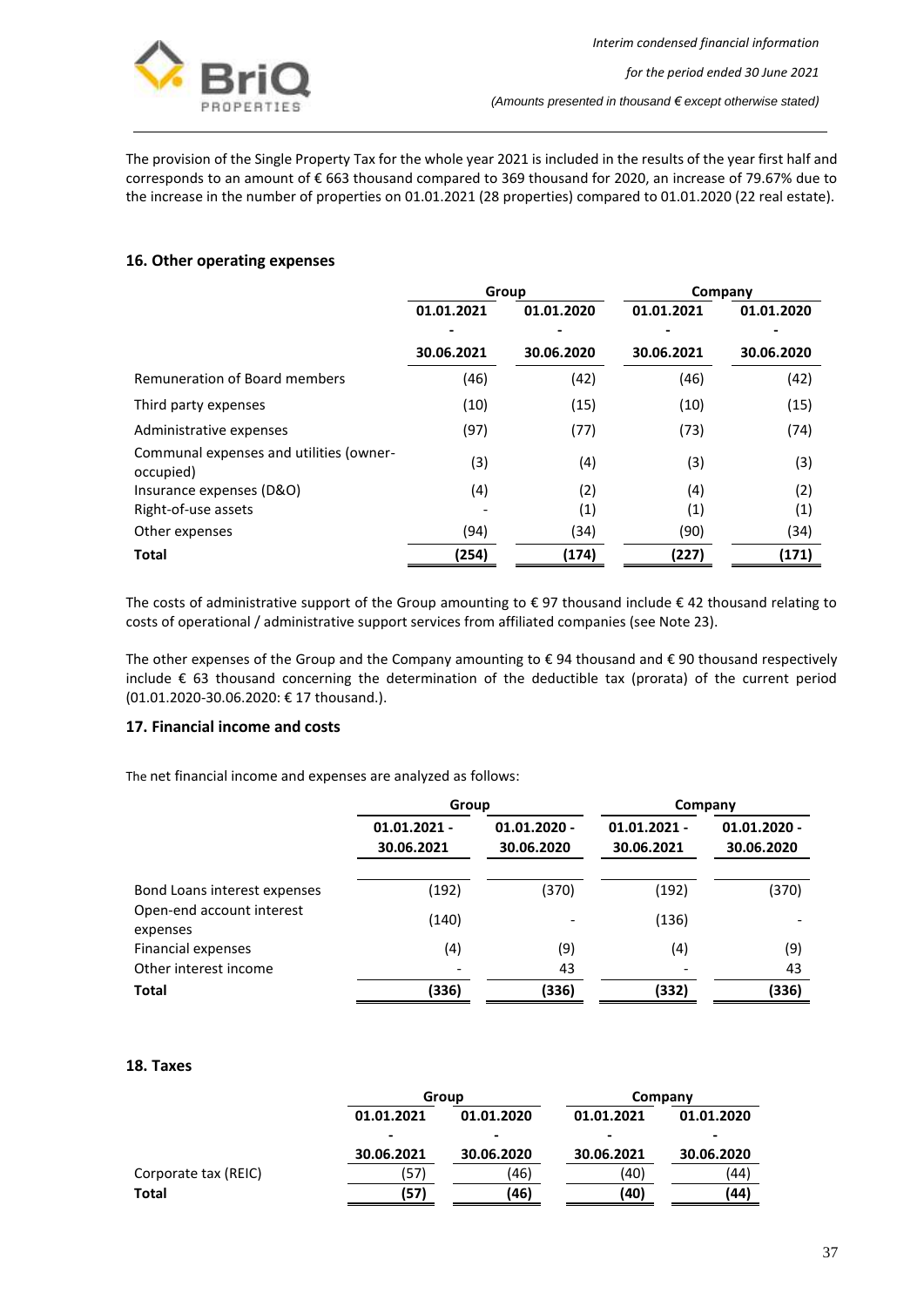

## <span id="page-38-0"></span>**19. Dividends per share**

On April 21, 2021, the Ordinary General Meeting of the Company's shareholders decided to distribute a dividend totaling € 2.124 thousand, ie € 0.06 per share (net), from the profits of the year 2020 and previous years, which was paid to the beneficiaries on the 28th. April 2021. On 30.03.2020 the Company had distributed a dividend of € 1.395 thousand, ie € 0.039 per share (net) from the profits for the year 2019.

## <span id="page-38-1"></span>**20. Earnings per share**

#### **Basic and diluted**

The basic and diluted earnings per share are calculated by dividing the profit / (loss) attributed to the shareholders of the Company, by the weighted average number of common shares outstanding during the period.

|                                                                 | Group          |                |                | Company        |
|-----------------------------------------------------------------|----------------|----------------|----------------|----------------|
|                                                                 | $01.01.2021 -$ | $01.01.2020 -$ | $01.01.2021 -$ | $01.01.2020 -$ |
|                                                                 | 30.06.2021     | 30.06.2020     | 30.06.2021     | 30.06.2020     |
| Profits after taxes                                             | 3.013          | 1.073          | 2.043          | 483            |
| Profits attributable to the<br>shareholders                     | 2.824          | 1.073          | 2.043          | 483            |
| Profits attributable to minority<br>shareholders                | 189            |                |                |                |
| Weighted average number of                                      |                |                |                |                |
| shares                                                          | 35.764.593     | 35.764.593     | 35.764.593     | 35.764.593     |
| Treasury shares                                                 | 358.618        | 122.298        | 358.618        | 122.298        |
| Weighted average number of                                      |                |                |                |                |
| ordinary shares in issue                                        | 35.405.975     | 35.642.295     | 35.405.975     | 35.642.295     |
| Basic and diluted earnings per<br>share ( $\epsilon$ per share) | 0.0798         | 0,0301         | 0,0577         | 0,0136         |

## <span id="page-38-2"></span>**21. Contingent Liabilities**

#### **Capital commitments**

On July 30, 2020, the Company entered into a contract for the construction of a modern warehouse and distribution building, fire protection specifications of category Z3 and a total area of 20.764 sq.m. in Aspropyrgos, Attica. The contractor's consideration was agreed at € 9.626 thousand plus VAT which will be paid gradually until the completion of the project which is expected to be completed at the end of 2021. This construction is financed through a loan. By 31.12.2020, the Company had repaid an amount of € 3.482 thousand plus VAT from the total contract price.

#### **Financial leases commitments**

The Company has not entered into any leasing agreements.

#### **Legal cases**

There are no legal cases against the Group.

#### <span id="page-38-3"></span>**22. Contingent Liabilities**

In the context of the issuance of the joint bond loan with Eurobank Ergasias S.A. up to  $\epsilon$  20.000 thousand, a premortgage note has been registered in favor of the lender "Eurobank Ergasias SA", amounting to € 26.000 thousand each for the properties 27 Al. Pantou, 119 Kifissou Avenue, 125-127 Kifissou Avenue, 65 Loutrou, 283 Kifissias Avenue, Alamanas 1 and the hotel "Mr & Mrs White Paros". In addition, all the rights of the Company have been assigned as a result of the leases and insurance contracts of the aforementioned properties.

For the store located on 25th of March 1 and Volunteer Dodecanese streets in the city of Rhodes, acquired on 29/10/2019, the completion of the elimination of a mortgage note of € 2.600 thousand in favor of "PROBANK Bank S.A." is pending. to the cadastral office which was borne by the previous owners and is expected to be completed in the near future.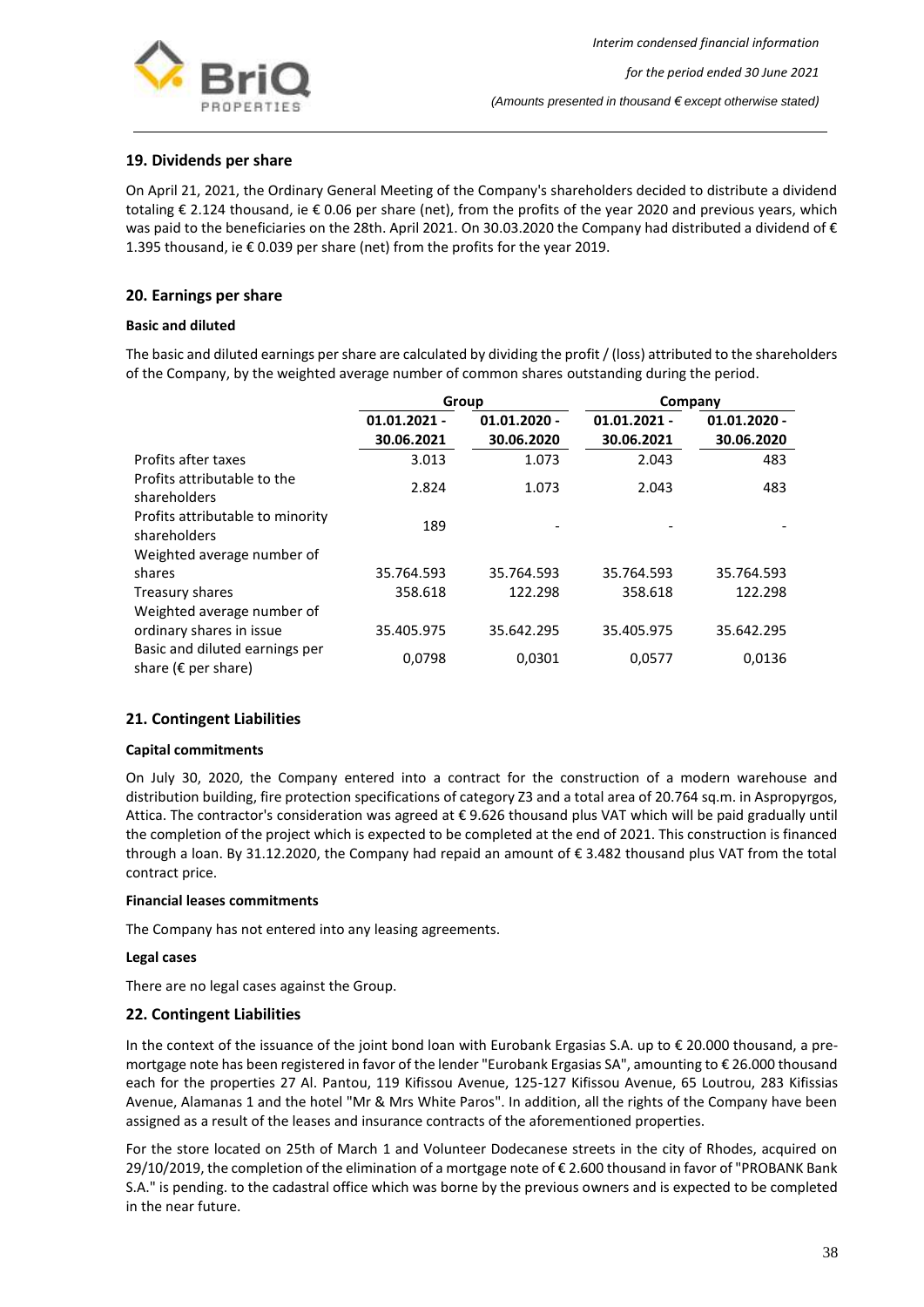

## <span id="page-39-0"></span>**23. Related party transactions**

At the end of the current period the main shareholders of the Company, which hold significant direct or indirect within the meaning of articles 9 to 11 of Law 3556/2007, are also the main shareholders of the Quest Holdings Group SA. and participate directly in the management, in the control of the Company and the Group and there is administrative dependence, as well as exercise of controlling influence in the Company. Based on these, there is a related party relationship between the Company and the above Group.

At the end of the current period, Quest Holdings SA has investments in subsidiaries that are also related parties to the Company.

All transactions with related parties are objective and are carried out on an arm's length basis with the usual commercial terms for similar transactions with third parties.

Related parties' transactions are as follows:

|                                                                     | Group        |                | Company      |                         |
|---------------------------------------------------------------------|--------------|----------------|--------------|-------------------------|
|                                                                     | 01.01.2021-  | 01.01.2020     | 01.01.2021   | 01.01.2020              |
|                                                                     | 30.06.2021   | 30.06.2020     | 30.06.2021   | 30.06.2020              |
| i) Rental income investment                                         |              |                |              |                         |
| properties                                                          |              |                |              |                         |
| Subsidiaries                                                        |              |                | 2            |                         |
| Quest Holdings SA                                                   | 34           | 40             | 34           | 40                      |
| Other related parties                                               | 647          | 760            | 647          | 760                     |
|                                                                     | 681          | 800            | 683          | 800                     |
| i) Purchases of fixed assets                                        |              |                |              |                         |
| Quest Holdings SA                                                   |              |                |              |                         |
| Other related parties                                               | 1            |                | 1            |                         |
|                                                                     | $\mathbf{1}$ |                | 1            |                         |
| iii) Expenses related to services<br><b>Obtaining operational /</b> |              |                |              |                         |
| administrative support services                                     | 4            | 4              | 4            |                         |
| Quest Holdings SA<br>Other related parties                          | 38           | 30             | 28           | 4<br>28                 |
|                                                                     | 42           | 34             | 32           | 32                      |
|                                                                     |              |                |              |                         |
| iv) Management Benefits                                             |              |                |              |                         |
| Salaries and other short-term<br>employee benefits                  | 173          | 124            | 178          | 124                     |
|                                                                     | 173          | 124            | 178          | 124                     |
| v) End-of-year balances from                                        |              |                |              |                         |
| rentals,-purchases of goods / receipt<br>of services                |              |                |              |                         |
| <b>Receivables from related parties:</b>                            |              |                |              |                         |
| Quest Holdings SA                                                   | 3            | $\overline{2}$ | 3            | $\overline{2}$          |
| Other related parties                                               | 128          | 226            | 128          | 93                      |
|                                                                     | 131          | 228            | 131          | 95                      |
| Liabilities due to related parties:                                 |              |                |              |                         |
| Quest Holdings SA                                                   | 1            | 1              | $\mathbf{1}$ | 1                       |
| Other related parties                                               | 4            | 8              | 4            | 6                       |
|                                                                     | 5            | 9              | 5            | $\overline{\mathbf{z}}$ |
| Long-term guarantees:                                               |              |                |              |                         |
| Quest Holdings SA                                                   | 15           | 15             | 15           | 15                      |